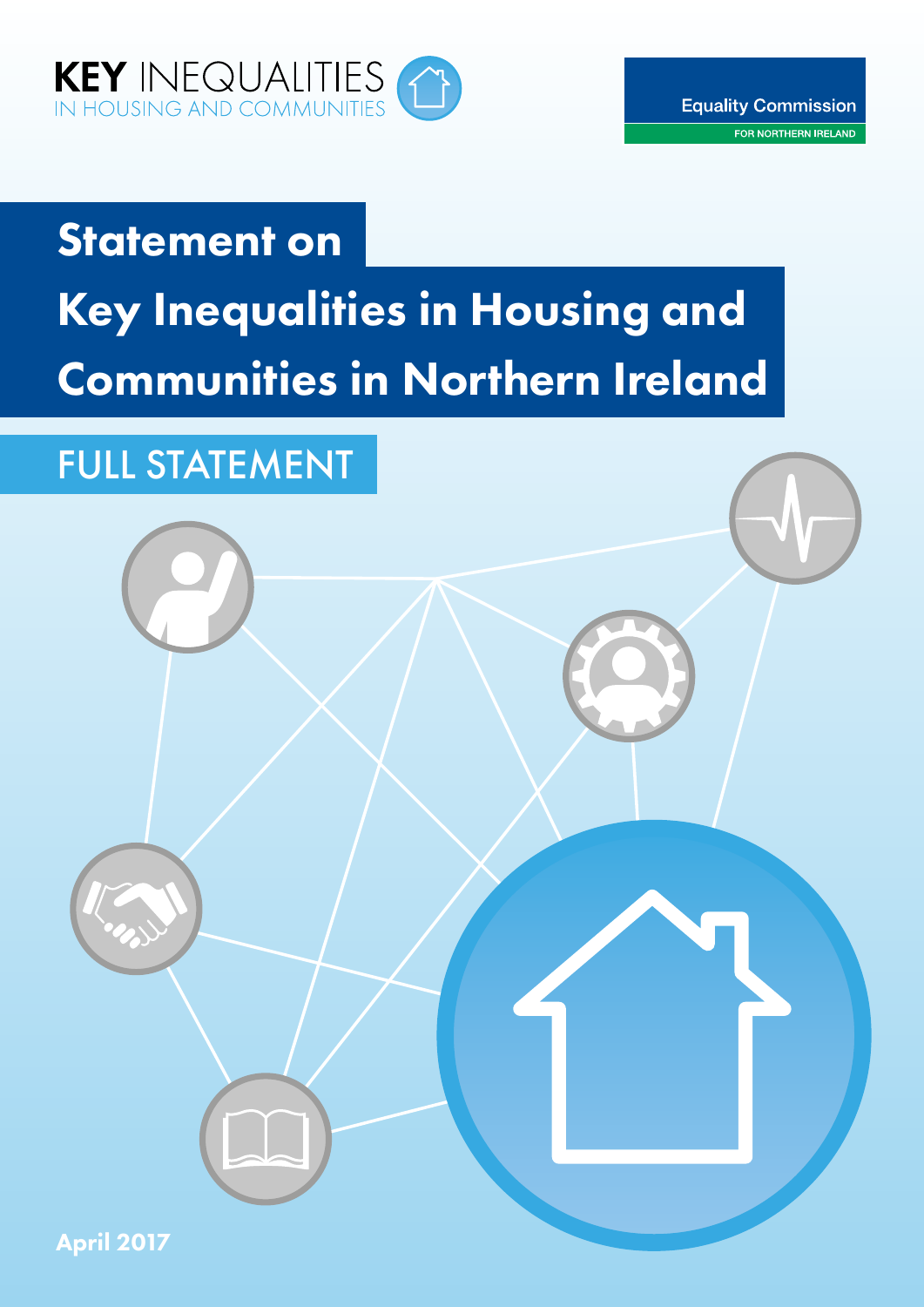

## **Contents**

 $\bigoplus$ 

 $\boldsymbol{\Theta}$ 

 $\boxed{1}$ 

| T            | <b>Executive Summary</b>                                                                                     | ì              |
|--------------|--------------------------------------------------------------------------------------------------------------|----------------|
| $\mathbf{2}$ | <b>Introduction</b>                                                                                          | ı.             |
| 3            | <b>Overall Context of Housing and Communities in Northern Ireland</b>                                        | 5              |
| 4            | Gender                                                                                                       | $\overline{ }$ |
| 5            | <b>Age</b>                                                                                                   | 13             |
| 6            | <b>Religion / Community Background</b>                                                                       | 18             |
| 7            | <b>Political Opinion</b>                                                                                     | 24             |
| 8            | <b>Ethnicity</b>                                                                                             | 25             |
| 9            | <b>Disability Status</b>                                                                                     | 33             |
| 10           | <b>Sexual Orientation</b>                                                                                    | 37             |
| 11.          | <b>Marital Status</b>                                                                                        | 39             |
| $12 \,$      | <b>Dependency Status</b>                                                                                     | 42             |
| 13           | <b>Conclusions</b>                                                                                           | 46             |
| 14           | <b>Annex 1: Further Information on the Overall Context</b><br>of Housing and Communities in Northern Ireland | 1 – 1          |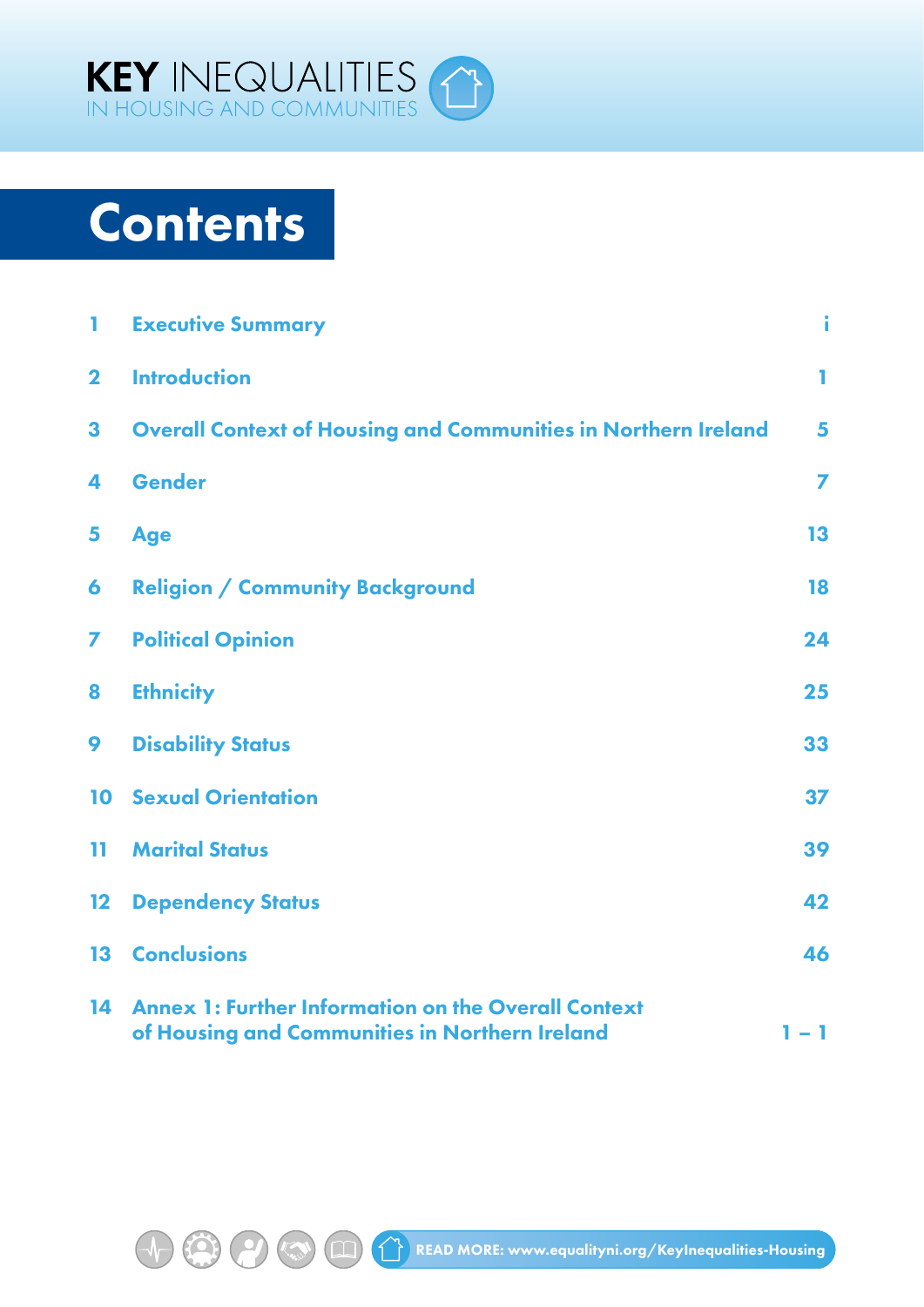<span id="page-2-0"></span>

## 1 Executive Summary

- 1.1 The provision of housing faces new as well as existing and persistent challenges. This '*Statement on Key Inequalities in Housing and Communities in Northern Ireland'*  highlights our assessment of inequalities and differences in housing experiences faced by equality groups across the Section 75 equality categories in Northern Ireland.
- 1.2 To achieve an accessible, adequate and sustainable home may be something different for one person or family than to another's depending upon their characteristics or identities. Accordingly, this *Statement* highlights both differences and inequalities in housing outcomes across the equality categories, for the period 2007 to 2015. Where barriers to equality of opportunity have been identified they are also considered and reported.
- 1.3 In compiling this *Statement,* the Commission has drawn on a wide range of sources including research reports from Government departments; the community and voluntary sectors; academic research; and, the Commission's own research. The Commission also contracted independent research from The Centre for Housing Policy, University of York. The resultant research report '*Housing and Communities Inequalities in Northern Ireland<sup>\*</sup>* and associated stakeholder engagement has played a key role in informing this *Statement*.
- 1.4 The Commission, in this *Statement*, does not seek to consider or evaluate the effectiveness of Government strategies, policies or practices. Rather, the Commission seeks to draw attention to persistent and/or emergent key inequalities so that actions can be developed, improved or re-affirmed to advance equality.
- 1.5 It is intended that the consideration of differences, inequalities and barriers set out within this Statement, will be utilised to inform the ongoing development of policy positions and associated interventions not only across the relevant Departments, agencies and functions of government, but by all those organisations who have responsibilities for, or an interest in, housing in Northern Ireland. Inequalities in **bold** in this summary are considered to be the most pressing, or key, inequalities.

1 Wallace, A. (2015) [Housing and Communities Inequalities in Northern Ireland.](http://www.equalityni.org/ECNI/media/ECNI/Publications/Delivering%20Equality/HousingInequalities-FullReport.pdf)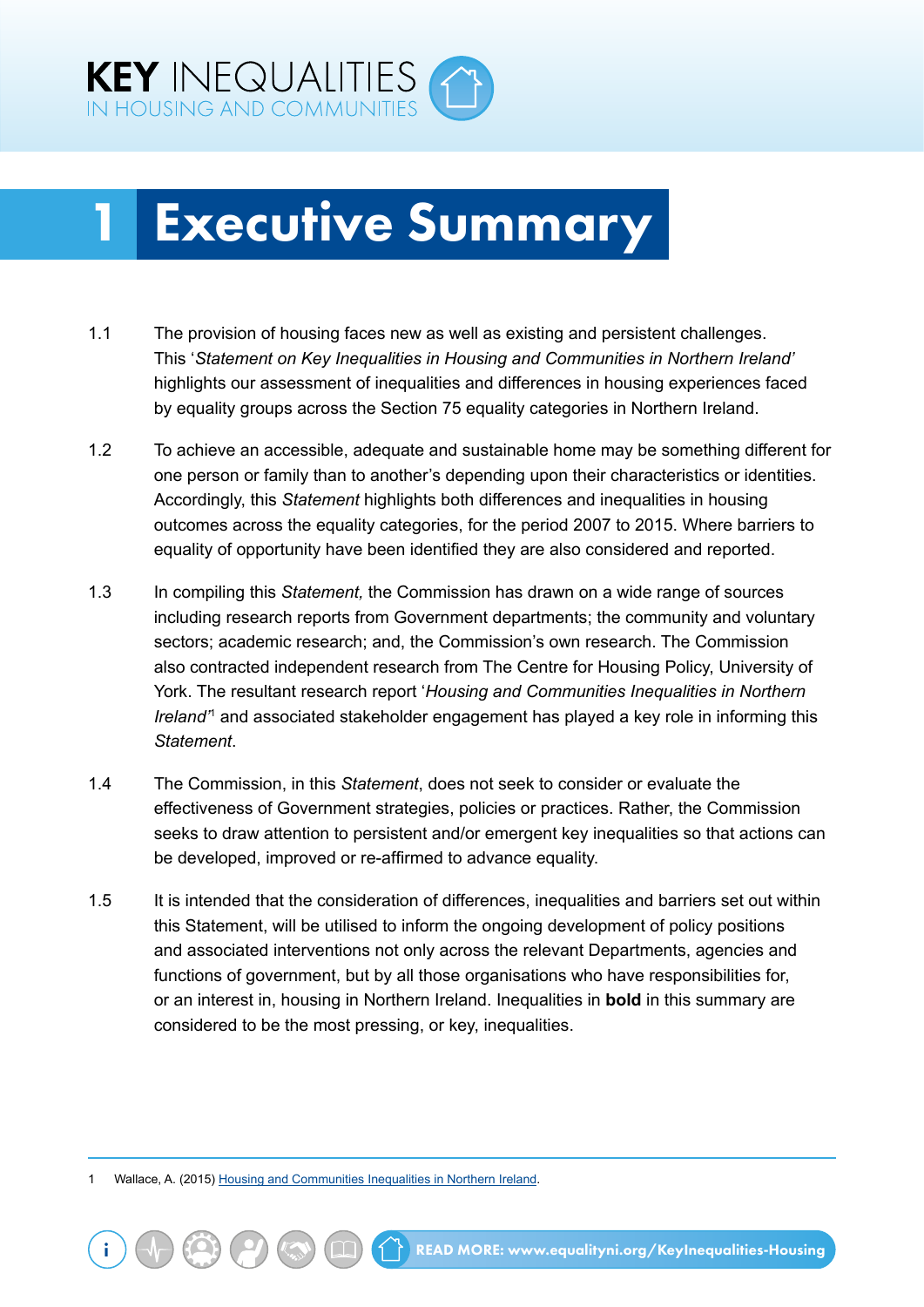- 1.6 An important caveat is that there remain significant and specific data gaps across a number of themes in relation to a number of equality categories, specifically: gender; gender identity; religion; race; political opinion; and sexual orientation. In addition, there is a lack of data disaggregation in relation to: ethnicity; disability status; marital status; and, dependency status.
- 1.7 These shortfalls limit the Commission's ability to draw robust conclusions about inequalities, and/or progress in addressing the same, across the full range of equality categories and groups.
- 1.8 Differences and inequalities are considered under three broad headings:
	- **•** The **accessibility** of housing the opportunities to secure housing;
	- **•** The **adequacy** of housing the housing meets cultural, physical or other needs and is safe; and,
	- **•** The **sustainability** of housing the tenure is secure and affordable in the long term.

#### **Accessibility**

- 1.9 **Catholic household reference person applicants for social housing continue to experience the longest waiting times.** An examination of Northern Ireland Housing Executive (NIHE) waiting list time data for social housing for the period 2004 to 2009 and for 2013/14 shows that Catholic household reference person applicants experienced the longest median waiting times for social housing at the point of allocation in Northern Ireland as a whole<sup>2</sup>. Further, while median waiting times had increased for all groups, more substantive increases were noted for households with a 'Catholic' or 'Other' religion household reference person $^3$ .
- 1.10 It is also still the case that **access to appropriate accommodation for Irish Travellers is limited**. Whilst the NIHE Traveller Needs Assessment (2015)<sup>4</sup> identified three council areas in 2014 that presented the most need for Traveller accommodation, the planning data supplied by the NIHE shows that, of the eight applications lodged between 2007 and 2015, none were in two (Belfast or Dungannon) of the three areas of identified need. A total of six of the eight applications were however in one of the areas of most need the Craigavon area.

<sup>2</sup> Wallace, A. (2015) [Housing and Communities Inequalities in Northern Ireland.](http://www.equalityni.org/ECNI/media/ECNI/Publications/Delivering%20Equality/HousingInequalities-FullReport.pdf)

<sup>3</sup> Wallace, A. (2015) [Housing and Communities Inequalities in Northern Ireland.](http://www.equalityni.org/ECNI/media/ECNI/Publications/Delivering%20Equality/HousingInequalities-FullReport.pdf)

<sup>4</sup> NIHE (2015) [Traveller Accommodation Needs Assessment 2014.](http://www.nihe.gov.uk/traveller_accommodation_needs_assessment_2014__published_march_2015_.pdf)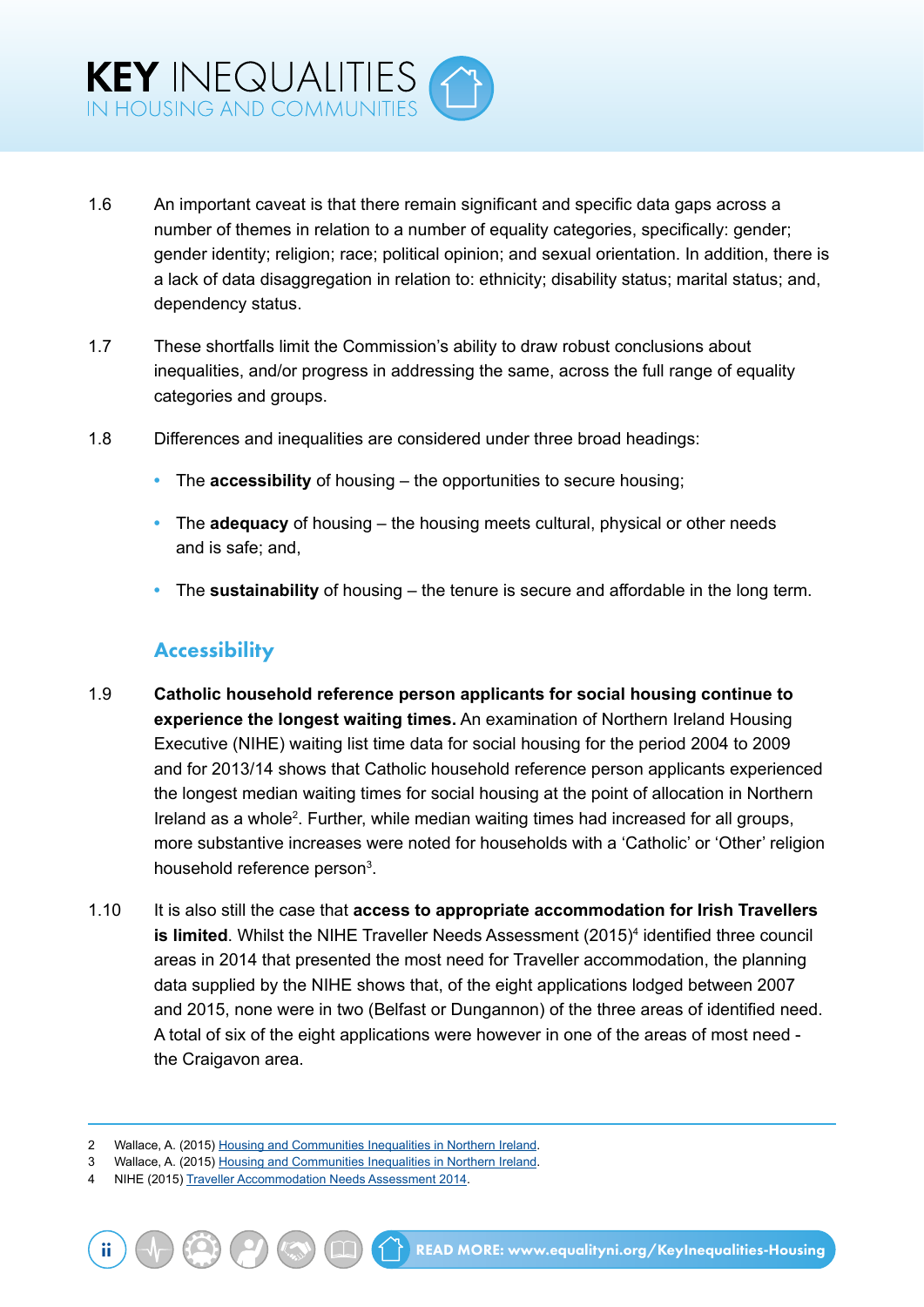- 1.11 Households with a younger household reference person (those aged under 35 years old) who are in receipt of the Local Housing Allowance, may find it more difficult to obtain private rented homes than households with a reference person aged 35 years old and older.
- 1.12 Single male reference person households are more likely than single female reference person households to present as homeless to the Northern Ireland Housing Executive (NIHE). This inequality was found consistently between 2009/10 and 2014/15, and is consistent with that previously highlighted in our 2007 Statement on Key Inequalities in Northern Ireland<sup>5</sup>.
- 1.13 There is a difference between male and female reference person households, whereby female reference person households are more likely to live in rented accommodation, including social housing, than male reference person households. However, as there is a lack of data regarding the housing preferences of household reference persons, it is not possible from this information alone to conclude if these differences represent an inequality.

#### **Adequacy**

- 1.14 Statistics show that **the homes of minority ethnic people and migrant groups may be vulnerable to racial attacks.** For example, Northern Ireland Police Recorded Crime Statistics (2014)<sup>6</sup> showed that while the number of 'criminal damage to a dwelling crimes' that had a racist motivation experienced a year on year decrease between 2008/09 and 2012/13, the most recent data (from 2013/14 to 2015/16) showed an increased number of incidences of criminal damage compared to 2012/137 .
- 1.15 Similarly, available evidence suggests that **Lesbian, Gay and Bisexual (LGB) people can feel harassed and unsafe in their own homes and neighbourhoods.** For example, O'Doherty (2009)<sup>8</sup> found that around a fifth of homophobic incidents occurred in the LGB person's home with nearly a quarter of these incidents involving a perpetrator who was a neighbour or lived locally. Police Service of Northern Ireland statistics show increases in both 'violence against the person offences' and 'criminal damage to a dwelling' offences during the period 2007/08 and 2013/149 .

6 PSNI (2014) [Trends in Hate Motivated Incidents and Crimes Recorded by the Police in Northern Ireland 2004/05 to 2013/14.](http://www.psni.police.uk/index/updates/updates_statistics/updates_hate_motivation_statistics.htm)

8 O'Doherty, J. (2009) [Through Our Eyes.](http://www.rainbow-project.org/assets/publications/through_our_eyes.pdf)

<sup>5</sup> See: ECNI (2007) [Statement on Key Inequalities in Northern Ireland.](http://www.equalityni.org/ECNI/media/ECNI/Publications/Delivering%20Equality/Keyinequalities(F)1107.pdf)

<sup>7</sup> PSNI (2016) [Trends in Hate Motivated Incidents and Crimes Recorded by the Police in Northern Ireland 2004/05 to 2015/16.](https://www.psni.police.uk/globalassets/inside-the-psni/our-statistics/hate-motivation-statistics/hate-motivated-incidents-and-crimes-in-northern-ireland-2004-05-to-2015-16.pdf)

<sup>9</sup> PSNI (2014) [Trends in Hate Motivated Incidents and Crimes Recorded by the Police in Northern Ireland 2004/05 to 2013/14.](http://www.psni.police.uk/index/updates/updates_statistics/updates_hate_motivation_statistics.htm)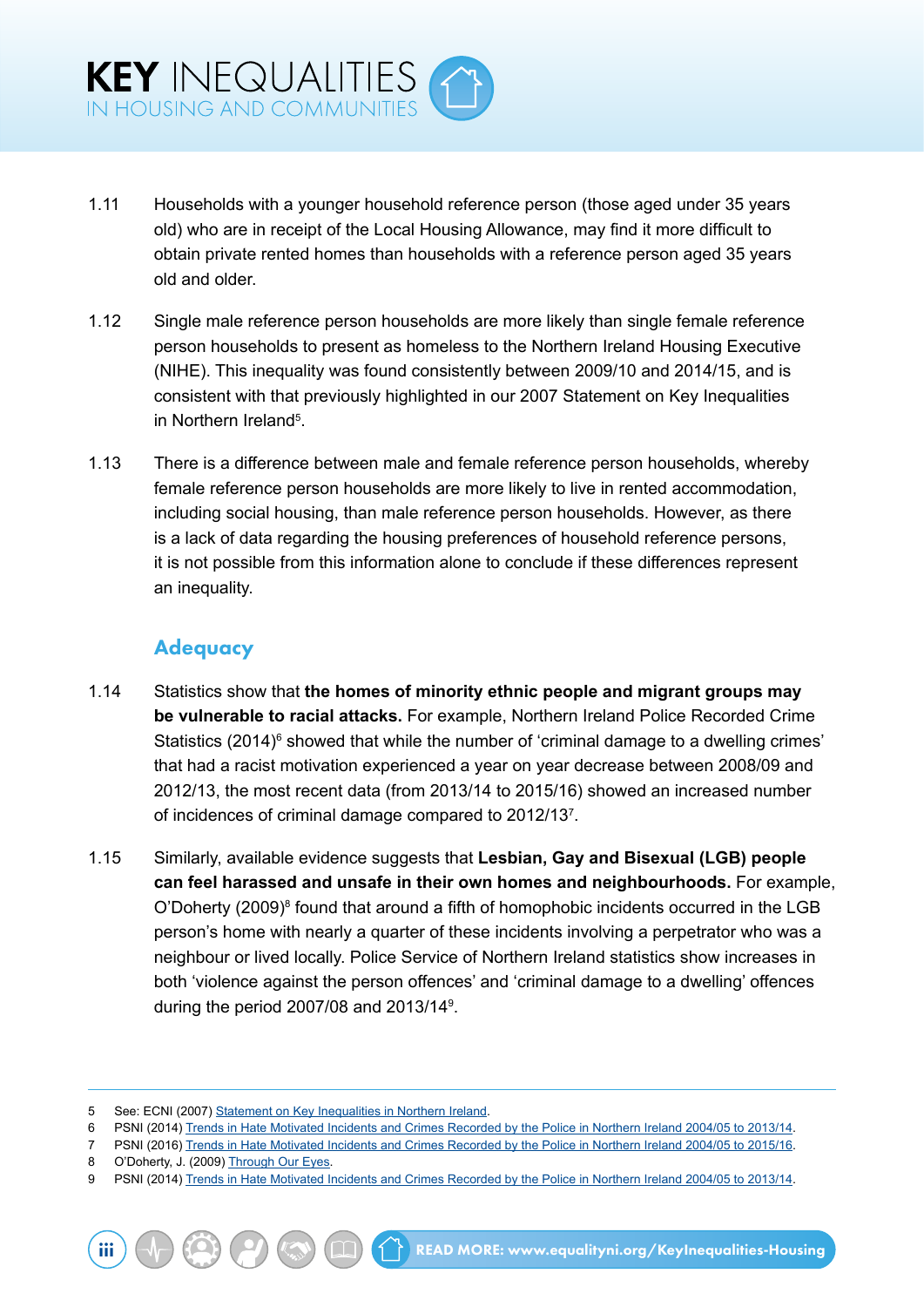- 1.16 It was also found that Trans people are at high risk of being the victim of hate crimes, including crimes against the person and property related crimes<sup>10,11</sup>.
- 1.17 **Migrant workers are vulnerable to becoming subject to tied accommodation12 with poor conditions and overcrowding**. For example, Allamby et al. (2011) reported that for migrant workers in Northern Ireland, 'work and accommodation are often linked, [where] many cannot leave their job as this would also render them homeless, creating a vicious circle of working long hours and living in poor conditions'13. This accommodation can also be expensive, overcrowded, excessively controlled by landlords, and unsuitable for children<sup>14</sup>.
- 1.18 In considering the size of homes and the number of people living in them, it is found that, minority ethnic people, especially Roma, Irish Travellers, Asian, Black and Other ethnic groups, experience overcrowding more often than the general population and White people.
- 1.19 Despite Government commitments to resettle people with learning disabilities from hospital settings, **those with a learning disability are not always afforded an opportunity to live independently.** For example, The Bamford Review (2007) found that whilst the resettlement of people with learning disabilities and mental health problems away from hospital settings and into the community had taken place many people were resettled in similar institutional shared settings. Additionally, there was evidence of an overreliance on support from family carers to support those with learning disabilities<sup>15</sup>. Byrne et al., (2014) reported that the Bamford Action Plan 2012-2015 committed £64 million to resettle long-stay patients not in need of treatment and that this was to be completed by 2015. In 2016, the resettlement programme was reportedly nearing completion. As of March 2017, the Commission has been unable to confirm if the resettlement programme has completed.

<sup>10</sup> McBride (2013) Grasping the Nettle: The Experiences of Gender Variant Children and Transgender Youth Living in Northern [Ireland](https://www.ofmdfmni.gov.uk/sites/default/files/publications/ofmdfm_dev/grasping-the-nettle-transgender-youth-living-in-ni.pdf).

<sup>11</sup> PSNI (2014) [Trends in Hate Motivated Incidents and Crimes Recorded by the Police in Northern Ireland 2004/05 to 2013/14.](http://www.psni.police.uk/index/updates/updates_statistics/updates_hate_motivation_statistics.htm)

<sup>12</sup> Accommodation that is provided as a part of a person's continued employment.

<sup>13</sup> Allamby, L., Bell, J., Hamilton, J., Hansson, U., Jarman, N., Potter, M. and Toma, S. (2011) [Forced Labour in Northern Ireland:](http://conflictresearch.org.uk/reports/migration/forced-labour-Northern-Ireland-full.pdf)  **[Exploiting vulnerability](http://conflictresearch.org.uk/reports/migration/forced-labour-Northern-Ireland-full.pdf). Page 22.** 

<sup>14</sup> Allamby, L., Bell, J., Hamilton, J., Hansson, U., Jarman, N., Potter, M. and Toma, S. (2011) Forced Labour in Northern Ireland: [Exploiting vulnerability](http://conflictresearch.org.uk/reports/migration/forced-labour-Northern-Ireland-full.pdf).

<sup>15</sup> Bamford (2007) [Review of Mental Health and Learning Disability \(Northern Ireland\) Consultation](http://www.dhsspsni.gov.uk/legal_issues_consultation_report.pdf).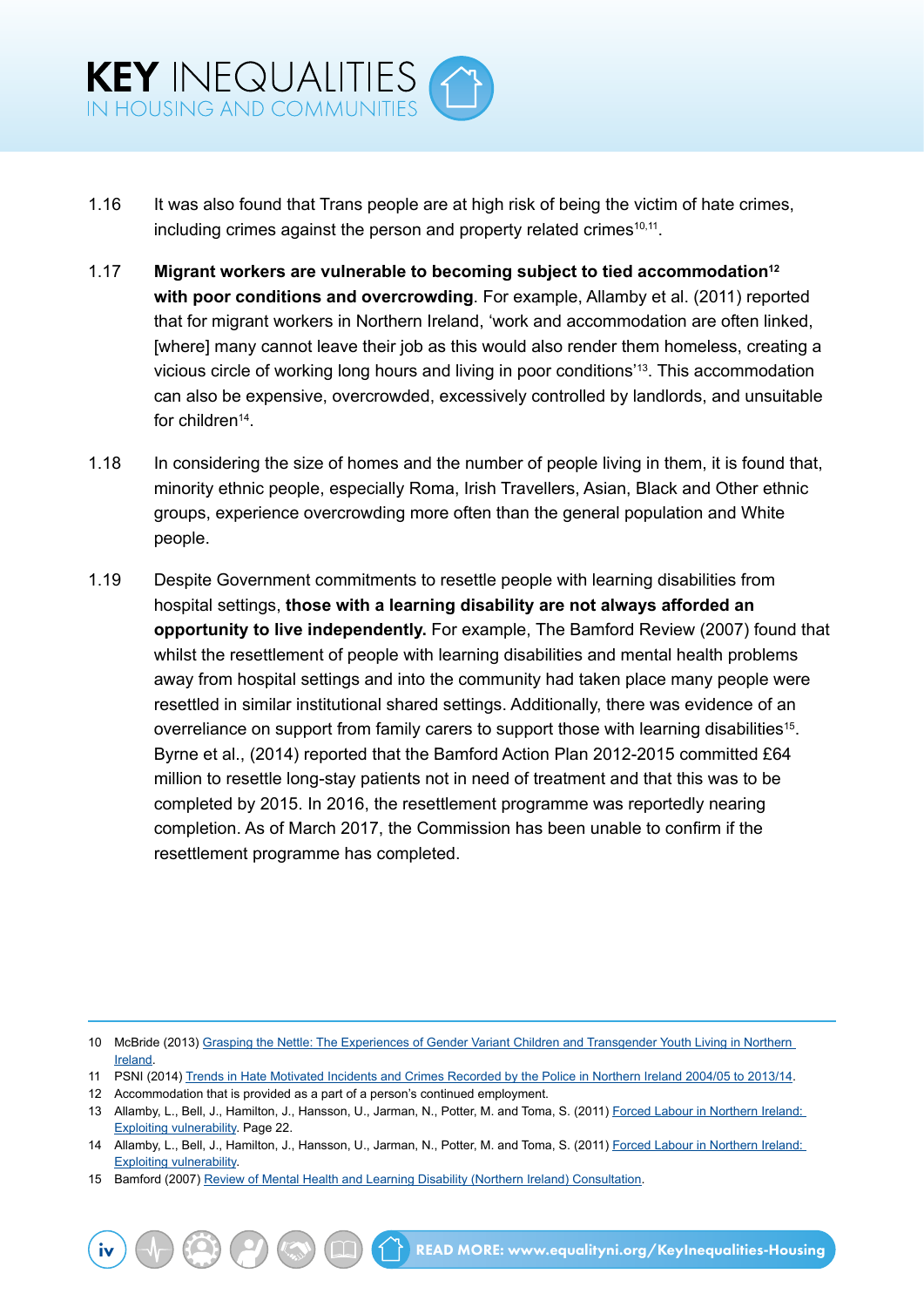- 1.20 In addition, **many people with disabilities live in homes that are not adequate to meet their disability related needs**. For example, the Northern Ireland Survey of Activity Limitation and Disability (NISALD)<sup>16</sup> found that nearly a fifth of those respondents who did not have modifications or adaptations to their homes did have a requirement for modifications or adaptations<sup>17</sup>. Although Lifetime Homes standards were adopted in 1998 for social housing, the same standards do not apply to the private sector. Further, in 2013 the Interdepartmental Review on Housing Adaptations called for specific wheelchair standards as coverage of these standards within Lifetime Homes was not considered adequate.
- 1.21 Households with an older reference person, those aged 60 years old or older, are more likely to live in non-decent homes and homes that require adaptations than households with a reference person aged under 60 years old.
- 1.22 With respect to the sector in which people live, it was found that, household reference persons without dependent children, living in the private rented sector, are more likely to live in non-decent homes.
- 1.23 Other differences noted in this *Statement* include that in social housing, households with single household reference persons are the most likely to live in non-decent housing. Although, overall, it is household reference persons who are separated or divorced who are more likely to live in non-decent homes. It should however be noted that findings for those of different marital status may be related to other characteristics (such as age and/ or dependents), or to life trajectories.

### **Sustainability**

- 1.24 Households with dependent children, particularly lone parent reference person households, who live in the private rented sector are more likely to experience relative poverty after housing costs have been deducted.
- 1.25 Similarly, a difference evident is that, in the private rented sector, households represented by a female reference person are at greater risk of relative poverty after housing costs have been deducted than those households with a male reference person.

16 Although becoming dated (2007) NISALD however remains the best available data source in this regard.

<sup>17</sup> NISRA (2007) The Prevalence of Disability and Activity Limitations amongst adults and children living in private households in [Northern Ireland.](http://www.csu.nisra.gov.uk/NISALD%20Household%20Prevalence%20Report.pdf)

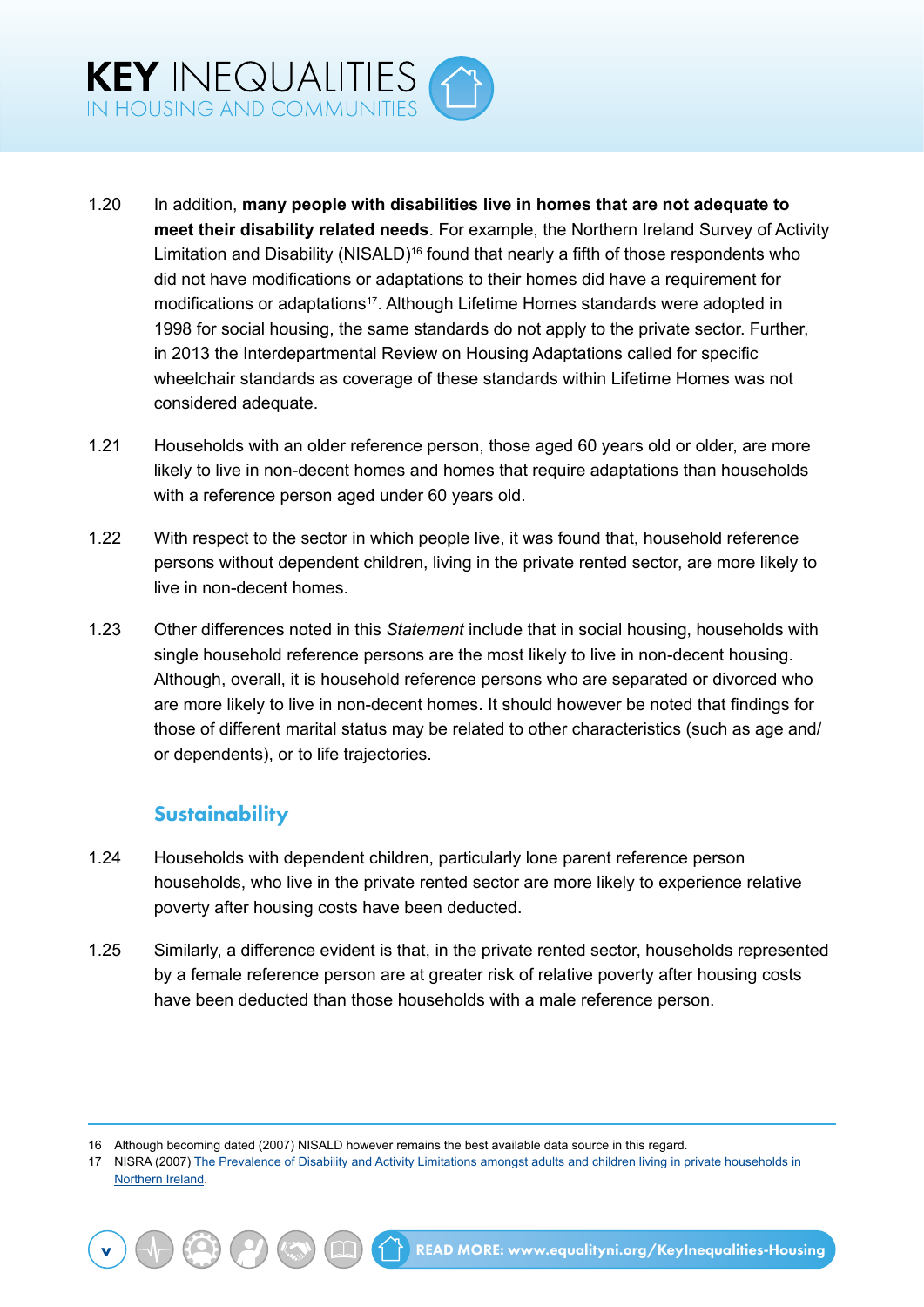<span id="page-7-0"></span>

## 2 Introduction

- 2.1 This *Statement on Key Inequalities in Housing and Communities in Northern Ireland*<sup>18</sup> seeks to highlight the nature and extent of inequalities across the nine equality grounds covered by Section 75 of the Northern Ireland Act 1998: gender; racial group; disability status; sexual orientation; religious belief; political opinion; age; marital status; and dependency status in respect to housing, accommodation and related matters<sup>19</sup>. Where possible, inequalities experienced by members of a particular equality group due to multiple identities are also highlighted.
- 2.2 This *Statement* updates the relevant component of the Commission's previous *Statement*  on Key Inequalities in Northern Ireland published in 2007<sup>20</sup>. It will form part of a larger series of *Statements on Key Inequalities* that highlight key inequalities in areas such as employment; health and social care; participation in public life; education; and, social attitudes.

#### Focus

2.3 Housing requirements are unlikely to be the same for all people across all equality groups. To achieve an accessible, adequate and sustainable home may be something different for one person or family than to another's depending upon their characteristics or identities. Accordingly, this report highlights both differences and inequalities in housing outcomes across the equality categories, for the period 2007 to 2015. Where barriers to equality of opportunity have been identified they are also considered and reported. It is hoped that a consideration, in tandem, of key outcome inequalities and/or differences and associated barriers, may help inform the further development of public policies and associated interventions. Where possible, the identification of inequalities is supported by a range of information sources (including literature and data), and is informed by stakeholder engagement.

<sup>18</sup> It is important to note that the term 'housing' referred to in this Statement is not restricted to housing in the traditional sense. Rather, the term encompasses any type of accommodation that individuals consider to be their home.

<sup>19</sup> Equality grounds are those specified above, equality groups are the categories within those categories. E.g. gender is an equality ground, males and females are the groups within that ground.

<sup>20</sup> ECNI (2007) [Statement on Key Inequalities in Northern Ireland](http://www.equalityni.org/ECNI/media/ECNI/Publications/Delivering%20Equality/Keyinequalities(F)1107.pdf).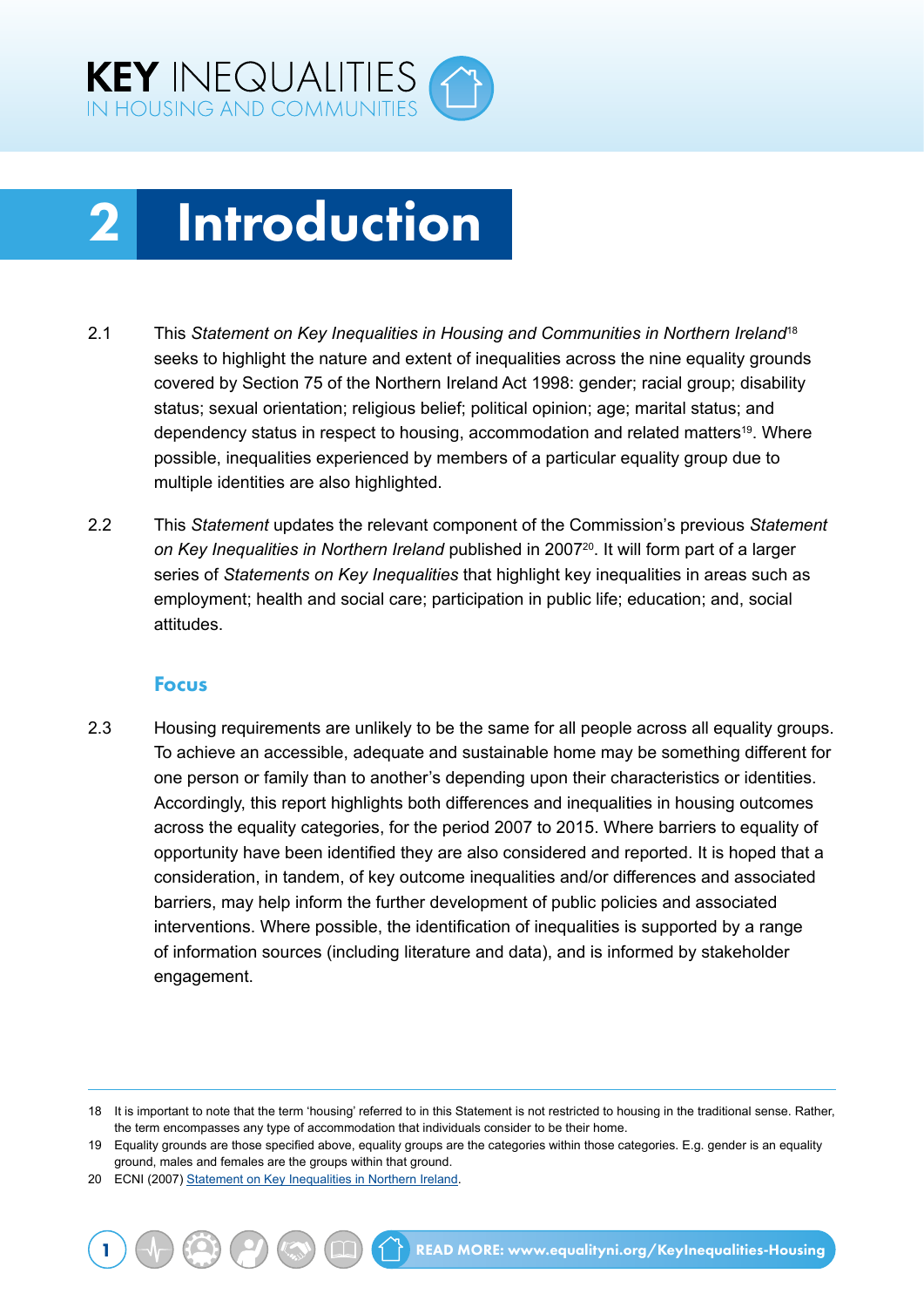- 2.4 The Commission, in this *Statement*, does not seek to consider or evaluate the effectiveness of Government strategies, policies or practices. Rather, the Commission seeks to draw attention to persistent and/or emergent inequalities so that actions can be developed, improved or re-affirmed to advance equality.
- 2.5 The *Statement* reports key differences and inequalities in the equality outcomes, and where possible the barriers, faced by equality groups in Northern Ireland.
- 2.6 It is intended that the consideration of differences, inequalities and barriers contained within this *Statement*, will be utilised to inform the ongoing development of policy positions and associated interventions not only across the relevant Departments, agencies and functions of government, but by all those organisations who have responsibilities for, or an interest in, housing in Northern Ireland.

### Approach and Methodology

- 2.7 In compiling this *Statement,* the Commission has drawn on a wide range of sources including research reports from government departments; the community and voluntary sectors; academic research; and, the Commission's own research archive.
- 2.8 The Commission also contracted independent research from The Centre for Housing Policy, University of York. The resultant research report '*Housing and Communities' Inequalities in Northern Ireland'* - Wallace (2015)<sup>21</sup> has played a key role in informing this *Statement*.
- 2.9 Wallace (2015) analysed data from the Northern Ireland House Condition Survey (2009); the Department for Social Development's analysis of the Family Resources Survey (2011/12); data supplied by the Northern Ireland Housing Executive (2004-2009 and 2013/14); data supplied by the Northern Ireland Co-ownership Housing Association (2009- 2014); and from the results of the Census 2011. Wallace's research report also drew on attitudinal data from the *Northern Ireland Life and Times Survey* (NILTS)<sup>22</sup>, as well as from the Commission's most recent *(2012) Equality Awareness Survey*23. The research also incorporated primary qualitative research in the form of focus groups, interviews and an expert seminar with key stakeholders.

22 2006, 2010 and 2012

<sup>21</sup> Wallace, A. (2015) [Housing and Communities Inequalities in Northern Ireland.](http://www.equalityni.org/ECNI/media/ECNI/Publications/Delivering%20Equality/HousingInequalities-FullReport.pdf)

<sup>23</sup> ECNI (2012) [Equality Awareness Survey.](http://www.doyoumeanme.org/2011-survey/)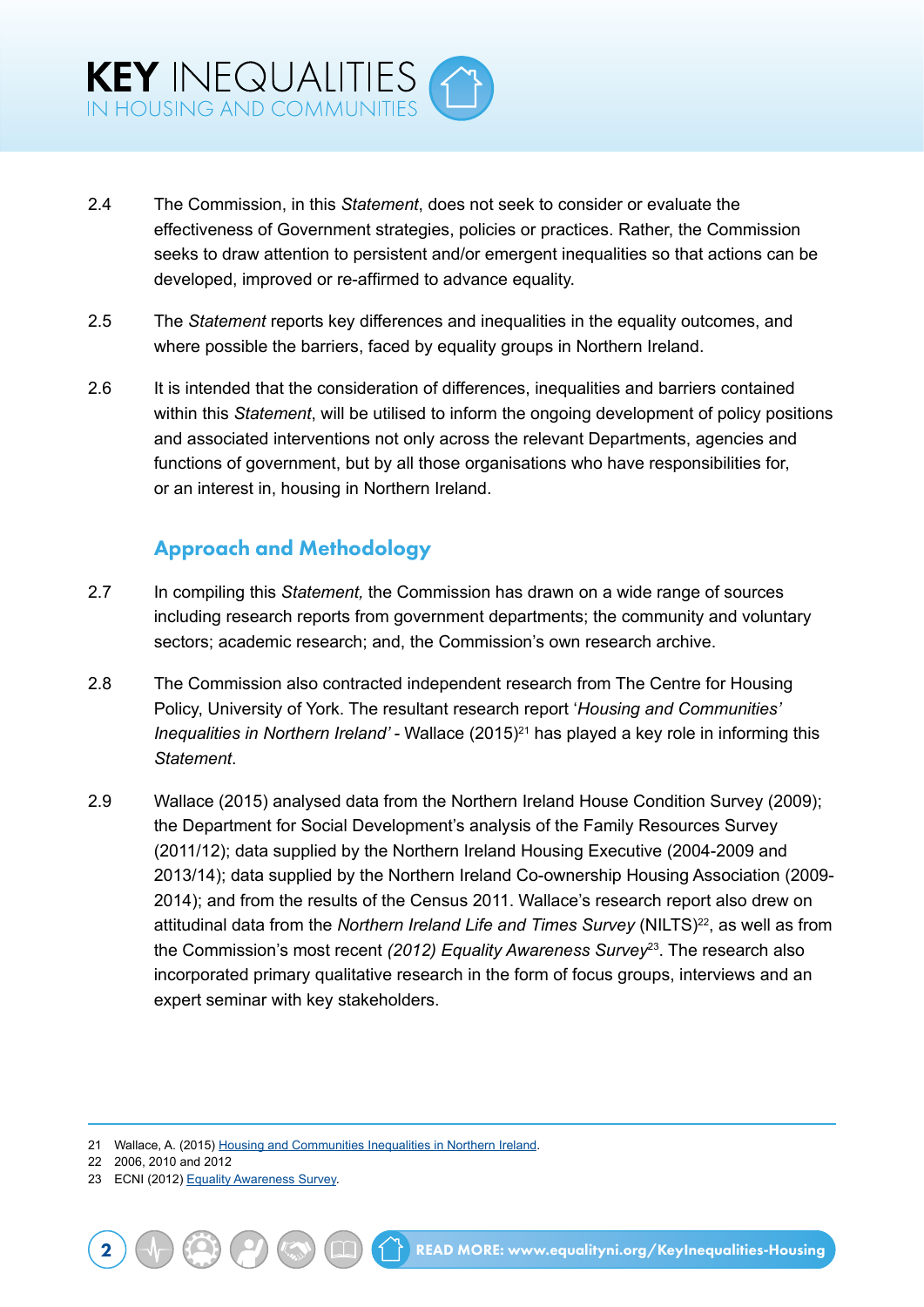- 2.10 Differences and inequalities are considered under three broad headings:
	- **•** The **accessibility** of housing the opportunities to secure housing;
	- **•** The **adequacy** of housing the housing meets cultural, physical or other needs and is safe; and,
	- **•** The **sustainability** of housing the tenure is secure and affordable in the long term.
- 2.11 In addition, the report outlined barriers and enablers experienced by each equality group in housing and communities, *including* the degree to which prejudicial attitudes were prevalent.

### **Challenges**

- 2.12 As Wallace (2015) notes, the relevant authorities the Northern Ireland Housing Executive (NIHE), the Department for Social Development (DSD)<sup>24</sup> and health and social care providers - have instituted plans to improve housing situations, with the potential to narrow identified differentials.<sup>25</sup> For example, programmes such as DSD's Social Housing Reform Programme<sup>26</sup> provides an opportunity to shape all areas of provision; the review of the private rented sector seeks to improve how this growing sector operates to the benefit of tenants<sup>27</sup>; and, the Northern Ireland Housing Associations are on course to build 1,500 new social homes in 201628.
- 2.13 The Commission is mindful however that the complex relationships that exist between housing and other domains, such as labour markets, social security, health, immigration and public attitudes, will demand a co-ordinated approach, not only across a range of Departments, agencies and functions of government, but also by organisations who have responsibilities for, or an interest in, housing and communities in Northern Ireland, to develop long-term multi-faceted policy interventions.
- 2.14 This *Statement* highlights the fact that many inequalities remain persistent and hard to tackle, and that there are a number of new and emerging inequalities that are impacting on some of the equality groups across the equality grounds.

<sup>24</sup> From 9 May 2016, DSD's functions became those of the newly formed Department for Communities.

<sup>25</sup> Wallace, A. (2015) [Housing and Communities Inequalities in Northern Ireland.](http://www.equalityni.org/ECNI/media/ECNI/Publications/Delivering%20Equality/HousingInequalities-FullReport.pdf) Executive Summary

<sup>26</sup> DSD '[Social Housing Reform Programme](https://www.dsdni.gov.uk/topics/housing/social-housing-reform-programme)'.

<sup>27</sup> DSD '[Review of the Role and Regulation of the Private Rented Sector'](https://www.dsdni.gov.uk/consultations/review-role-and-regulation-private-rented-sector)

<sup>28</sup> Northern Ireland Housing Executive (2015) 'Draft Corporate Plan – Regional Services 2015/16 – 17/18'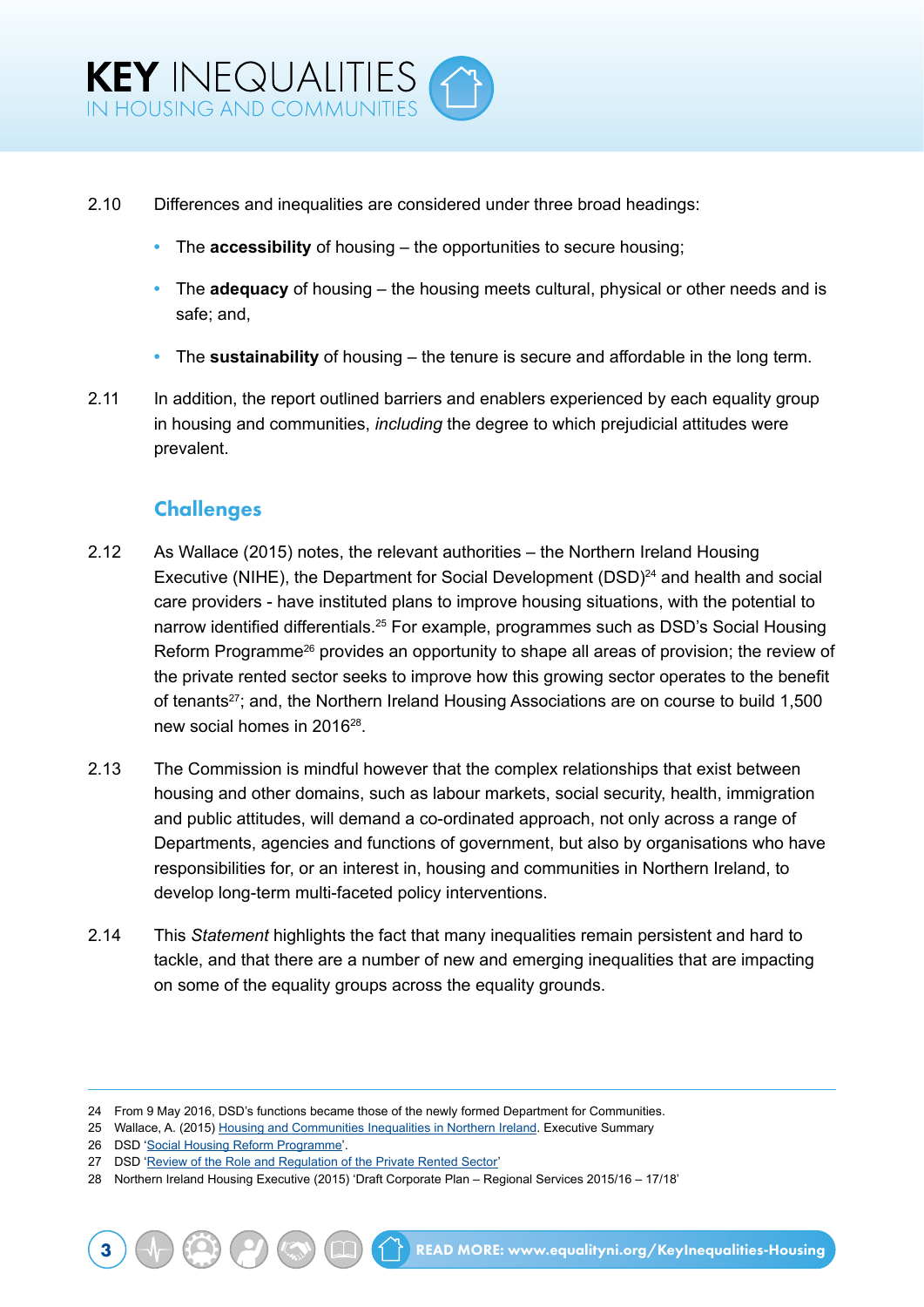2.15 Further, whilst socio-economic disadvantage is not a specified ground under the equality legislation, the barriers and inequalities experienced by equality groups can be exacerbated by poverty and social exclusion. The Commission continues to highlight the link between poverty and social exclusion, and the inequalities faced by individuals protected under the equality legislation.

### Data Limitations and Gaps

- 2.16 Despite the Commission's (2007)<sup>29</sup> monitoring guidance for public authorities, there remain significant and specific data gaps across a number of themes in relation to a number of equality categories, specifically: gender, gender identity; religion; race; political opinion; and sexual orientation. In addition, there is lack of data disaggregation in relation to: ethnicity; disability status; marital status; and, dependency status.
- 2.17 For example, key housing datasets offer limited detail with regard to data on minority ethnic groups and migrants. Instead, any analysis must rely on small scale surveys and qualitative data.
- 2.18 Finally, this statement seeks to make clear where it refers to 'Household Reference Person Households" (HRP Households), so the reader can consider the merits and limits of relevant data sources and associated inferences. The recording of HRP's characteristics is generally dependent upon the voluntary disclosure of those characteristics. In addition, the composition of the household as a whole may well be more diverse than the individual characteristics of the HRP<sup>30, 31, 32</sup>. The HRP is often the person who completed the form<sup>33</sup>, or the person who owns the house or pays the rent or mortgage, rather than any real consideration of all household members.

33 For example, in social housing administrative data the person who completes the form is the HRP regardless of whether the application is a single or joint application. Wallace, A. (2015) [Housing and Communities Inequalities in Northern Ireland](http://www.equalityni.org/ECNI/media/ECNI/Publications/Delivering%20Equality/HousingInequalities-FullReport.pdf).

<sup>29</sup> ECNI (2007) [Section 75 of the Northern Ireland Act 1998: Monitoring Guidance for Use by Public Authorities.](http://www.equalityni.org/Publications/Employers-Service-Providers/Public-Authorities/Section-75-monitoring-guidance?ID=1121)

<sup>30</sup> NIHE (2013) [Northern Ireland House Condition Survey, 2011: Main Report](http://www.nihe.gov.uk/index/corporate/housing_research/house_condition_survey.htm).

<sup>31</sup> If this is more than one person then the HRP is taken as the person with the highest annual income.

<sup>32</sup> It is also worth considering that the recorded characteristics of those designated as a household reference person may be different depending upon the age of the household reference person. For example, while males are more likely to be recorded as a household reference person regardless of age, females are more likely to be recorded where households have either a younger (aged 18 to 39 years old - 44.2%) or an older (60 years old or over - 40.0%), rather than a middle aged (40 to 59 years old - 29.3%) household reference person. Data quoted is from the [Northern Ireland House Condition Survey, 2009](http://www.nihe.gov.uk/index/corporate/housing_research/house_condition_survey.htm)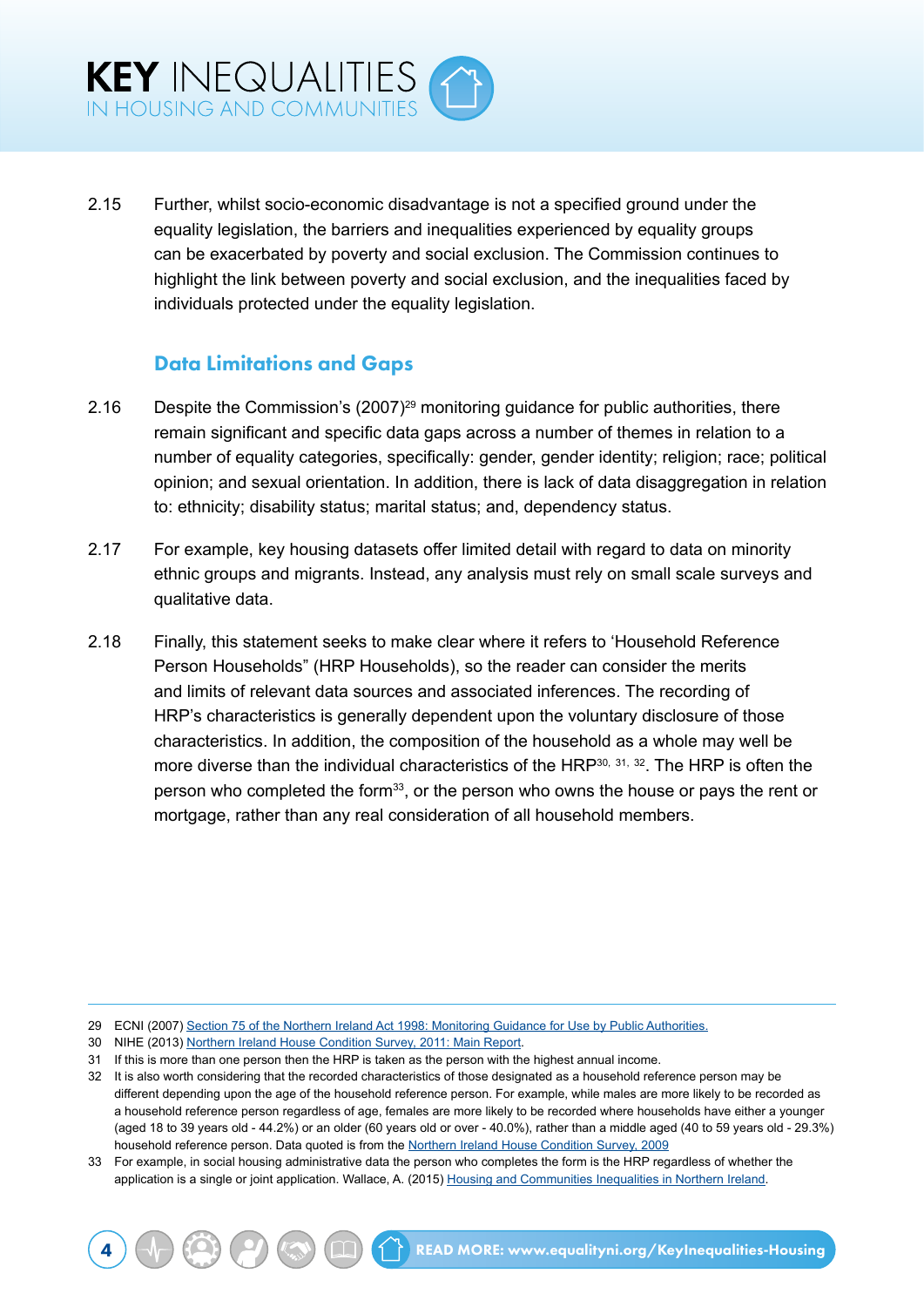<span id="page-11-0"></span>

## 3 Overall Context of Housing and Communities in Northern Ireland

- 3.1 The New Policy Institute (2014) found that, on almost all indicators the economic recession had a greater impact upon Northern Ireland residents than those in Great Britain. For example, the Institute's (2014) Poverty and Social Exclusion (PSE) research found that the median income after housing costs for people in Northern Ireland fell 10% between 2006/07 and 2011/12, compared to 7% for the United Kingdom as a whole; this fall was greatest amongst the lowest paid  $34$ ,  $35$ .
- 3.2 The Northern Ireland Residential Property Price Index (RPPI) figures show that from the peak of the market in Quarter 3 2007<sup>36</sup> house prices experienced a decline. The market reached its lowest point in Quarter 1 2013<sup>37</sup> when it experienced a decline of 56% compared to Quarter 3 200738.
- 3.3 Whilst property prices in Northern Ireland experienced increases after Quarter 1 2013, the difference between Quarter 3 2007 and Quarter 1 2015 was still substantial at 51%<sup>39</sup>.
- 3.4 An upside to the economic recession was the return of house prices to more affordable levels. Whilst mortgage applications now require more stringent checks related to affordability, opportunities to become a homeowner have improved. In addition, those who do not have sufficient deposits may make use of the co-ownership scheme<sup>40</sup>.
- 3.5 The private rented sector in Northern Ireland more than doubled between 2001/2002 and 2013/14, both in terms of its share of Northern Ireland's housing stock and the proportion of people living in this sector<sup>41, 42</sup>.
- 34 New Policy Institute (2014) [Monitoring Poverty and Social Exclusion in Northern Ireland 2014](http://www.jrf.org.uk/publications/monitoring-poverty-and-social-exclusion-northern-ireland-2014).
- 35 Wallace, A. (2015) [Housing and Communities Inequalities in Northern Ireland.](http://www.equalityni.org/ECNI/media/ECNI/Publications/Delivering%20Equality/HousingInequalities-FullReport.pdf)
- 36 July to September, 2007.

39 LPS (2015). [Northern Ireland Residential Property Price Index. January-March 2015 \(Quarter 1\)](https://www.dfpni.gov.uk/publications/ni-residential-property-price-index-quarter-1-2015-statistics)

- 41 In 2001/2002 the private rented sector accounted for 6.6% of occupied housing stock, compared to 16.4% in 2013/14.
- 42 DSD (2014) [Northern Ireland Housing Statistics 2013-14](https://www.dsdni.gov.uk/publications/northern-ireland-housing-statistics-2013-14).

<sup>37</sup> January to March, 2015.

<sup>38</sup> LPS (2015). [Northern Ireland Residential Property Price Index. January-March 2015 \(Quarter 1\)](https://www.dfpni.gov.uk/publications/ni-residential-property-price-index-quarter-1-2015-statistics)

<sup>40</sup> Wallace, A. (2015) [Housing and Communities Inequalities in Northern Ireland.](http://www.equalityni.org/ECNI/media/ECNI/Publications/Delivering%20Equality/HousingInequalities-FullReport.pdf)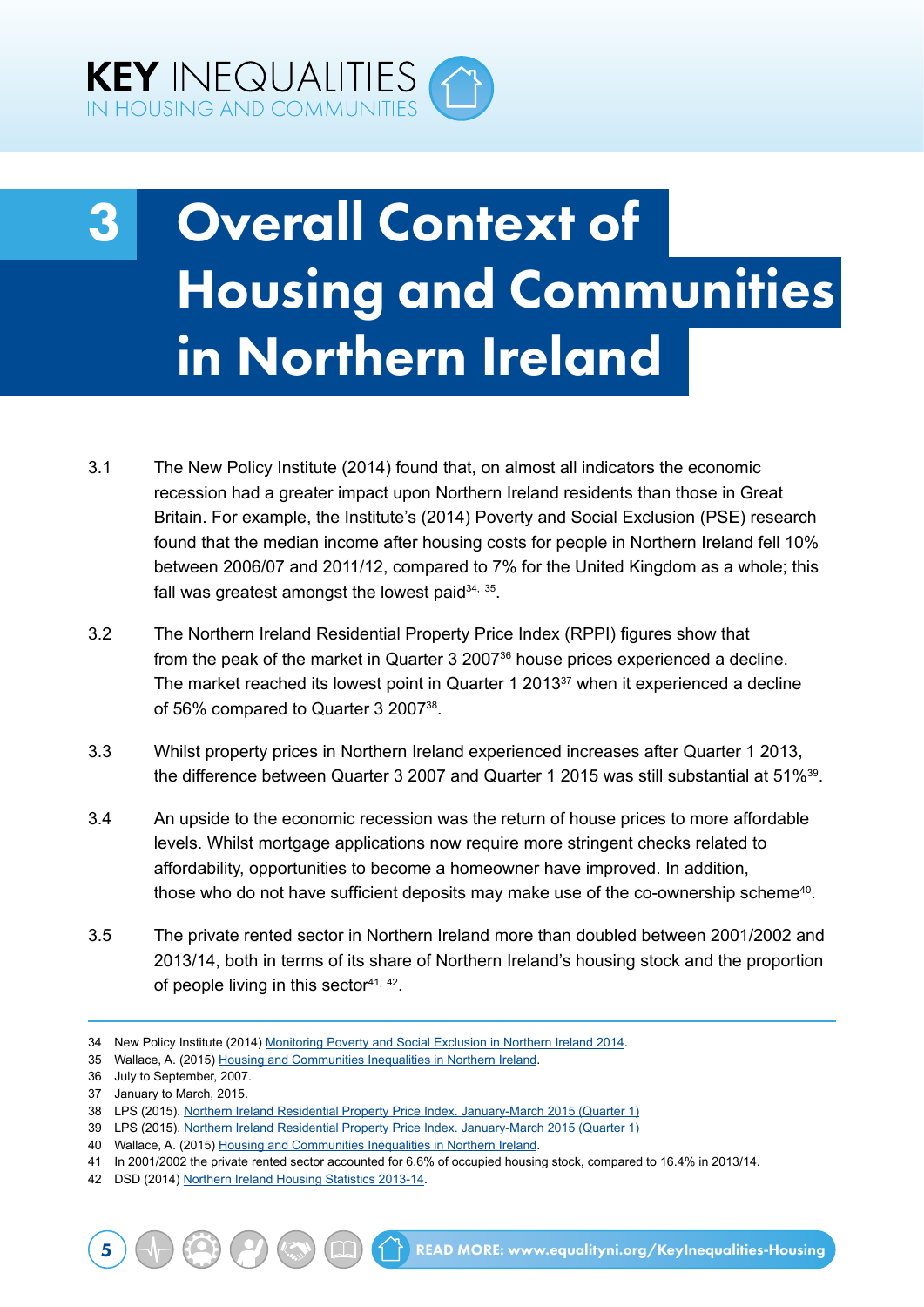

- 3.6 Reductions in funding and allowances as a result of Government budgetary measures etc. have however impacted the social housing sector. For example, compared to 2011/12, 2014/15 saw a reduction of 31 percentage points in social housing financial investment<sup>43</sup>.
- 3.7 While both Shuttleworth and Lloyd (2013)<sup>44</sup> and Nolan (2014)<sup>45</sup> note that residential segregation has declined since 2001, it remains the case that highly segregated residential housing patterns persist in Northern Ireland. In broad terms, Census 2011 data shows that, similar to 2001, Catholic communities dominate in the west of Northern Ireland and Protestants in the east. Overall, Belfast has experienced an increase in Catholic representation<sup>46</sup> and a decrease in Protestant representation<sup>47</sup> since the 2001 Census<sup>48</sup>.
- 3.8 See Annex 1 for more detailed information on housing and communities in Northern Ireland.

- 46 44.2% in 2001 and 46.0%, respectively.
- 47 51.7% in 2001 and 45.1%, respectively.

<sup>43</sup> Wallace, A. (2015) [Housing and Communities Inequalities in Northern Ireland.](http://www.equalityni.org/ECNI/media/ECNI/Publications/Delivering%20Equality/HousingInequalities-FullReport.pdf)

<sup>44</sup> Shuttleworth, I. and Lloyd, C. (2013) [Moving apart or moving together? A snapshot of residential segregation from the 2011](http://www.community-relations.org.uk/wp-content/uploads/2013/11/16CRC-Shared-Space-Section-4.pdf)  [Census.](http://www.community-relations.org.uk/wp-content/uploads/2013/11/16CRC-Shared-Space-Section-4.pdf)

<sup>45</sup> Nolan, P. (2014) [Northern Ireland Peace Monitoring Report. Number Three.](http://www.community-relations.org.uk/programmes/peace-monitoring/)

<sup>48</sup> Wallace, A. (2015) [Housing and Communities Inequalities in Northern Ireland.](http://www.equalityni.org/ECNI/media/ECNI/Publications/Delivering%20Equality/HousingInequalities-FullReport.pdf)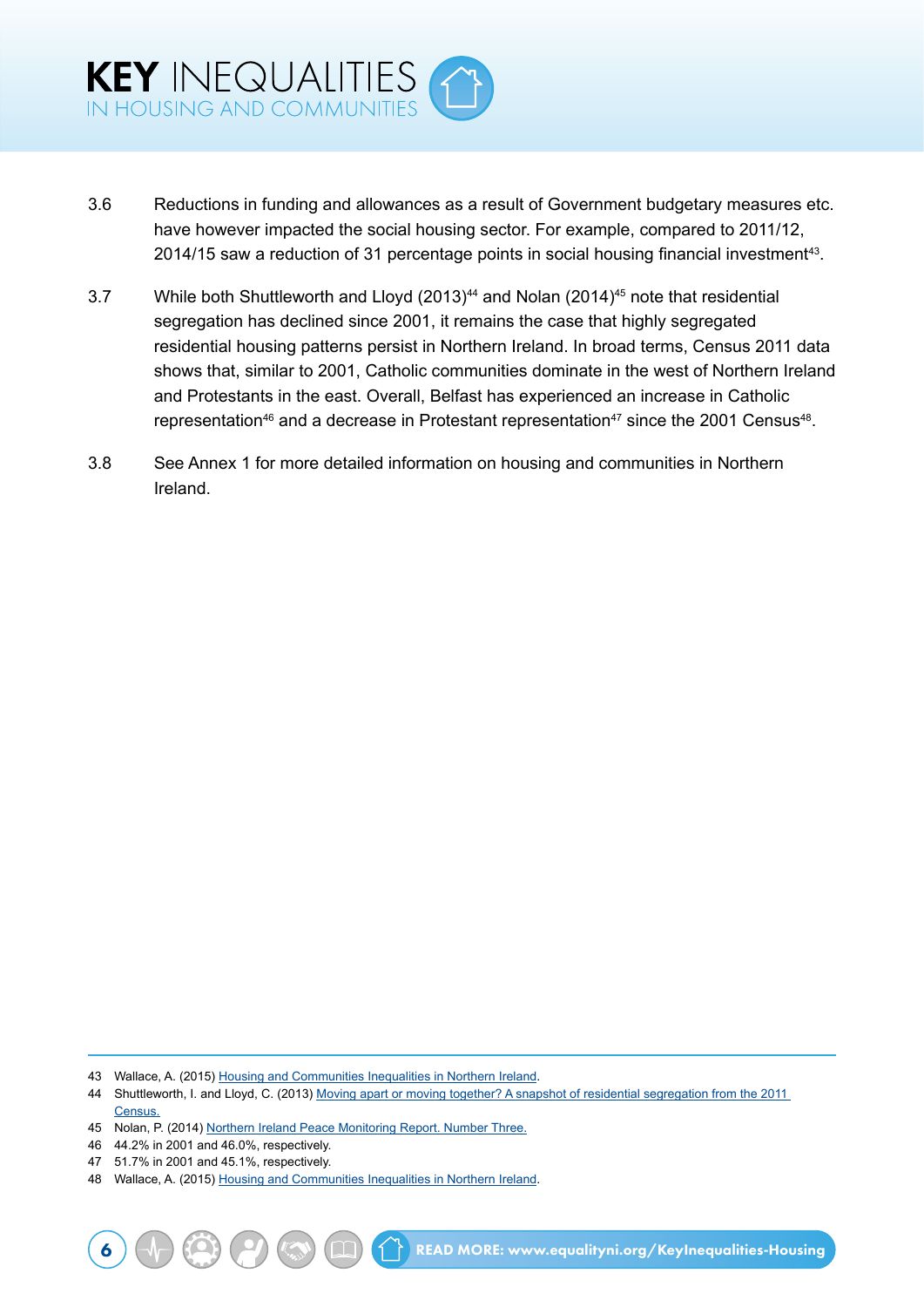<span id="page-13-0"></span>

## 4 Gender

#### Summary

- 4.1 With regards to the *accessibility* of housing, evidence shows that single male reference person households are more likely than single female reference person households to present as homeless to the Northern Ireland Housing Executive (NIHE). This inequality was also highlighted in our 2007 Statement on Key Inequalities in Northern Ireland.
- 4.2 The main reasons that single male reference person households gave for presenting as homeless to the NIHE were: as a result of breakdown in sharing or family dispute; relationship breakdown; no accommodation in Northern Ireland; and the loss of rented accommodation.
- 4.3 Female reference person households are more likely to live in rented accommodation, including social housing, than male reference person households. However, as there is a lack of data regarding the housing preferences of household reference persons, it is not possible from this information alone to conclude if these differences represent an inequality for female reference person households.
- 4.4 In respect to the *adequacy* of housing the limited data available indicated that Trans people are at high risk of being the victim of hate crimes, including crimes against the person and property related crimes. This is an inequality which can lead to their becoming homeless.
- 4.5 In assessing whether or not a home is sustainable, in that the tenure is secure and affordable, it was found that female reference person households in the private rented sector are at greater risk of relative poverty. Given the noted absence of data regarding the housing preferences of household reference persons, the Commission considers this a difference worthy of further consideration.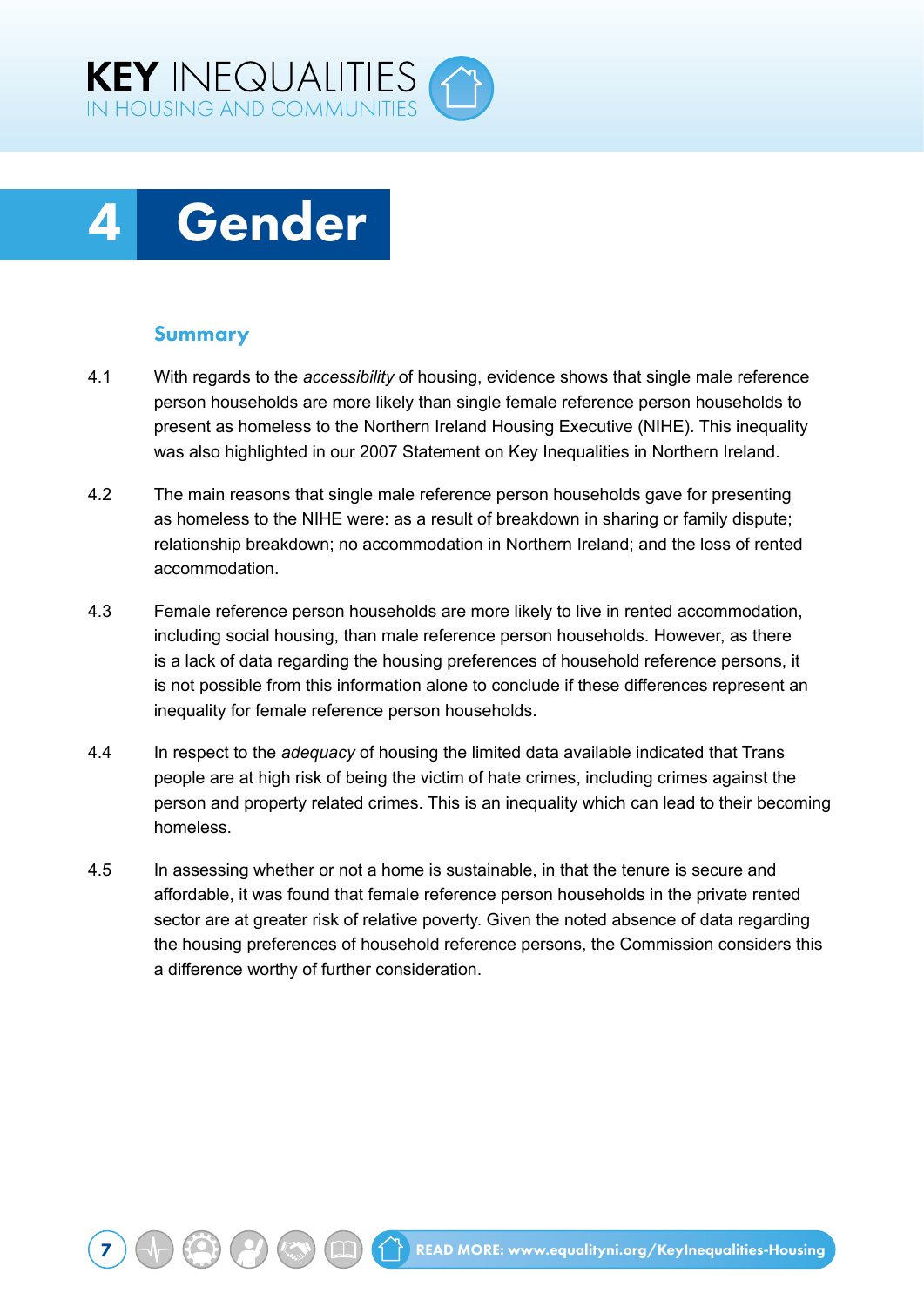

### Differences and Inequalities

## INEQUALITY:

Single male reference person households are more likely than single female reference person households to present as homeless to the Northern Ireland Housing Executive.

- 4.6 The Commission's 2007 Statement on Key Inequalities in Northern Ireland reported that those who were homeless were disproportionately made up of single reference person households<sup>49</sup>, usually men<sup>50</sup>. A continuation of this inequality was identified through the Commission's analyses of data on homelessness presentations to the NIHE51, 52.
- 4.7 For six consecutive years between 2009/10 and 2014/15, single male reference person households<sup>53</sup> accounted for over a third of homeless presentations to the NIHE, whilst single female reference person households accounted for less than a fifth<sup>54</sup>. Similar to single male reference person households, households with dependents<sup>55</sup> also accounted for a third of those presenting as homeless to the NIHE in each year between 2009/10 and 2014/1556.
- 4.8 Utilising NIHE data for 2012/13; 2013/14; and, 2014/1557, it was found that, over a fifth of single male reference person households presented as homeless to the NIHE in each year between 2012/13 to 2014/15 as a result of a breakdown in sharing or family dispute<sup>58</sup>.

<sup>49</sup> According to the statistics provided by the NIHE, a single household contains only one member who is aged 16 to 59 years old.

<sup>50</sup> ECNI (2007) [Statement on Key Inequalities in Northern Ireland](http://www.equalityni.org/ECNI/media/ECNI/Publications/Delivering%20Equality/Keyinequalities(F)1107.pdf).

<sup>51</sup> Data supplied by the Northern Ireland Housing Executive upon request in May 2015.

<sup>52</sup> The identification of single male households as an inequality is derived from a monitoring and recording process whereby households are categorised in the following groups: single households; couple households; family households (likely to include dependants); single parent households; and pensioner households.

<sup>53</sup> Single male and single female households include those aged 16-59 years old.

<sup>54</sup> The statistics for single males are: 35.1% in 2009/10; 35.6% in 2010/11; 34.5% in 2011/12; 36.0% in 2012/13; 35.9% in 2013/14 and, 35.0% in 2014/15, respectively. The statistics for single females are: 16.9% in 2009/10; 17.5% in 2010/11; 19.1% in 2011/12; 18.9% in 2012/13; 17.9% in 2013/14 and, 18.1% in 2014/15, respectively. Pensioner households for around a tenth, and couples for under five per cent for each year in the time period. The statistics for pensioners are: 11.0% in 2009/10; 10.4% in 2010/11; 10.0% in 2011/12; 9.7% in 2012/13; 10.4% in 2013/14 and, 10.9% in 2014/15, respectively. The statistics for couples are: 4.2% in 2009/10; 4.4% in 2010/11; 4.7% in 2011/12; 4.3% in 2012/13; 4.6% in 2013/14 and, 1.3% in 2014/15, respectively.

<sup>55</sup> Households with dependents are made up of: family household (likely to contain dependants); and, single parent households.

<sup>56</sup> The statistics for households with dependents are: 32.8% in 2009/10; 32.0% in 2010/11; 31.8% in 2011/12; 34.1% in 2012/13; 34.4% in 2013/14 and, 34.7%, respectively.

<sup>57</sup> The NIHE advised the Commission that, due to a change in systems, data was only available for three time points: 2012/13; 2013/14; and, 2014/15.

<sup>58</sup> The percentages for 2012/13, 2013/14, and 2014/15 were: 22.6%; 23.9%; and, 24.2%, respectively.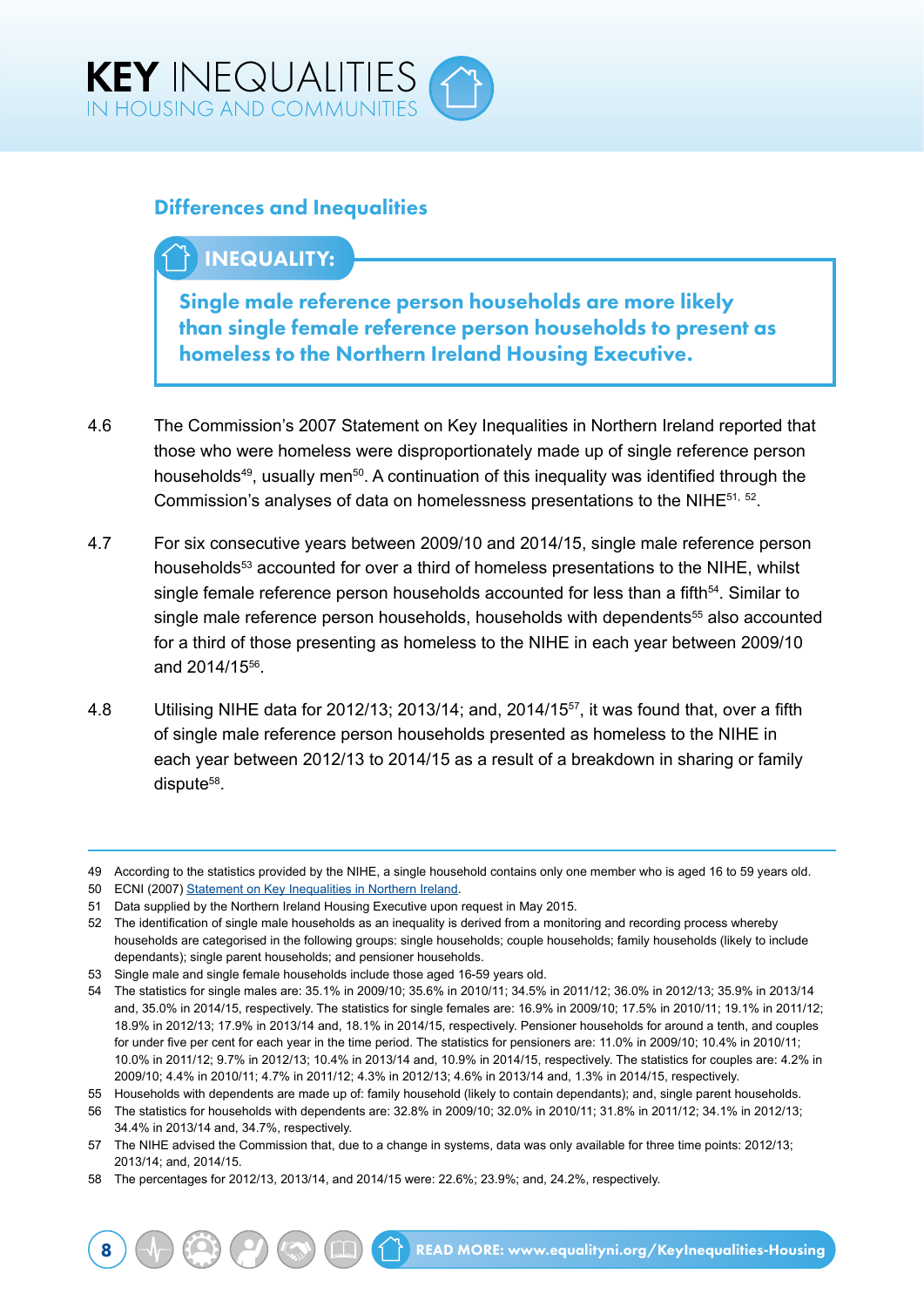4.9 Further main reasons given by single male reference person households for presenting as homeless were also similar for each year during the same period: relationship breakdown<sup>59</sup>; no accommodation in Northern Ireland<sup>60</sup>; and, the loss of rented  $account notation<sup>61, 62</sup>$ .

## INEQUALITY:

Trans people are at high risk of being the victim of hate crimes, including crimes against the person and property related crimes, potentially impacting on their ability to secure sustainable housing.

- 4.10 Access to adequate and sustainable housing will be maximised where families and individuals from across the Section 75 categories are able to feel safe in their homes and communities.
- 4.11 McBride's (2013) research<sup>63</sup> reported that Trans people are at 'high risk of experiencing discrimination and harassment in their own homes<sup>'64</sup>. Additionally, this research showed that Trans people have been made homeless after coming out as Trans due to threats made towards them or fears for their safety<sup>65</sup>.
- 4.12 Between 2007/08 and 2014/15 a total of 116 incidents with a Transphobic motivation were reported to the Police Service of Northern Ireland; 43 of which were recorded as crimes. Of the 43 recorded crimes, 24 were classified as violence against the person offences, and 13 as property offences $66$ . During the same time period only two sanction detections were recorded and these were both for violence against the person (one in 2008/09 and one in 2013/14)67.

<sup>59</sup> The percentages for 2012/13, 2013/14, and 2014/15 were: 13.8%; 12.9%; and, 12.3%, respectively.

<sup>60</sup> The percentages for 2012/13, 2013/14, and 2014/15 were: 12.4%; 12.8%; and, 12.2%, respectively.

<sup>61</sup> The percentages for 2012/13, 2013/14, and 2014/15 were: 11.9%; 12.0%; and, 11.7%, respectively.

<sup>62</sup> These statistics include single male pensioner households. Data supplied by the Northern Ireland Housing Executive upon request in May 2015.

<sup>63</sup> Ten young trans people contributed to the empirical research. To put this in context, McBride (2013) estimates that there are 40 to 50 young trans people (aged 25 years old or younger) who live in Northern Ireland. In addition, the research increased its validity and generalisability by consulting other relevant stakeholders in both professional and non-professional capacities.

<sup>64</sup> McBride (2013) [Grasping the Nettle: The Experiences of Gender Variant Children and Transgender Youth Living in Northern](https://www.ofmdfmni.gov.uk/sites/default/files/publications/ofmdfm_dev/grasping-the-nettle-transgender-youth-living-in-ni.pdf)  [Ireland](https://www.ofmdfmni.gov.uk/sites/default/files/publications/ofmdfm_dev/grasping-the-nettle-transgender-youth-living-in-ni.pdf). Page 23.

<sup>65</sup> McBride (2013) [Grasping the Nettle: The Experiences of Gender Variant Children and Transgender Youth Living in Northern](https://www.ofmdfmni.gov.uk/sites/default/files/publications/ofmdfm_dev/grasping-the-nettle-transgender-youth-living-in-ni.pdf)  [Ireland](https://www.ofmdfmni.gov.uk/sites/default/files/publications/ofmdfm_dev/grasping-the-nettle-transgender-youth-living-in-ni.pdf). Page 25.

<sup>66</sup> Property offences include: theft including domestic or non-domestic burglary; offences against vehicles; theft from the person; and, criminal damage including arson.

<sup>67</sup> PSNI (2014) [Trends in Hate Motivated Incidents and Crimes Recorded by the Police in Northern Ireland 2004/05 to 2013/14.](http://www.psni.police.uk/index/updates/updates_statistics/updates_hate_motivation_statistics.htm)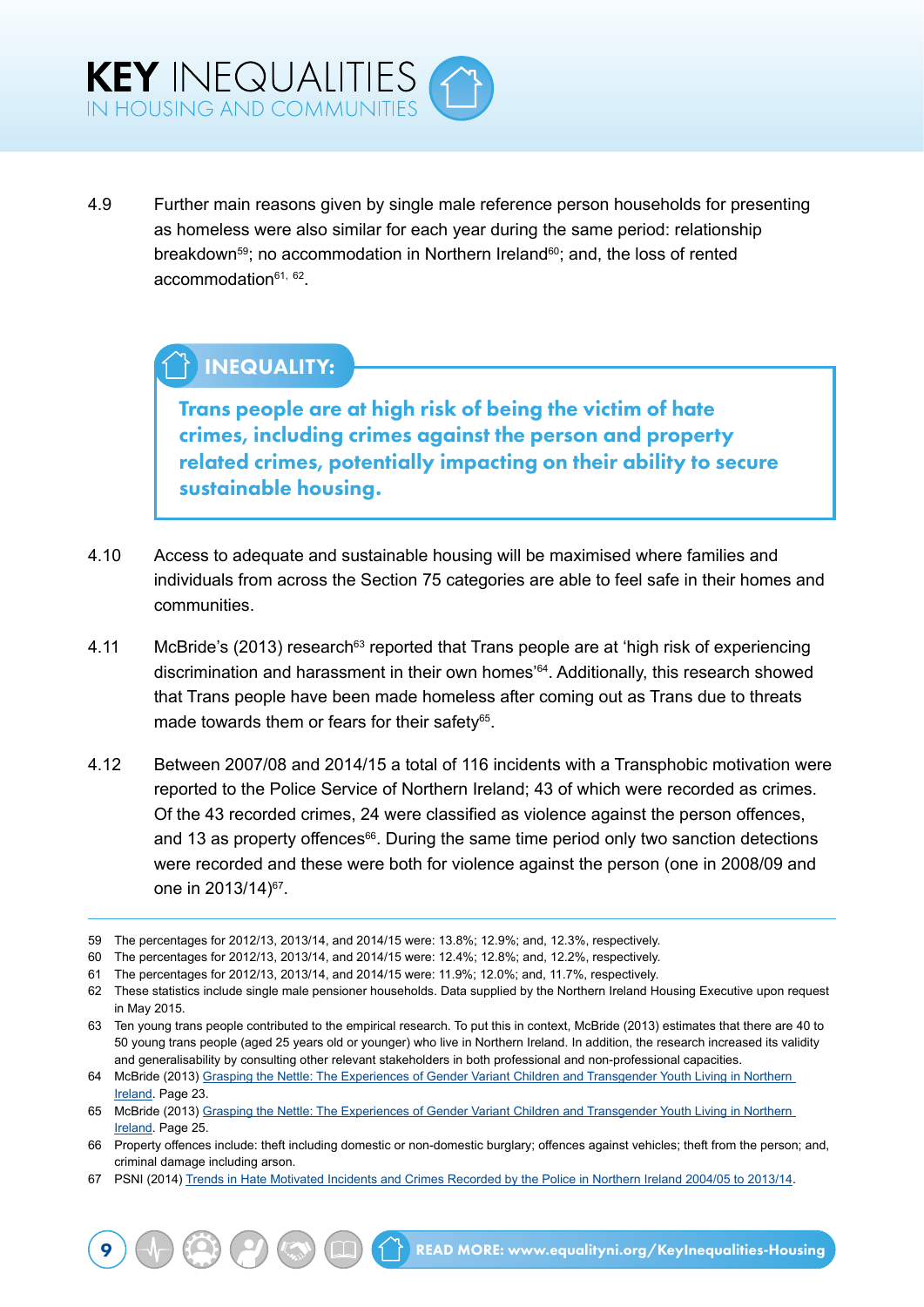- 4.13 McBride (2013) cautions that the crime statistics are very likely subject to underreporting as trans people have reported experiencing inappropriate responses from police officers when reporting a crime.<sup>68</sup> These inappropriate responses, coupled with the low sanction detection rate, result in the Trans community being less willing to report crimes to the police<sup>69</sup>. In McBride's (2013) research, participants believed that inappropriate responses were due to police officers' 'limited awareness and understanding of Trans issues'70.
- 4.14 As noted at the outset of this *Statement*, complex relationships often exist across social policy domains that will demand long-term multi-faceted policy interventions across a range of functions of government, and relevant organisations. Efforts to identify key barriers and enablers aligned to the above, as relevant to the provision of adequate, accessible and sustainable housing and communities across Northern Ireland, and in specific areas, may suggest specific interventions to advance equality of opportunity.

## DIFFERENCE:

Female reference person households in the private rented sector are at greater risk of relative poverty.

4.15 In 2013 the Joseph Rowntree Foundation stated that 'housing costs constitute the most important and most direct impact of housing on poverty and material deprivation'… leading to 'housing cost induced poverty (not poor before housing costs but poor once they are taken into account)'71. In addition, the Foundation believes that by not taking account of housing costs the risk of relative poverty and material deprivation is therefore underestimated72, 73, 74.

<sup>68</sup> McBride (2013) [Grasping the Nettle: The Experiences of Gender Variant Children and Transgender Youth Living in Northern Ireland](https://www.ofmdfmni.gov.uk/sites/default/files/publications/ofmdfm_dev/grasping-the-nettle-transgender-youth-living-in-ni.pdf).

<sup>69</sup> McBride (2013) [Grasping the Nettle: The Experiences of Gender Variant Children and Transgender Youth Living in Northern Ireland](https://www.ofmdfmni.gov.uk/sites/default/files/publications/ofmdfm_dev/grasping-the-nettle-transgender-youth-living-in-ni.pdf) 70 McBride (2013) [Grasping the Nettle: The Experiences of Gender Variant Children and Transgender Youth Living in Northern Ireland](https://www.ofmdfmni.gov.uk/sites/default/files/publications/ofmdfm_dev/grasping-the-nettle-transgender-youth-living-in-ni.pdf)

Page 25.

<sup>71</sup> Joseph Rowntree Foundation (2013) [The Links Between Housing and Poverty.](https://www.jrf.org.uk/report/links-between-housing-and-poverty)

<sup>72</sup> Joseph Rowntree Foundation (2013) [The Links Between Housing and Poverty.](https://www.jrf.org.uk/report/links-between-housing-and-poverty)

<sup>73</sup> In the United Kingdom, the most widely used definition of what constitutes relative poverty is when the household income is less than 60% of the United Kingdom median income for the relevant year. Those who fall below this income are, across Europe, said to be 'at risk of poverty' [Authors emphasis]. The Poverty Site (Date unknown) [Poverty and Inequality in the European Union](http://www.poverty.org.uk/summary/eapn.shtml)

<sup>74</sup> This Statement takes into account the Joseph Rowntree's advice and considers rates of relative poverty both before and after housing costs have been deducted.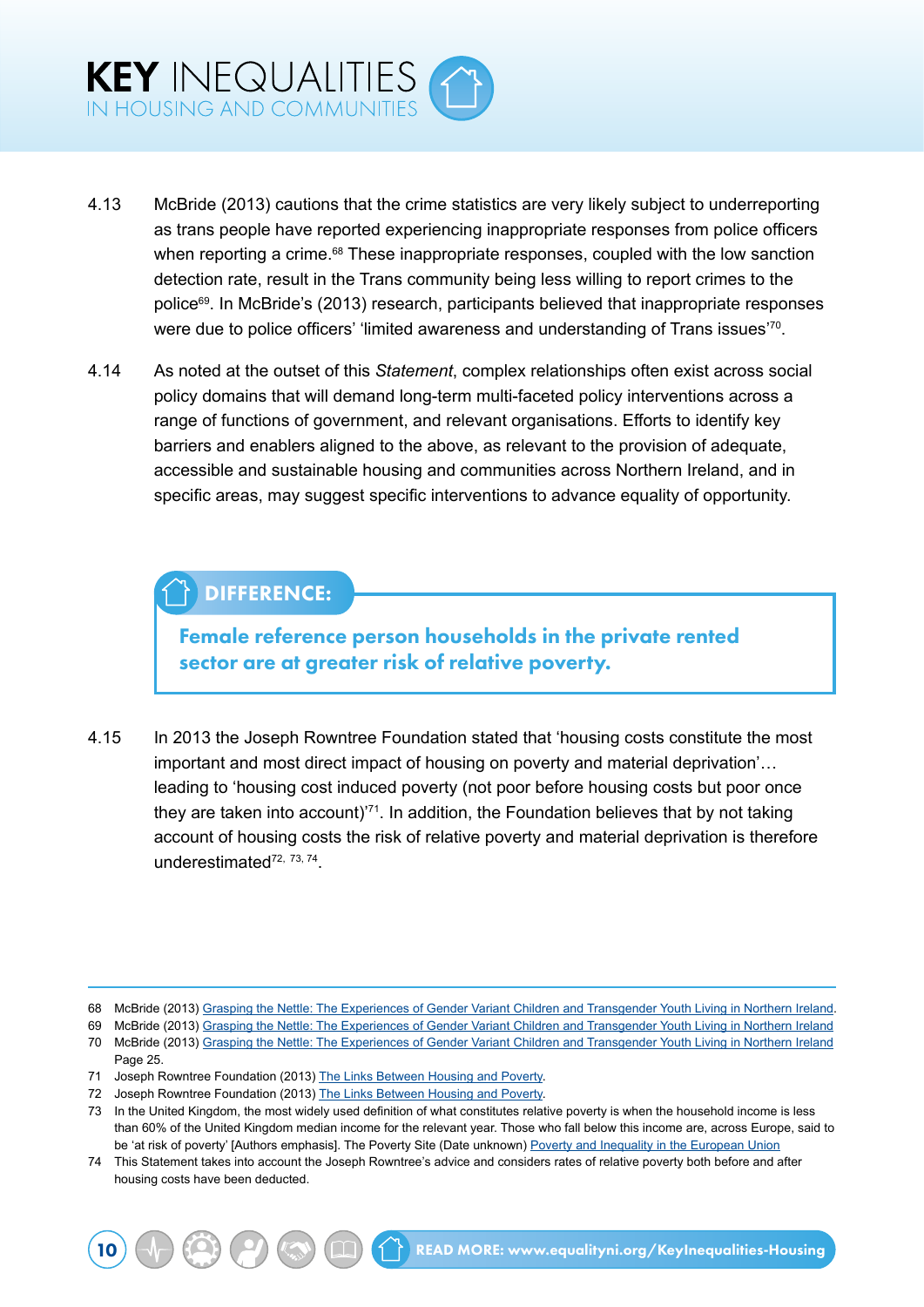- 4.16 Wallace (2015) utilised Family Resources Survey data (2011/12 data) to explore differences in rates of relative poverty for households with male household reference persons and those with female household reference persons both before and after the deduction of housing costs; this analysis considered all housing sectors $75, 76$ .
- 4.17 Wallace (2015) found that in the *owner-occupied sector*, rates of relative poverty (after housing costs had been considered) lowered, rather than increased, for both male and female reference person households; with male reference person households retaining lower rates of poverty than female reference person households<sup>77</sup>.
- 4.18 When the *social housing sector* was considered slight increases in relative poverty were evidenced for both male and female reference person households<sup>78</sup>. The difference between rates of relative poverty (after housing costs have been considered) for male and female reference person households in the social housing sector was just three percentage points.
- 4.19 However, when Wallace (2015) considered the *private rented sector* she found that relative poverty (after housing costs had been considered) increased by a notably greater proportion for households with a female reference person than for households with a male household reference person; a difference in male and female reference persons households of eight percentage points<sup>79, 80</sup>.
- 4.20 It is therefore clear that households with a female reference person experience, in each housing sector, greater rates of relative poverty (after housing costs have been considered) than male reference person households. However, it is in the private rented sector that female reference person households are at the greatest risk of relative poverty (after housing costs have been considered).

<sup>75</sup> Wallace, A. (2015) [Housing and Communities' Inequalities in Northern Ireland](http://www.equalityni.org/ECNI/media/ECNI/Publications/Delivering%20Equality/HousingInequalities-FullReport.pdf)

<sup>76</sup> DSD (2013) [Family Resources Survey Northern Ireland 2011/12.](https://www.google.co.uk/url?sa=t&rct=j&q=&esrc=s&source=web&cd=3&cad=rja&uact=8&ved=0ahUKEwiJmMTu5fnKAhWDcw8KHTNCCS4QFggvMAI&url=https%3A%2F%2Fwww.gov.uk%2Fgovernment%2Fuploads%2Fsystem%2Fuploads%2Fattachment_data%2Ffile%2F206887%2Ffrs_2011_12_report.pdf&)

<sup>77</sup> For those in homes that were owned outright relative poverty after housing costs were deducted was lower than before housing costs were considered for both male (by 7 percentage points) and female (by 12 percentage points) reference person households. For those in mortgaged properties after housing costs was at the same level as before housing costs: 13% for male reference person households and 16% for female reference person households.

<sup>78</sup> For those in social housing, relative poverty after housing costs were deducted was slightly higher than before housing costs were considered for both male (by 3 percentage points) and female (by 6 percentage points) reference person households.

<sup>79</sup> Wallace, A. (2015) [Housing and Communities' Inequalities in Northern Ireland](http://www.equalityni.org/ECNI/media/ECNI/Publications/Delivering%20Equality/HousingInequalities-FullReport.pdf).

<sup>80</sup> Percentage point increases were 18 and 10, respectively. The rates of relative poverty before housing costs for male reference person households was 31% compared to 32% for females. After housing costs the rate for male reference person households was 41% compared to 50% for females.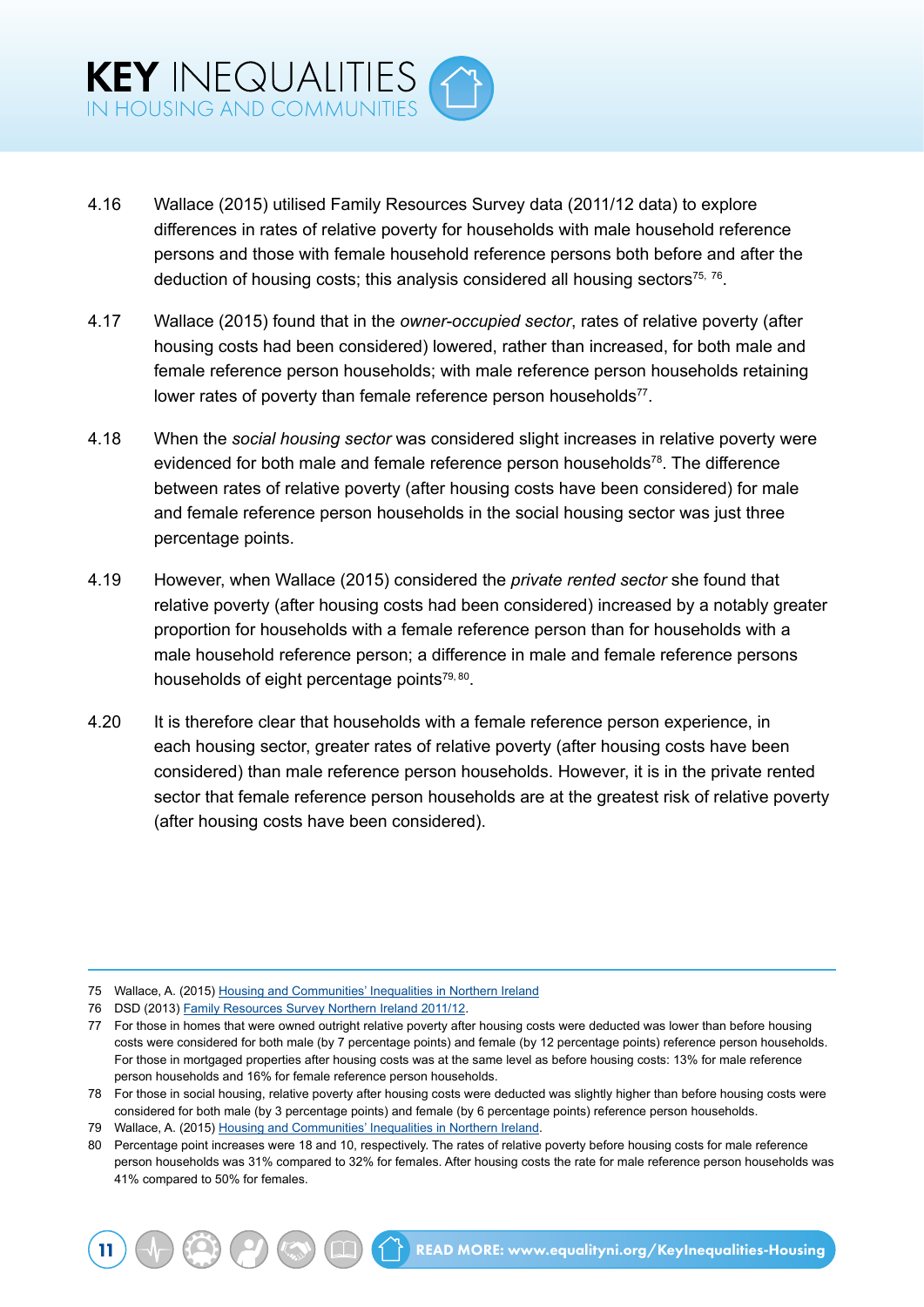## DIFFERENCE:

Female reference person households are more likely to live in rented accommodation, including social housing, than male reference person households.

- 4.21 The Census 2011, shows that a much larger proportion of households with a female reference person lived in rented accommodation compared to those with a male reference person; a difference of 13.5 percentage points $81$ .
- 4.22 When the type of rented accommodation was considered, slightly under half of those female reference person households who lived in rented accommodation lived in social housing. This was compared to two fifths of male reference person households who lived in rented accommodation82.
- 4.23 In addition, the Census 2011 also showed that female reference person households accounted for more than half of those who lived in the social rented sector<sup>83</sup>.
- 4.24 However, as no evidence is available on the housing preferences of household reference persons, it is not possible from this information alone to conclude if these differences represent an inequality for female reference person households. For example, living in rented accommodation, including social housing, may be a personal preference to owning a home.

<sup>81</sup> 41.0% of female reference person households compared to 27.5% of male reference person households lived in rented accommodation at the time of the Census 2011.

<sup>82</sup> Census 2011 data showed that 48.4% of households with a female reference person lived in social housing compared to 40.1% of households with a male reference person; a difference of 8.3 percentage points.

<sup>83</sup> 55.0% of those who lived in the social housing sector were female reference person households in 2011.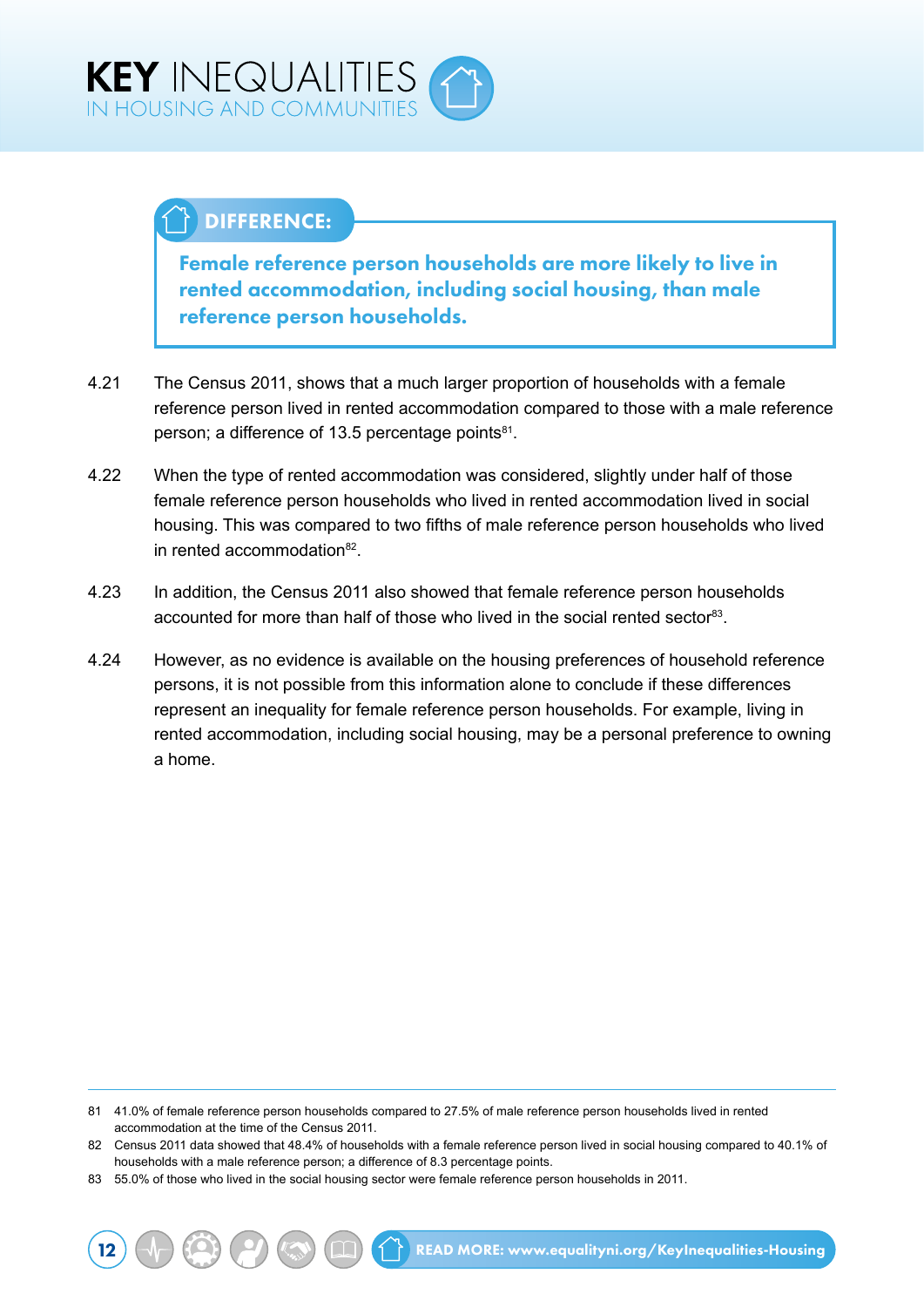<span id="page-19-0"></span>

## 5 Age

#### Summary

- 5.1 Housing requirements may often be different for different age groups, for example, housing that may be considered as adequate and sustainable for someone aged under 35 years old may not be so considered for someone aged over 75 years old with age related health problems or mobility issues.
- 5.2 With regards to *access*, households with a younger reference person (those aged under 35 years old) who are in receipt of the Local Housing Allowance, may find it more difficult to obtain private rented homes than households with a reference person aged 35 years old and older. Whilst the private rented sector is important for this age group, changes to the Local Housing Allowance, which meant that those aged under 35 years old are only entitled to the shared accommodation rate, provides a barrier to accessing private rented accommodation. Evidence suggests that many private landlords are now less willing to let to this age group than previously.
- 5.3 In respect to the *adequacy* of housing, households with an older reference person, those aged 60 years old or older, are more likely to live in non-decent homes and homes that require adaptations, than households with reference persons aged under 60 years old. The tenure which contains the largest pool of those households with an older reference person is the owner-occupied sector. It is this sector in which households with older reference persons are most at risk of living in a non-decent home.
- 5.4 It is recognised that difficulties in maintaining a home may be due to age related disability or impairment and that households with an older reference person may also face difficulties in adapting homes to meet their needs. Funding for home adaptations is limited whilst equity release is not a viable option for many households with an older reference person nor does it provide the best solution.

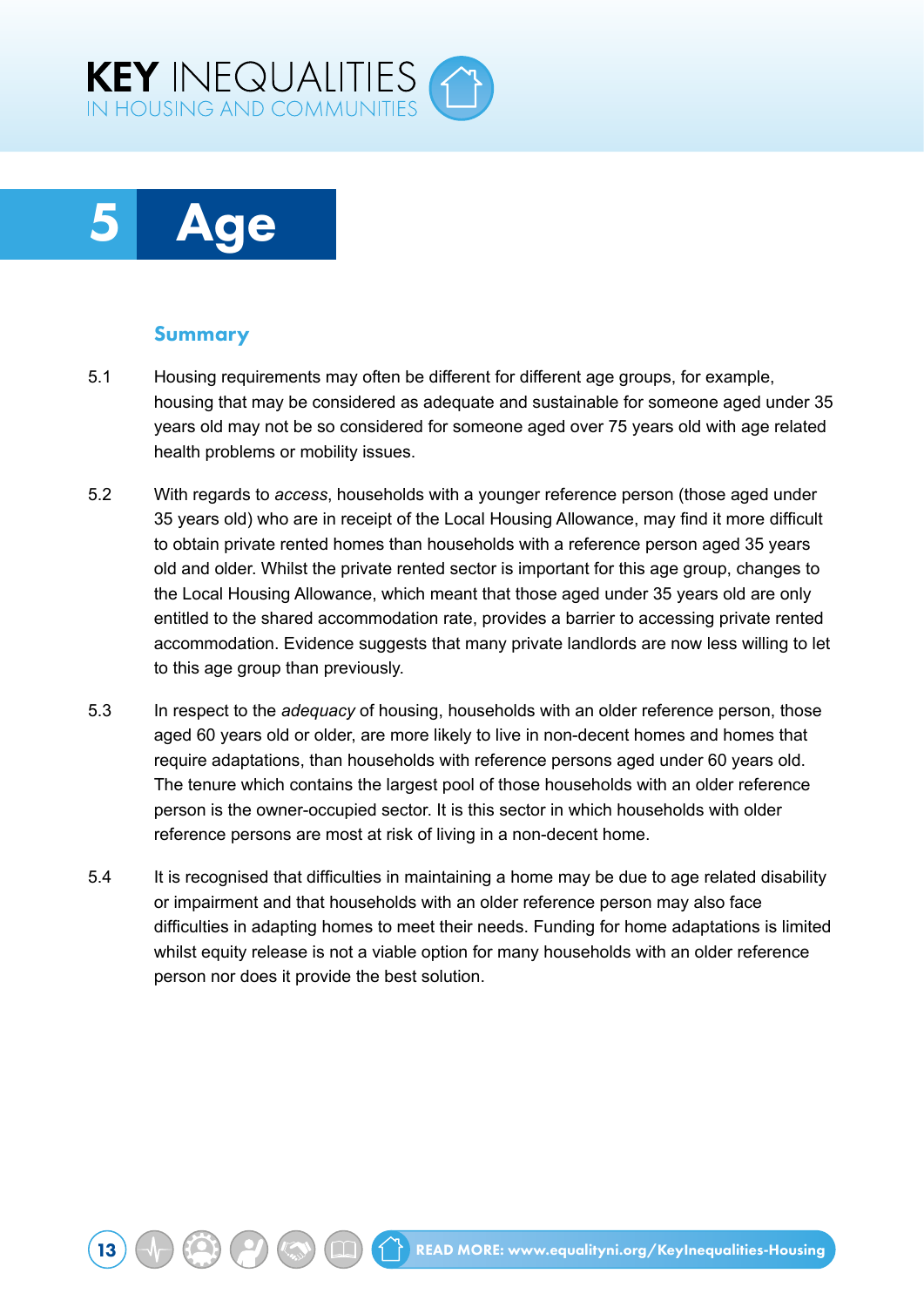

### **Inequalities**

## INEQUALITY:

Households with a younger reference person, those aged under 35 years old, who are in receipt of the Local Housing Allowance, find it more difficult to obtain private rented homes than households with a reference person aged 35 years old and older.

- 5.5 Wallace (2015) reported that the private rented sector is important for households with younger reference persons<sup>84</sup>. However, in 2012 changes were made to the Housing Benefit system which affected the Local Housing Allowance<sup>85</sup> for those aged 25 to 34 years old. This change meant that, from 1 January 2012, those aged 25 to 34 years old were only entitled to a shared accommodation rate<sup>86</sup>. Previous to this only those aged under 25 years old were subject to the shared accommodation rate<sup>87</sup>.
- 5.6 Beatty et al. (2014) report that, since tenants are responsible for making up any shortfall between their Local Housing Allowance and the cost of private rent<sup>88</sup> many private landlords are less willing to let to this age group than did so previously<sup>89</sup>.
- 5.7 Additionally, Wallace (2015) reported that a barrier for this age group in obtaining private rented homes may be the lack of an effective rent deposit or bond scheme<sup>90, 91</sup>. While April 2013 saw the introduction of a Tenancy Deposit Scheme in Northern Ireland, pre-existing tenancies (as at 1 April 2013) were not covered<sup>92</sup> and it thus will take time for the full benefits of the scheme to be realised.

87 Wallace, A. (2015) [Housing and Communities Inequalities in Northern Ireland.](http://www.equalityni.org/ECNI/media/ECNI/Publications/Delivering%20Equality/HousingInequalities-FullReport.pdf)

- 91 Wallace, A. (2015) [Housing and Communities Inequalities in Northern Ireland.](http://www.equalityni.org/ECNI/media/ECNI/Publications/Delivering%20Equality/HousingInequalities-FullReport.pdf)
- 92 NI Direct. [Tenancy Deposit Scheme.](https://www.nidirect.gov.uk/information-and-services/private-renting/tenancy-deposit-scheme)

<sup>84</sup> Wallace, A. (2015) [Housing and Communities Inequalities in Northern Ireland.](http://www.equalityni.org/ECNI/media/ECNI/Publications/Delivering%20Equality/HousingInequalities-FullReport.pdf)

<sup>85</sup> This is a rent assessment scheme for tenants in private rented housing. The allowance received is based upon the rent levels in the area concerned and who the tenant lives with. For more information click [here.](http://www.nihe.gov.uk/index/benefits/lha.htm)

<sup>86</sup> This means that claimants can only claim the standard rate for a room in shared accommodation. For more information click [here](http://www.nihe.gov.uk/index/benefits/lha.htm).

<sup>88</sup> For more information click [here.](http://www.nihe.gov.uk/index/benefits/lha.htm)

<sup>89</sup> Beatty, C., Cole, I., Green, S., Kemp, P., Powell, R. and Sanderson, E. (2014). Monitoring the Impact of recent measures affecting [Housing Benefit and Local Housing Allowances in the private rented sector in Northern Ireland: Final report.](https://www.google.co.uk/url?sa=t&rct=j&q=&esrc=s&source=web&cd=1&ved=0ahUKEwj3otOW1_nKAhUDZQ8KHfltB6MQFggjMAA&url=https%3A%2F%2Fwww.shu.ac.uk%2Fresearch%2Fcresr%2Fsites%2Fshu.ac.uk%2Ffiles%2FNI-LHA-final-report.pdf&usg=AFQjCNGt6PH3B1DtaEuXC1nnJ9d8ykhn3g&b)

<sup>90</sup> These schemes ensure that the tenant receives their deposit on leaving the property, if the terms of the tenancy agreement have been met. This was introduced into Northern Ireland in April 2013. For more information click [here.](http://www.nihe.gov.uk/index/advice/renting_privately/advice_tenants/tenancy_deposit_scheme.htm)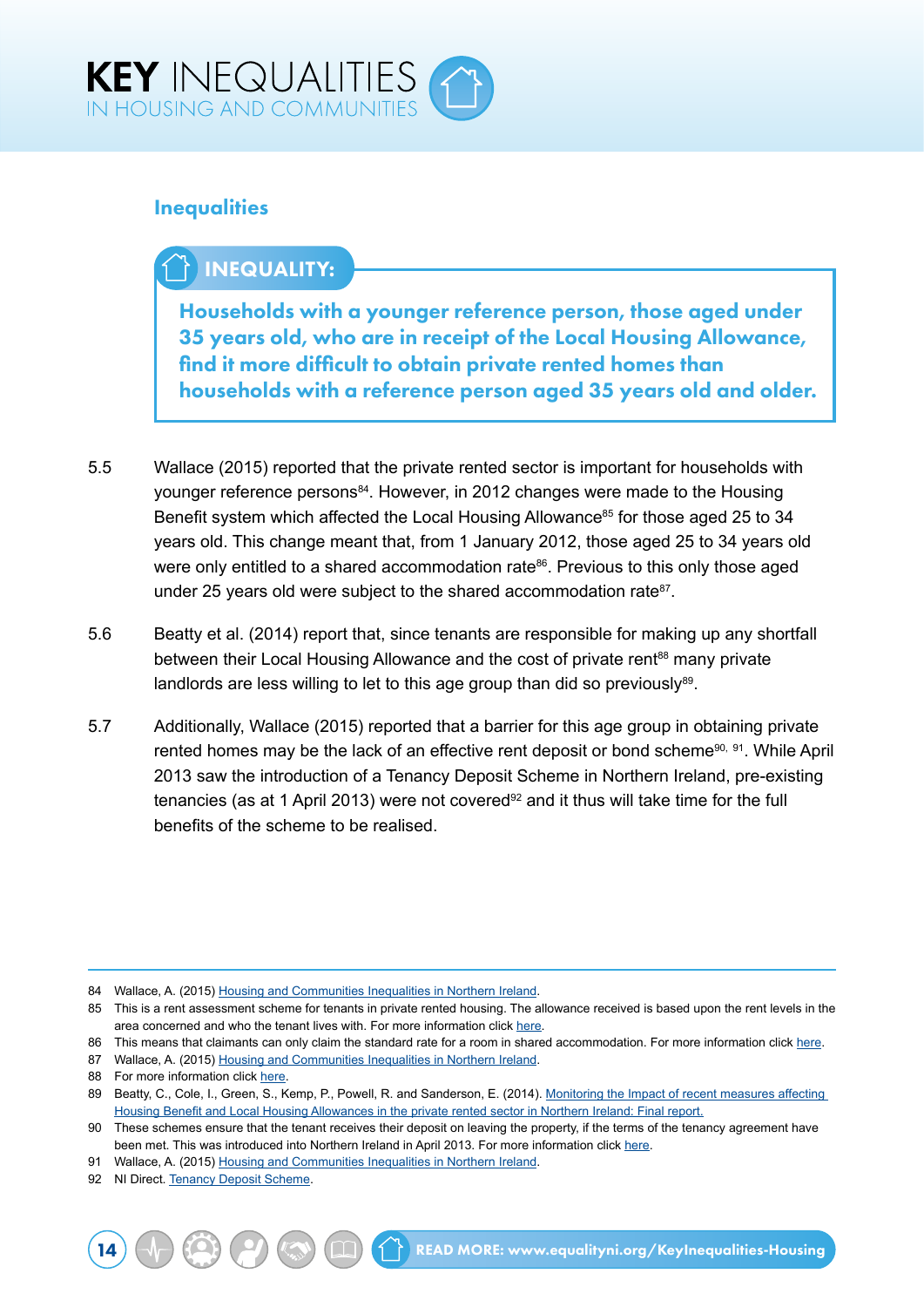## INEQUALITY:

Households with an older reference person, those aged 60 years old or older, are more likely to live in non-decent homes.

- 5.8 The 2011 House Conditions Survey, showed that, in 2011, 7.7% of household reference persons lived in non-decent homes<sup>93</sup>. Of those living in non-decent homes, households with a reference person aged 60 years old or older accounted for nearly half<sup>94</sup>.
- 5.9 This equates to over a tenth of household reference persons aged 60 years old or older living in non-decent homes in 2011, nearly double the proportion of household reference persons aged 17-59 years old who lived in non-decent homes<sup>95</sup>.
- 5.10 Whilst an analysis by tenure type was not possible for the 2011 House Conditions Survey<sup>96</sup>, Wallace (2015) found, in her analysis of the 2009 House Conditions Survey that, in 2009, household reference persons aged 60 years old or older who lived in private rented sector housing were twice as likely to live in non-decent homes than those of the same age who lived in social housing<sup>97, 98</sup>.
- 5.11 Wallace (2015) reported that, since owner-occupation is the dominant tenure for those aged 60 years old or older, it is this sector which contains the largest pool of those aged 60 years old or older in non-decent homes. According to Wallace (2015) this is estimated to be in the region of 32,000 homeowners<sup>99</sup>.
- 5.12 Households with a household reference person aged 60 years old or older100 accounted for around a tenth of homelessness presentations to the Northern Ireland Housing Executive (NIHE) during 2012/13; 2013/14; and, 2014/15101.

<sup>93</sup> NIHE (2013) [2011 Northern Ireland House Condition Survey.](http://www.nihe.gov.uk/index/corporate/housing_research/house_condition_survey.htm)

<sup>94</sup> 49.9% NIHE (2013) [2011 Northern Ireland House Condition Survey](http://www.nihe.gov.uk/index/corporate/housing_research/house_condition_survey.htm).

<sup>95</sup> The [2011 Northern Ireland House Condition Survey](http://www.nihe.gov.uk/index/corporate/housing_research/house_condition_survey.htm) found that 11.3% of those aged 60 years old or older lived in non-decent homes, compared to 5.9% of those aged 17 -59 years old. Caution may need to be applied here as the corresponding numbers were deemed low for those aged 17-24 years old and those aged 25-39 years old.

<sup>96</sup> Due to small sample sizes.

<sup>97</sup> Wallace, A. (2015) [Housing and Communities Inequalities in Northern Ireland.](http://www.equalityni.org/ECNI/media/ECNI/Publications/Delivering%20Equality/HousingInequalities-FullReport.pdf)

<sup>98</sup> The [2009 Northern Ireland House Condition Survey](http://www.nihe.gov.uk/index/sp_home/research-2/house_condition_survey.htm) reports rates for those aged 60 years old or older of: 13.7% for social housing sector; 18.1% for the owner-occupied sector; and, 27.7% for the private rented sector.

<sup>99</sup> Wallace, A. (2015) [Housing and Communities Inequalities in Northern Ireland.](http://www.equalityni.org/ECNI/media/ECNI/Publications/Delivering%20Equality/HousingInequalities-FullReport.pdf)

<sup>100</sup> Those aged 60 years and older are considered pensioners in the Northern Ireland Housing Executive statistics.

<sup>101</sup> The percentage were: 9.7%; 10.4%; and, 10.9%, respectively.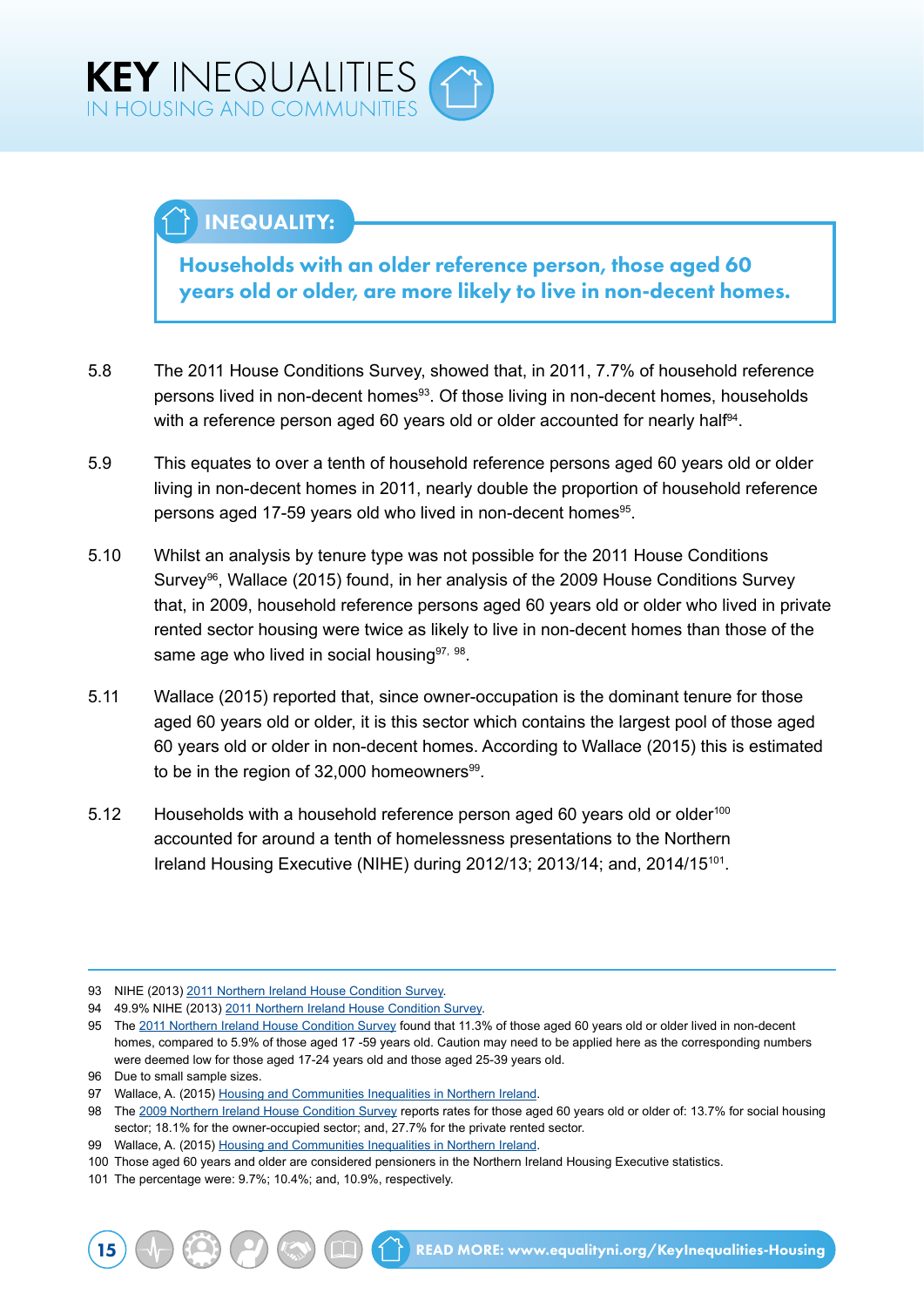

However, when accommodation was considered as unreasonable,<sup>102</sup> households with older household reference persons accounted for half of those households who presented as homeless during the same time periods $103, 104$ .

- 5.13 In 2012/13; 2013/14; and, 2014/15, around three quarters of households with a household reference person aged 60 years old or older who presented as homeless to the NIHE due to accommodation being unreasonable were accepted as having Full Duty Applicant Status<sup>105</sup> (to be provided temporary and/or permanent accommodation).
- 5.14 The NIHE's Homelessness Strategy (2012) reports the likelihood of living in non-decent homes is 'due principally to the ageing population and difficulties older people have in continuing to maintain properties'106. Wallace (2015) reported that difficulties maintaining homes may be due to a disability or impairment that is age related<sup>107</sup>.

## INEQUALITY:

Older people, those aged 60 years old or older, are more likely to live in homes that require adaptations.

- 5.15 Wallace (2015) reported that the age of the occupant, and their likelihood of living in nondecent homes, has long been linked to homes where people may require adaptations<sup>108</sup>.
- 5.16 Research by the NIHE (2013) into the housing aspirations of people as they age has shown that the measures deemed most important to assist people to stay in their own homes as they age are: practical help with repairs; advice/information on available support; assistance with day to day household tasks; and, grants to help with repairs / welfare adaptations<sup>109</sup>.

<sup>102</sup> The NIHE define unreasonable accommodation as being unsuitable to a person's needs and the onus is on the person to demonstrate that their house cannot be adapted to meet their needs. See: <http://www.housingadviceni.org/homelessness-test> for details.

<sup>103</sup> The percentages were: 55.5%; 53.8%; and, 52.0%, respectively.

<sup>104</sup> Data is only available for the years: 2012/13; 2013/14; and, 2014/15.

<sup>105</sup> The percentages were: 72.5%; 73.0%; and, 71.4%, respectively.

<sup>106</sup> Housing Executive (2012) [Homelessness Strategy for Northern Ireland 2012-2017](http://www.nihe.gov.uk/homelessness_strategy_for_northern_ireland_2012-2017.pdf). Page 12.

<sup>107</sup> Wallace, A. (2015) [Housing and Communities Inequalities in Northern Ireland.](http://www.equalityni.org/ECNI/media/ECNI/Publications/Delivering%20Equality/HousingInequalities-FullReport.pdf)

<sup>108</sup> Wallace, A. (2015) [Housing and Communities Inequalities in Northern Ireland.](http://www.equalityni.org/ECNI/media/ECNI/Publications/Delivering%20Equality/HousingInequalities-FullReport.pdf)

<sup>109</sup> NIHE (2013) [Research on the Future Housing Aspirations of Older People](http://www.nihe.gov.uk/research_on_the_future_housing_aspirations_of_older_people.pdf).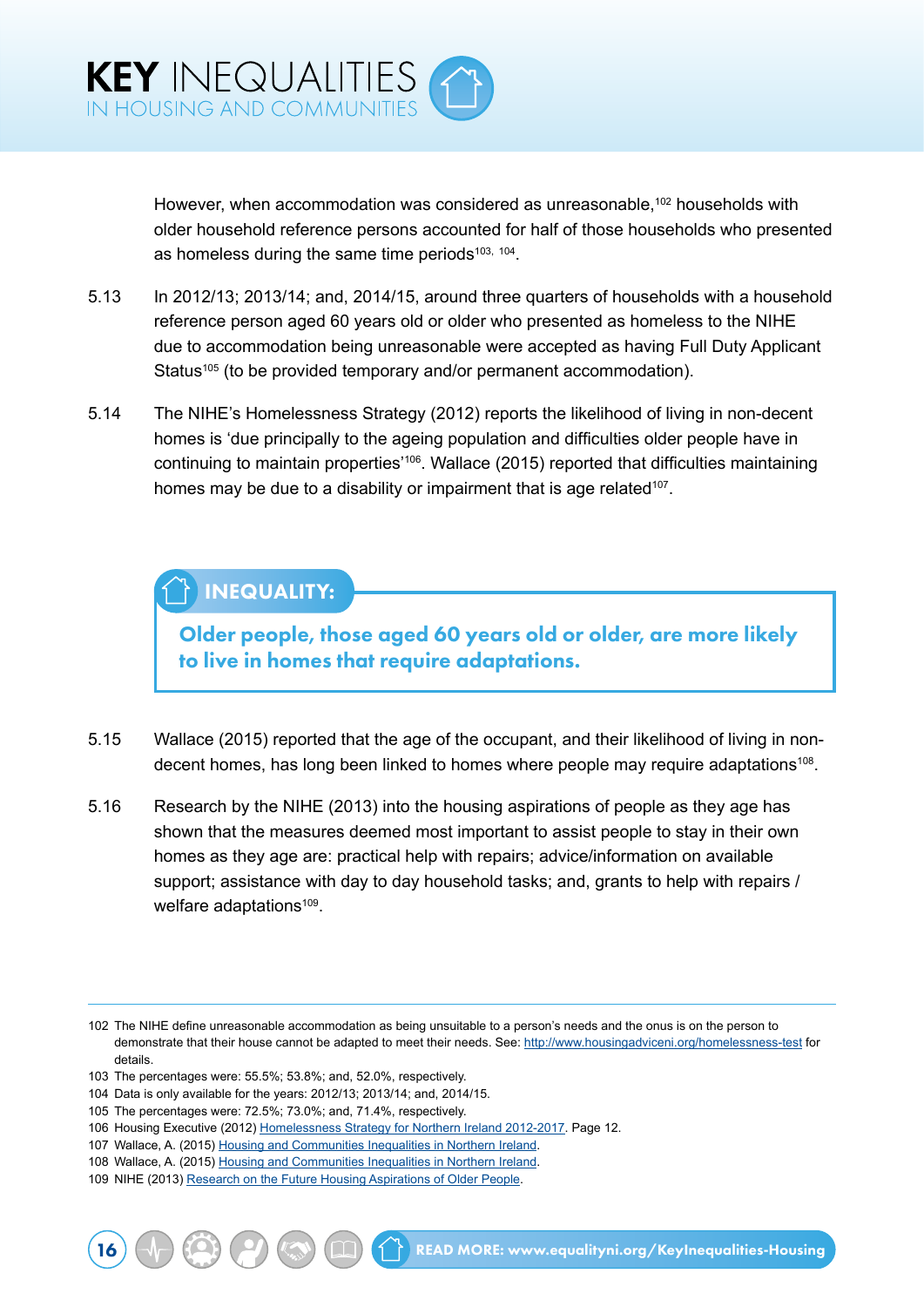- 5.17 For those who wish to remain in their own homes rather than enter residential care, Oldman (2014) reported the average cost of a home adaptation to be in the region of £6,000 – much lower than the average cost of residential care  $(E26,000)^{110}$ .
- 5.18 Despite this lower relative cost, funding for home adaptations, for those wishing to remain in their own homes, is limited and is a barrier to older people living in homes that are fit for purpose. Only the disabled facilities grant is available for home adaptations, but this grant is dependent upon someone in the home having a disability and a recommendation by an Occupational Therapist that the work be undertaken<sup>111</sup>.
- 5.19 Wallace (2015) reported that equity release products have been suggested as a solution to housing problems, such as home adaptations or contributing toward care costs, for those in older age<sup>112</sup>. However, Age UK $113$  report that, for many older people, equity release is not a viable option nor does it provide the best solution. Age UK call for improvements to be made to the availability of independent information and advice for older people in this area<sup>114</sup>.

110 Oldman, J. (2014) [Housing in later life.](http://www.ageuk.org.uk/documents/en-gb/for-professionals/policy/housing%20later%20life%20report.pdf)

114 Oldman, J. (2014) [Housing in later life.](http://www.ageuk.org.uk/documents/en-gb/for-professionals/policy/housing%20later%20life%20report.pdf)

<sup>111</sup> Disabled Facilities Grant information can be found at: [www.nihe.gov.uk](http://www.nihe.gov.uk)

<sup>112</sup> Wallace, A. (2015) [Housing and Communities Inequalities in Northern Ireland.](http://www.equalityni.org/ECNI/media/ECNI/Publications/Delivering%20Equality/HousingInequalities-FullReport.pdf)

<sup>113</sup> Age UK works closely with their partners: Age Scotland; Age NI; Age Cymru; including local Age UKs and older people's groups.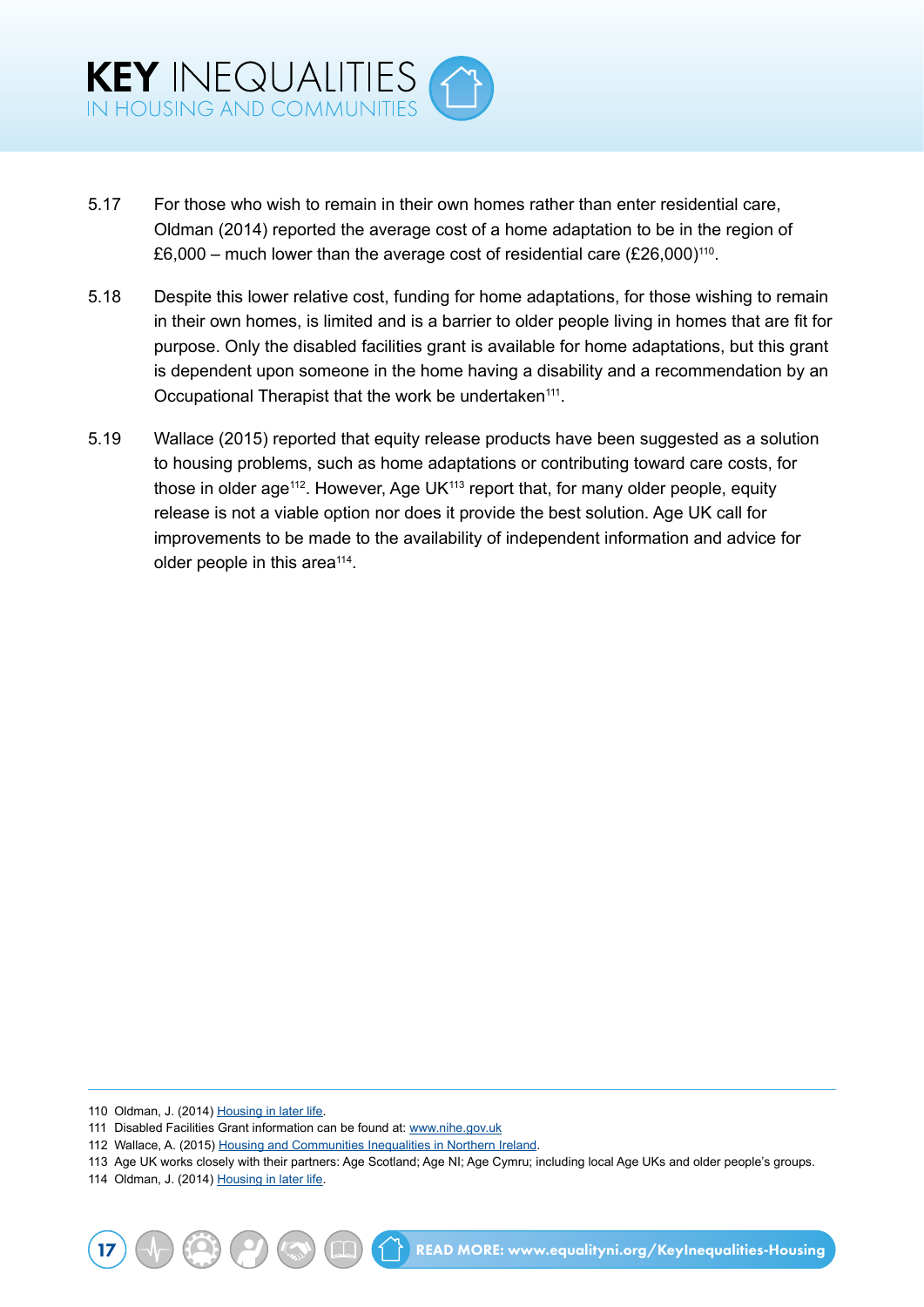<span id="page-24-0"></span>

# 6 Religion / Community Background

#### Summary

- 6.1 **Catholic household reference person applicants for social housing continue to experience the longest waiting times.** An examination of Northern Ireland Housing Executive (NIHE) waiting list time data for social housing for the period 2004 to 2009 and for 2013/14 shows that Catholic household reference person applicants experienced the longest median waiting times for social housing at the point of allocation in Northern Ireland as a whole.
- 6.2 A comparison of aggregated figures for 2004 2009 with data for the year 2013/14 showed that while median waiting times had increased for all groups, more substantive increases were noted for households with a 'Catholic' or 'Other' religion household reference person.
- 6.3 Aligned to this, Wallace (2015) found that compared to households with a Protestant reference person, both Catholic and Other religion reference person households consistently waited longer to be allocated social housing in each of eight areas she identified as experiencing most social housing shortage: north, east, west and south Belfast; Lisburn Dairyfarm; Ballymena; Coleraine; and Newry.
- 6.4 Although Northern Ireland saw a decrease in residential segregation, across all sectors, between 2001 and 2011, the existence of segregated residential housing patterns can have the effect of fragmenting and limiting the operation of wider housing markets. This adds complexities when stock availability (supply side factors) differ from individual housing needs and preferences (demand side factors) - meaning that lack of stock relative to demand for social housing in sometimes narrowly defined geographical areas may not easily be met by excess supply in other nearby areas.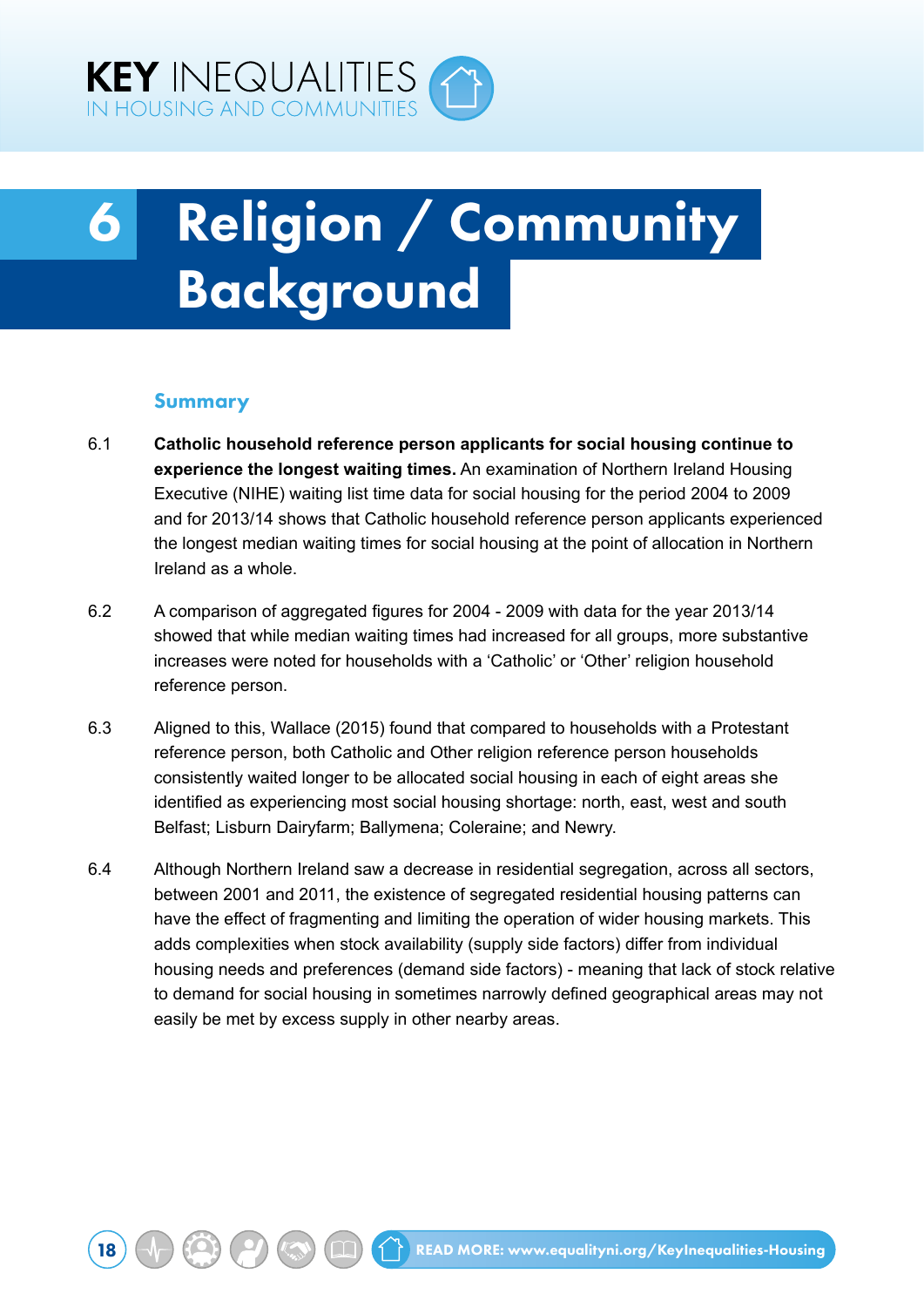

### **Inequalities**

### KEY INEQUALITY:

Catholic household reference person applicants for social housing continue to experience the longest waiting times.

### Waiting Times - Social Housing Across Northern Ireland

- 6.5 In broad terms, after an applicant submits an application for social housing in Northern Ireland, points are allocated to each applicant according to their needs<sup>115</sup>, as per the 'Rules of the Housing Selection Scheme'116. As accommodation suitable to particular needs becomes available in their chosen area(s), applicants are then considered in ranked order (according to their total number of allocated points).
- 6.6 The NIHE waiting list time data for the period 2004 to 2009117 presents median waiting list times at the point of allocation for household reference persons who are: Catholics, Protestants and those of Other and unknown religions<sup>118</sup>. From this data it is evident that, between 2004 and 2009, Catholic household reference persons waited the longest to be allocated social housing<sup>119</sup>.
- 6.7 An analysis of 2013/14 data revealed that Catholic household reference person applicants for social housing continued to experience the longest waiting times at the point of allocation in Northern Ireland as a whole. This was when waiting times for Catholic household reference persons were compared to household reference persons that were: Protestants; Mixed; Other; and, No religions<sup>120, 121</sup>.

119 Wallace, A. (2015) [Housing and Communities Inequalities in Northern Ireland.](http://www.equalityni.org/ECNI/media/ECNI/Publications/Delivering%20Equality/HousingInequalities-FullReport.pdf)

<sup>115</sup> Points are awarded to under four main categories: intimidation; insecurity of tenure (includes homelessness); housing conditions; and, health and social wellbeing. Northern Ireland Housing Executive (nd) 'How We Allocate Accommodation: The Housing [Selection Scheme](http://www.nihe.gov.uk/index/advice/apply_for_a_home/housing_selection_scheme.htm)'.

<sup>116</sup> NIHE (2014) [Housing Selection Scheme Rules](https://www.google.co.uk/url?sa=t&rct=j&q=&esrc=s&source=web&cd=1&cad=rja&uact=8&sqi=2&ved=0ahUKEwjw3eD8vNrPAhUFBMAKHeKGDSEQFggcMAA&url=http%3A%2F%2Fwww.nihe.gov.uk%2Fhousing_selection_scheme_rules.pdf&usg=AFQjCNEGwhTGBA8PtR-ZrXXhkTUzSPgZDQ&bvm=bv.135475266,d.d24).

<sup>117</sup> This is based upon aggregated data between 2004 to 2009.

<sup>118</sup> An Other religion is a religion that does not fall into one of the following groups: Catholic; Protestant; Mixed; None; Refused; or, Unknown. Unknown households are not included in this analysis.

<sup>120</sup> Catholic applicants waited an average of 8 months between 2004 to 2009 and an average of 15 months in 2013/14. Whilst applicants of an Unknown religion waited slightly longer (17 months) during 2013/14 the composition of this group is unknown and is likely to be made up of multiple religious backgrounds.

<sup>121</sup> Wallace, A. (2015) [Housing and Communities Inequalities in Northern Ireland.](http://www.equalityni.org/ECNI/media/ECNI/Publications/Delivering%20Equality/HousingInequalities-FullReport.pdf)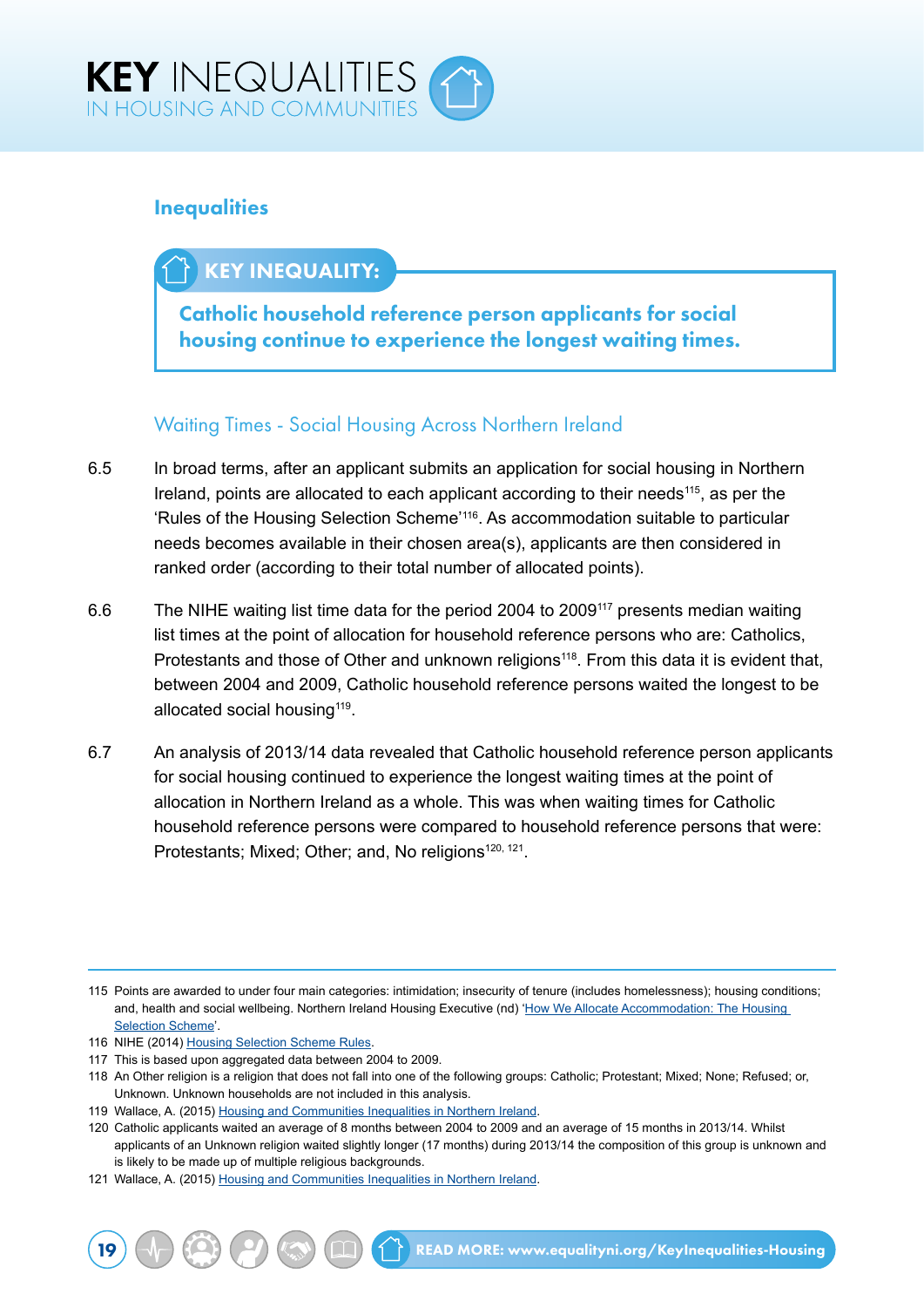- 6.8 With regards to changes over time waiting times at the point of allocation for NIHE social housing in 2013/14 had increased for Catholic, Protestant and those of Other religion household reference persons compared to aggregated figures for 2004 -2009<sup>122</sup>.
- 6.9 However, for household reference persons who were Catholics and those of Other religions, by 2013/14 the median waiting time at the point of allocation had roughly doubled compared to aggregated figures for 2004 -2009; while for households with Protestant reference persons the waiting times had showed a more modest increase<sup>123</sup>.

#### Waiting Times in Eight Areas with Most Social Housing Shortage

- 6.10 Wallace (2015)124 identified eight areas that she considered to experience the greatest amounts of social housing shortage in Northern Ireland<sup>125, 126</sup>: north, east, west and south Belfast; Lisburn Dairyfarm; Ballymena; Coleraine; and Newry.She then investigated data on waiting times for Catholics, Protestants and Other religions in each of these eight  $area<sup>127</sup>$ .
- 6.11 Wallace (2015) found that in 2013/14, when compared to households with a Protestant reference person, households with a Catholic and those of 'Other' religion reference person consistently waited longer to be allocated social housing in each of the eight areas she identified as experiencing most social housing shortage<sup>128</sup>. Catholic household reference persons waited the longest<sup>129</sup> of the three religious groups in: east Belfast (15 months); west Belfast (28 months); south Belfast (27 months); and, Ballymena (22 months)<sup>130</sup>, whilst those of 'Other religion' waited the longest in: north Belfast (25 months): Ballymena (22 months)<sup>131</sup>, Coleraine (29 months); and, Newry (22.5 months)<sup>132</sup>.

- 127 Wallace investigated waiting list times for those in housing stress.
- 128 It should be noted here that there were no Protestant applicants to social housing in Lisburn Dairyfarm during 2013/14.

- 130 Applicants of an Other religion also waited the longest in Ballymena: 22 months.
- 131 Joint longest with Catholic applicants

<sup>122</sup> Between 2004 to 2009 and 2013/14 median waiting list times at the point of allocation for Catholic household reference persons increased from 8.0 to 15.0 months, respectively; the increases for Other religion household reference persons was from 6.0 to 13.0 months, respectively; compared to an increase from 6.0 to 9.0 months for Protestant household reference persons.

<sup>123</sup> Wallace, A. (2015) [Housing and Communities Inequalities in Northern Ireland.](http://www.equalityni.org/ECNI/media/ECNI/Publications/Delivering%20Equality/HousingInequalities-FullReport.pdf)

<sup>124</sup> Wallace, A. (2015) [Housing and Communities Inequalities in Northern Ireland.](http://www.equalityni.org/ECNI/media/ECNI/Publications/Delivering%20Equality/HousingInequalities-FullReport.pdf)

<sup>125</sup> The areas defined are according to District Offices. For example, north Belfast contains District Office numbers 4 and 6. Applicants however cannot apply to these areas as a whole, but rather must apply in either one General Housing Area (GHA) or two Common Landlord Areas (CLAs). There are 300 General Housing Areas and 800 Common Landlord Areas in Northern Ireland.

<sup>126</sup> Areas of shortage are identified by Wallace (2015) using the Strategic Guidelines Target (SGT) and the Social Housing Development Programme (SHDP). A shortage is a shortfall in absolute numbers of 50 units or more; calculated by the target figure in the SGT minus the units forecast to be built in the SHDP. In this assessment there is no differentiation between new builds that 'add stock' and those that 'replace stock'.

<sup>129</sup> Catholic applicants in housing stress also waited the longest in Lisburn Dairyfarm. However, too few applicants from any of the other religions were identified to enable a robust comparison to other religious backgrounds to be made for this geographical area.

<sup>132</sup> Wallace, A. (2015) [Housing and Communities Inequalities in Northern Ireland.](http://www.equalityni.org/ECNI/media/ECNI/Publications/Delivering%20Equality/HousingInequalities-FullReport.pdf)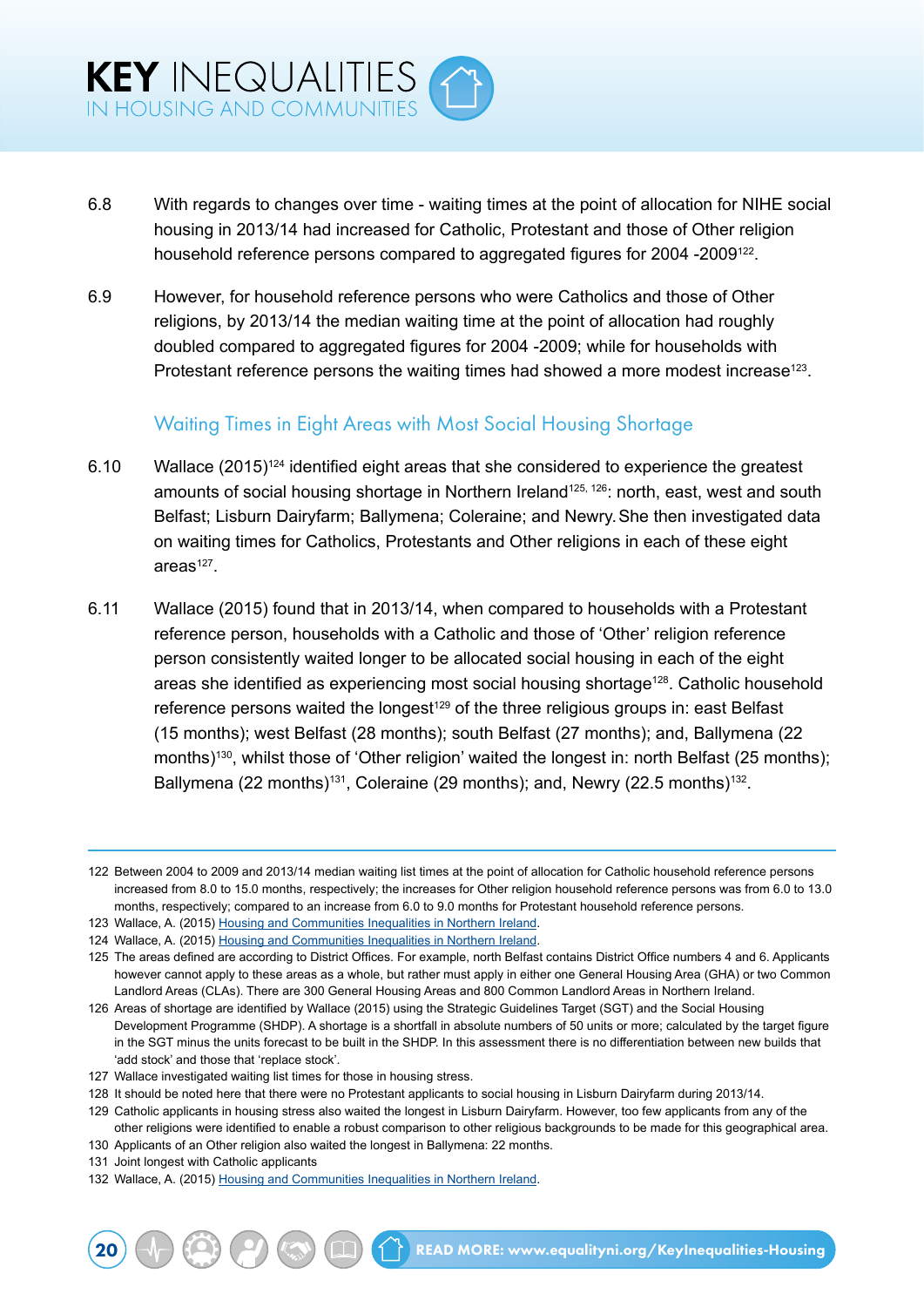

#### Key Barriers and Enablers

- 6.12 With regards to housing supply, Gibb et al. (2013) note that the supply of new social housing faces budgetary constraints across all areas of the United Kingdom which may reduce new supply and compound increased demand<sup>133</sup>. With regards to housing demand, residential preferences can also be driven by a sense of belonging to the local area<sup>134</sup> or by feeling safe in a neighbourhood<sup>135</sup>.
- 6.13 In Northern Ireland it is generally accepted that the 'segregation of communities is common… even where there aren't any Peace Lines'136, <sup>137</sup>. The Together: Building a United Community Strategy (2013) states that *'the concept of interfaces and contested spaces is by no means confined to housing estates, working class areas or rural locations'*, instead it is also observed in *'some town centres [which] have become divided or contested'*138.
- 6.14 Data from the 2001 Census, analysed by Shuttleworth and Lloyd (2007), showed that the majority (91%) of the NIHE's estates in Belfast were highly polarised<sup>139</sup>. In later research Shuttleworth and Lloyd (2009) considered housing estates outside Belfast and found that *'between a third and a half of people and households ... live[d] in estates that could be considered as highly polarised'*140.
- 6.15 Although residential segregation persists in Northern Ireland, both Shuttleworth and Lloyd  $(2013)^{141}$  and Nolan  $(2014)^{142}$  note that residential segregation has declined since 2001. Nolan (2014) reported that, since 2001, segregation in housing<sup>143</sup> experienced a 'steep *decline in the proportion of "single identity" wards'*144. Nolan (2014) however cautions that assumptions cannot be made that mixed local government wards are actually integrated, highlighting that we know little about how much sharing goes on in mixed communities<sup>145</sup>.

<sup>133</sup> Gibb, K., Leishman, C., Young, G. and O'Sullivan, T. (2013) [The Impact of the Housing Benefit Reforms on the Social Rented](http://www.dsdni.gov.uk/hb_report_draft_final_3_july_changes_accepted.pdf)  **[Sector](http://www.dsdni.gov.uk/hb_report_draft_final_3_july_changes_accepted.pdf)** 

<sup>134</sup> Young, G., O'Sullivan, T., Redmond, D., Blair, N., Cave, S. and Gibb, K. (2012) [Crossing Borders](http://www.nihe.gov.uk/crossing_borders.pdf).

<sup>135</sup> Wallace, A. (2015) [Housing and Communities Inequalities in Northern Ireland.](http://www.equalityni.org/ECNI/media/ECNI/Publications/Delivering%20Equality/HousingInequalities-FullReport.pdf)

<sup>136</sup> This was the view of 78% of the general public in Northern Ireland in 2012.

<sup>137</sup> Byrne, J., Gormley Heenan, C. and Robinson, G. (2012) [Attitudes to Peace Walls.](http://www.ark.ac.uk/peacewalls2012/peacewalls2012.pdf)

<sup>138</sup> OFMdFM (2013) [Together: Building a United Community](https://www.executiveoffice-ni.gov.uk/publications/together-building-united-community-strategy). Page 55.

<sup>139</sup> Shuttleworth, I. and Lloyd, C. (2007) [Mapping Segregation on Belfast NIHE Estates](http://www.nihe.gov.uk/mapping_segregation_final_report.pdf).

<sup>140</sup> Shuttleworth, I. and Lloyd, C. (2009) [Mapping Segregation in Northern Ireland. Northern Ireland Housing Executive Estates Outside](http://www.nihe.gov.uk/mapping_segregation_in_northern_ireland_-_northern_ireland_housing_executive_estates_outside_belfast.pdf)  [Belfast](http://www.nihe.gov.uk/mapping_segregation_in_northern_ireland_-_northern_ireland_housing_executive_estates_outside_belfast.pdf). Page 10.

<sup>141</sup> Shuttleworth, I. and Lloyd, C. (2013) [Moving apart or moving together? A snapshot of residential segregation from the 2011](http://www.community-relations.org.uk/wp-content/uploads/2013/11/16CRC-Shared-Space-Section-4.pdf)  [Census.](http://www.community-relations.org.uk/wp-content/uploads/2013/11/16CRC-Shared-Space-Section-4.pdf)

<sup>142</sup> Nolan, P. (2014) [Northern Ireland Peace Monitoring Report. Number Three.](http://www.community-relations.org.uk/programmes/peace-monitoring/)

<sup>143</sup> Census 2011, Analysed at Ward level.

<sup>144</sup> Nolan, P. (2014) [Northern Ireland Peace Monitoring Report. Number Three.](http://www.community-relations.org.uk/programmes/peace-monitoring/) Page 115.

<sup>145</sup> Nolan, P. (2014) [Northern Ireland Peace Monitoring Report. Number Three.](http://www.community-relations.org.uk/programmes/peace-monitoring/)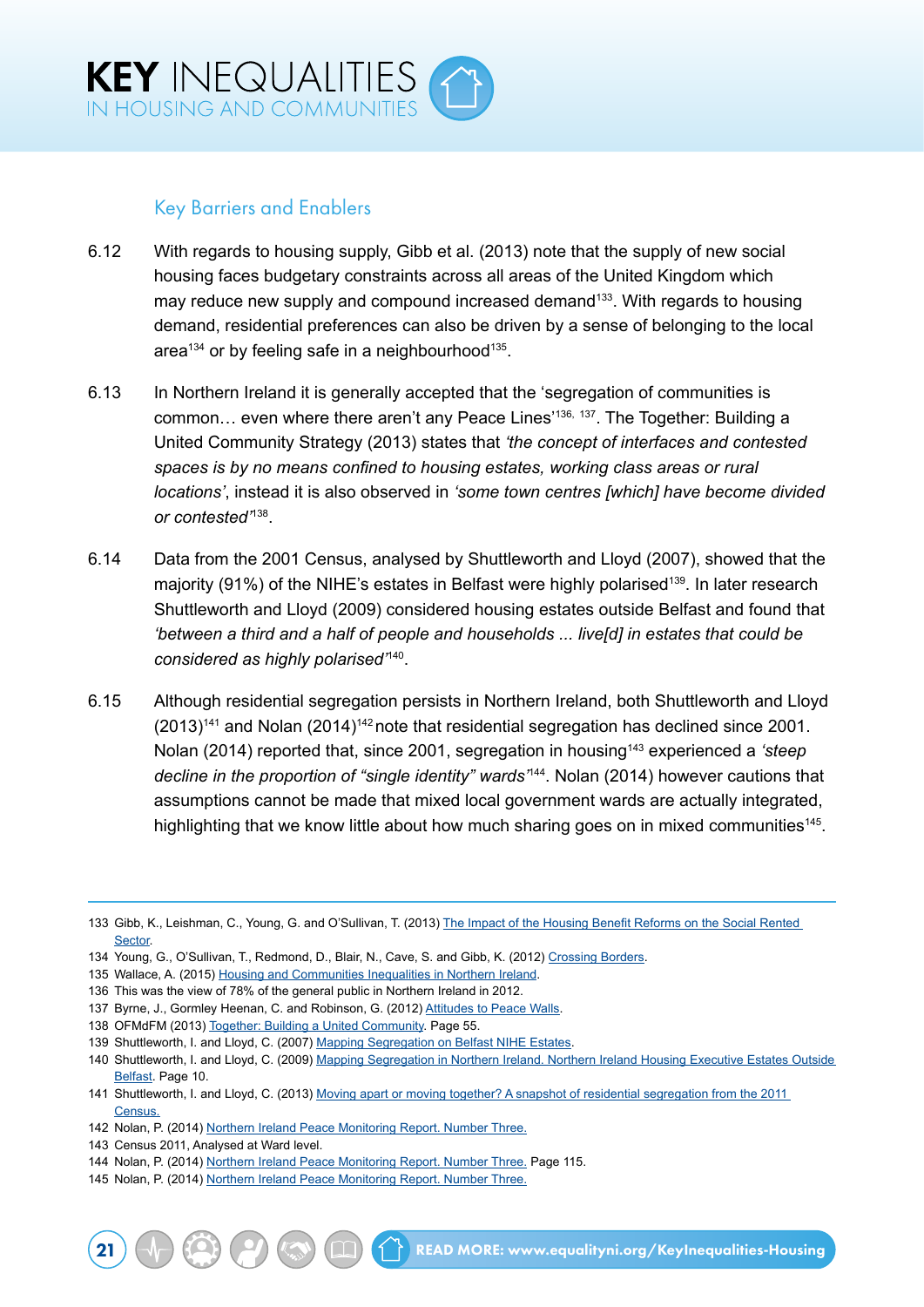- 6.16 The existence of segregated residential housing patterns can have the effect of fragmenting and limiting the operation of wider housing markets. This adds complexities when stock availability (supply side factors) differ from individual housing needs and preferences (demand side factors) - meaning that lack of stock relative to demand for social housing in sometimes narrowly defined geographical areas may not easily be met by excess supply in other nearby areas<sup>146</sup>.
- 6.17 For example, Nolan (2013) reported that, although there is a huge demand for additional housing for Catholics in north Belfast<sup>147</sup>, the properties left vacant by Protestants moving out of the area cannot be filled by Catholic applicants as the '"*peace line" is not transgressed'*<sup>148</sup>*.* This echoes the 2004 finding of the Select Committee on Northern Ireland who noted, that when viewing north Belfast as having a Catholic side and a Protestant side, there is *'a recognition that... there is intense pressure for more housing on the Catholic side'*149 and the 2012 Participation and the Practice of Rights (PPR) report which calculated that the Protestant side of north Belfast has a surplus of social housing, whilst on the Catholic side large deficits in stock are evident<sup>150</sup>.
- 6.18 That there is *'intense pressure for more housing on the Catholic side'*151 was also evidenced in the Department for Social Development's (DSD) 2010 Equality Impact Assessment for Crumlin Road Gaol and Girdwood Park<sup>152</sup>. This assessment found that the majority of housing need in north Belfast was perceived to be Catholic need<sup>153</sup>. Wallace 2015 noted that, in north Belfast, households with a 'Catholic' or 'Other' religion reference person consistently waited longer<sup>154</sup> than Protestants to be allocated social housing<sup>155</sup>. Wallace also highlighted that *'dual markets operate in close proximity and yet properties may not be substitutable for each other'*156.

148 Nolan, P. (2013) [Northern Ireland Peace Monitoring Report. Number Two](http://www.community-relations.org.uk/programmes/peace-monitoring/). Page 115.

<sup>146</sup> Wallace, A. (2015) [Housing and Communities Inequalities in Northern Ireland.](http://www.equalityni.org/ECNI/media/ECNI/Publications/Delivering%20Equality/HousingInequalities-FullReport.pdf)

<sup>147</sup> North Belfast contains District Office numbers 4 and 6. Applicants however cannot apply to these areas as a whole, but rather must apply in either one General Housing Area (GHA) or two Common Landlord Areas (CLAs).

<sup>149</sup> House of Commons Northern Ireland Affairs Committee, (2004), [Social Housing Provision in Northern Ireland](http://www.publications.parliament.uk/pa/cm200304/cmselect/cmniaf/493/49305.htm) Sixth Report of 2003- 04 Session, Volume 1, HC 493-1, para 21.

<sup>150</sup> PPR (2012) [Equality Can't Wait](http://pprproject.org/sites/default/files/Equality%20Can). The Right to Housing Campaign.

<sup>151</sup> House of Commons Northern Ireland Affairs Committee, (2004), [Social Housing Provision in Northern Ireland](http://www.publications.parliament.uk/pa/cm200304/cmselect/cmniaf/493/49305.htm) Sixth Report of 2003- 04 Session, Volume 1, HC 493-1, para 21.

<sup>152</sup> DSD (2010) [Final Equality Impact Assessment Report which has informed a revised layout for the Crumlin Road Gaol and](https://www.communities-ni.gov.uk/sites/default/files/publications/dsd/brd-girdwood-park-draft-masterplan-final-eqia.docx)  [Girdwood Park. Draft Masterplan.](https://www.communities-ni.gov.uk/sites/default/files/publications/dsd/brd-girdwood-park-draft-masterplan-final-eqia.docx)

<sup>153 94.8%</sup> of social housing need was reported to be on the Catholic side. DSD (2010) Final Equality Impact Assessment Report which [has informed a revised layout for the Crumlin Road Gaol and Girdwood Park. Draft Masterplan.](https://www.communities-ni.gov.uk/sites/default/files/publications/dsd/brd-girdwood-park-draft-masterplan-final-eqia.docx)

<sup>154</sup> In 2013/14 median waiting list times at the point of allocation in north Belfast for Catholic household reference persons was 15.0 months; for Protestant household reference persons it was 8.0 months; and, for Other religion household reference persons it was 25.0 months.

<sup>155</sup> Wallace, A. (2015) [Housing and Communities Inequalities in Northern Ireland.](http://www.equalityni.org/ECNI/media/ECNI/Publications/Delivering%20Equality/HousingInequalities-FullReport.pdf)

<sup>156</sup> Wallace, A. (2015) [Housing and Communities Inequalities in Northern Ireland.](http://www.equalityni.org/ECNI/media/ECNI/Publications/Delivering%20Equality/HousingInequalities-FullReport.pdf) Page 83.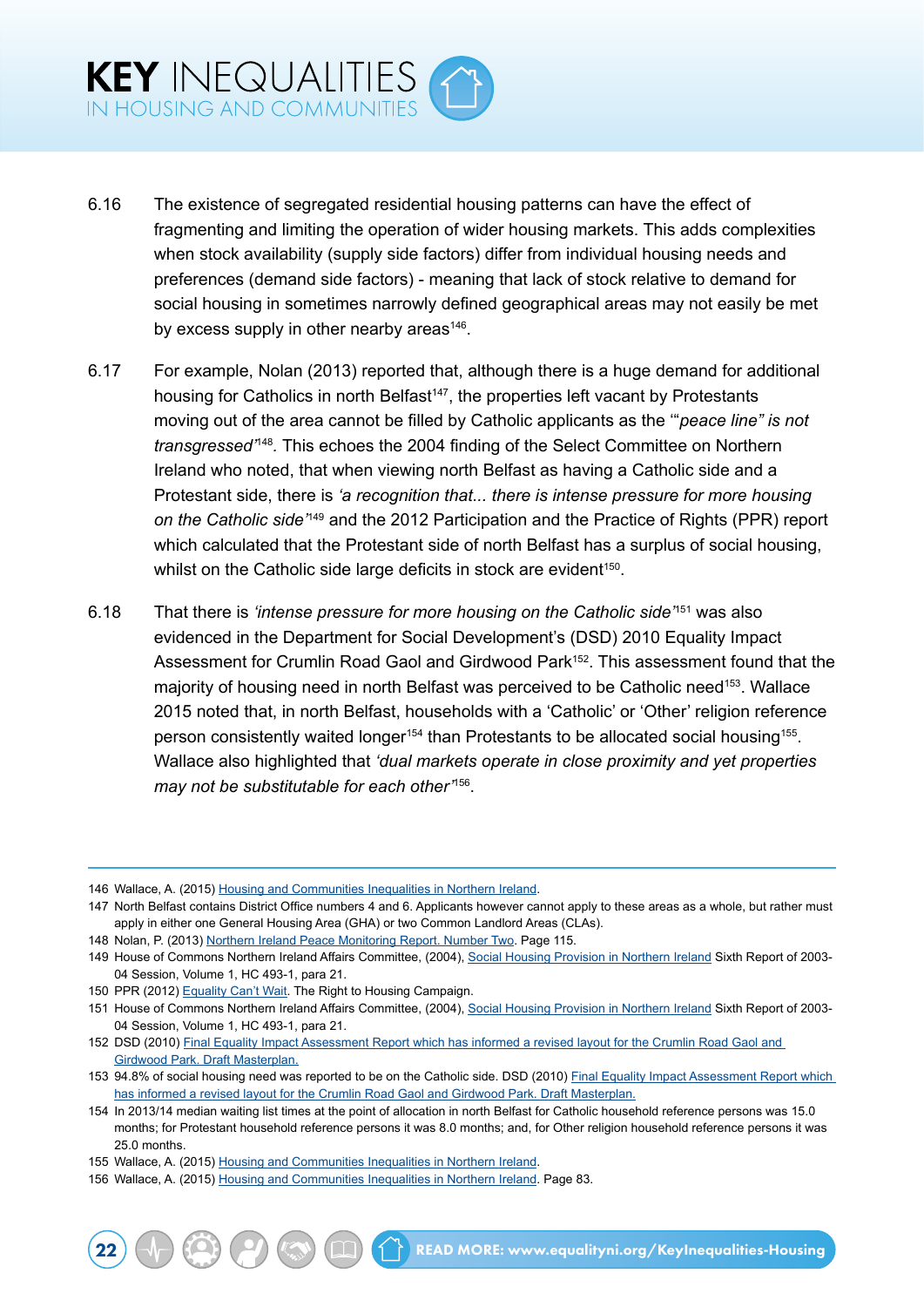- 6.19 While the Housing Selection Scheme is focussed on assessing and addressing objective housing need, ranking applications so as to prioritise housing offers to those with the highest assessed objective housing need, it is also the case that the cumulative effect of the range of supply and demand factors, including those described above, is such that across Northern Ireland as a whole, Catholic household reference persons continue to experience the longest waiting times for social housing.
- 6.20 In working to maximise and secure the accessibility of social housing to those in objective need in localised areas, and across Northern Ireland as a whole, there are a range of factors to be considered. For example, on the supply side, research by Darby and Knox (2004) has shown that the acquisition of land may be viewed differently by those of different backgrounds. One group may see the acquisition of land as meeting housing need whilst another group might see it as encroaching upon their community<sup>157</sup>. On the demand side, the Together: Building a United Community Strategy (2013) noted that *'when people are given the choice, the vast majority will choose to go on a waiting list in a single identity area in keeping with their own perceived identity'*158.
- 6.21 Further, whilst most respondents to the Northern Ireland Life and Times Survey (2014) would prefer much or a bit more mixing<sup>159</sup> between people of different religions in the areas where people live, a quarter of respondents would prefer to live in a neighbourhood where everyone is of the same religion (whilst there is little difference between Catholics and Protestants in this belief, the proportion of those aged 18-24 years old who held this view was higher than for those aged 25 years and older)<sup>160, 161</sup>.
- 6.22 The range of barriers noted above suggests that effectively addressing objective need in the immediate and longer term is likely to be maximised by taking a range of steps to address both supply and demand factors. For example, on the supply side - how appropriate stock can best be made available to meet objective housing need. On the demand side - taking key steps which might widen areas of housing preference, thereby expanding housing markets and increasing the range of opportunities available for objective housing need to be met.

<sup>157</sup> Darby, J. And Knox, C. (2004) ['A Shared Future': A Consultation Paper on Improving Relations in Northern Ireland](http://cain.ulst.ac.uk/issues/community/sharedfuture/darbyknox210104.pdf).

<sup>158</sup> OFMdFM (2013) [Together: Building a United Community](https://www.executiveoffice-ni.gov.uk/publications/together-building-united-community-strategy). Page 71.

<sup>159</sup> 45% would prefer much more mixing and 33% a bit more mixing.

<sup>160</sup> Proportions are: 40% for 18-24 year olds; 24% for 25-34 year olds; 25% for 35-44 year olds; 21% for 45-54 year olds; 19% for 55- 64 year olds; and, 24% for those aged 65 years old or older.

<sup>161</sup> ARK (2014) [Northern Ireland Life and Times Survey](http://www.ark.ac.uk/nilt/2014/index.html).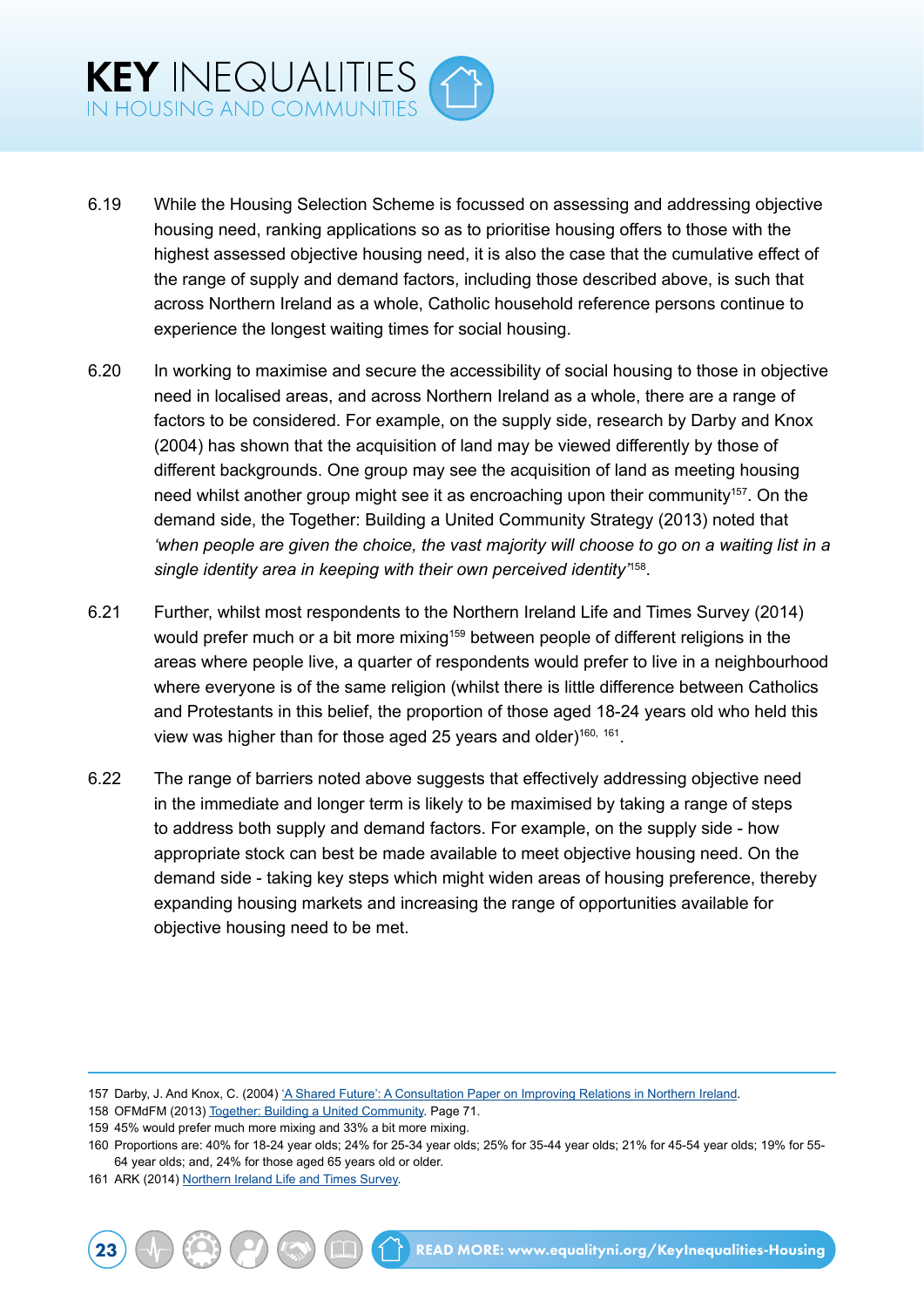<span id="page-30-0"></span>

## **Political Opinion**

- 7.1 Whilst Section 75 determines political opinion as a separate equality ground there is an absence of literature or data in this area with regard to housing. Also, since religion, community background and political opinion are often conflated in the research literature any inequalities that relate to solely political opinion are not discernible<sup>162</sup>.
- 7.2 Available data does not allow for findings to be made in respect to political opinion as currently no data is collected on this topic with regard to the accessibility, adequacy or sustainability of housing.
- 7.3 The Northern Ireland Housing Executive (NIHE) does however collect data on those presenting as homeless due to the following forms of intimidation: anti-social behaviour; paramilitary; racial; sectarian; and, sexual orientation.
- 7.4 From this data, it can be found that paramilitary intimidation accounted for the majority of those presenting as homeless due to intimidation to the NIHE in 2012/13; 2013/14; and, 2014/15<sup>163, 164</sup>. However, the data does not report whether the intimidation was carried out by someone from the same or another political background; in addition, the specific motivations of the intimidation are also not known.
- 7.5 Additionally, the Scheme for the Purchase of Evacuated Dwellings (SPED)165 provides for a private home to be bought from the owner by the NIHE, so the owner may move and escape serious intimidation. However, data from this scheme does not apply solely to those types of intimidation related to political opinion; and again data on the motivation and perpetrator are not reported. Additionally, the numbers making use of the scheme are low; the NIHE purchased just 24 dwellings during 2012/13<sup>166</sup>.
- 7.6 Therefore, no inequalities with regard to political opinion were robustly identifiable for inclusion in this *Statement*.

<sup>162</sup> Wallace, A. (2015) [Housing and Communities Inequalities in Northern Ireland.](http://www.equalityni.org/ECNI/media/ECNI/Publications/Delivering%20Equality/HousingInequalities-FullReport.pdf)

<sup>163</sup> The respective percentages were: 65.9%; 69.8%; and, 73.5%. Data supplied by the Northern Ireland Housing Executive upon request in July 2015.

<sup>164</sup> Only data for the years 2012/13; 2013/14; and, 2014/15 was available.

<sup>165</sup> For more information see [Housing Rights: Help for intimidated people \(retrieved October 2016\)](http://www.housingadviceni.org/neighbourhood-issues/help-intimidated-people).

<sup>166</sup> Wallace, A. (2015) [Housing and Communities Inequalities in Northern Ireland.](http://www.equalityni.org/ECNI/media/ECNI/Publications/Delivering%20Equality/HousingInequalities-FullReport.pdf)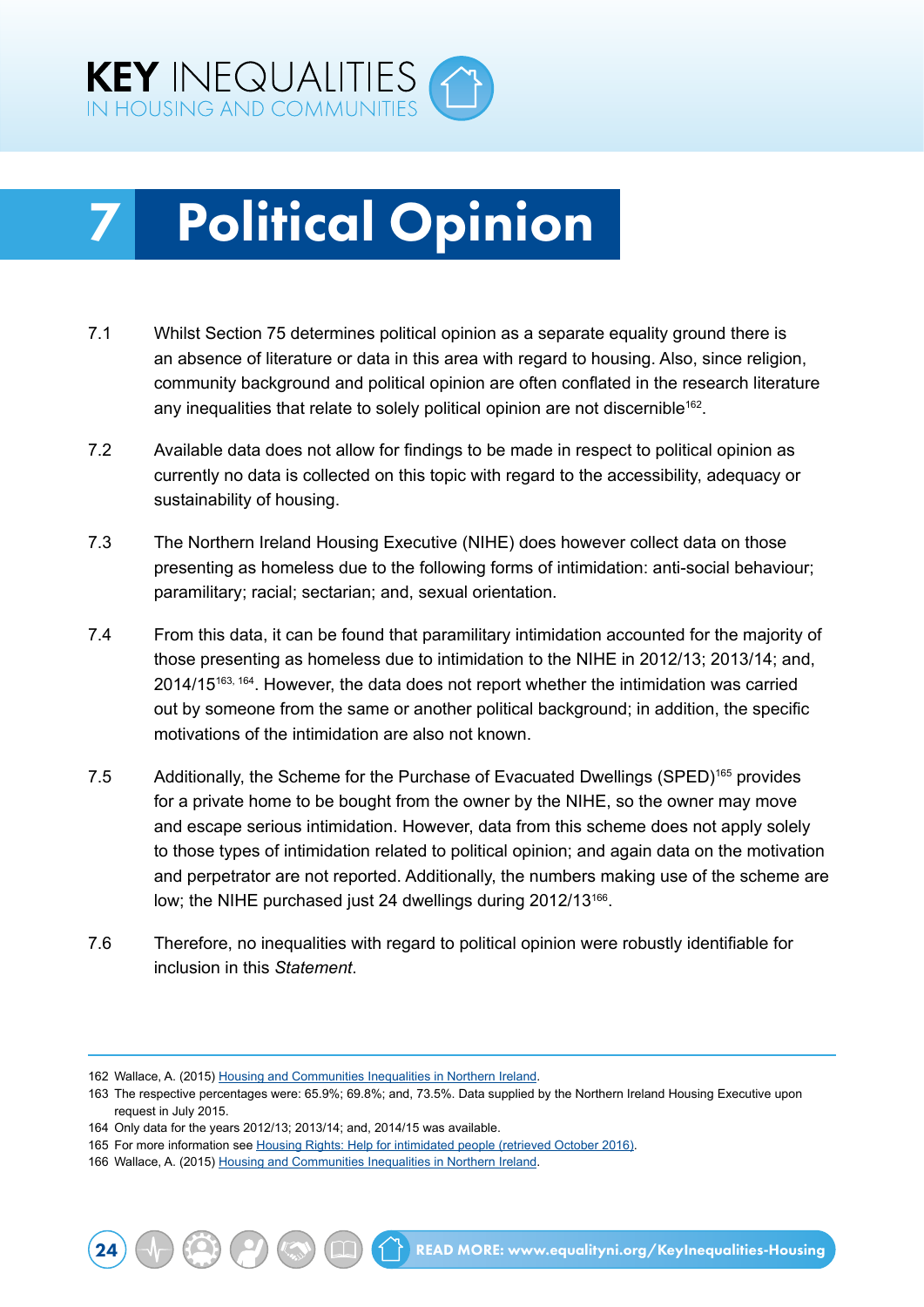<span id="page-31-0"></span>



#### Summary

- 8.1 In respect to access to housing a key inequality is that **access to appropriate accommodation to meet the needs of Irish Travellers is limited**.
- 8.2 The Travellers Needs Assessments (2002, 2008, 2014) record that around one-fifth to one-third of all Irish Traveller households travelled. Further, those who travel are spread across a range of accommodation types and tenures.
- 8.3 The provision of Traveller accommodation must therefore be such that it continues to cater for those with a nomadic lifestyle. As noted in Wallace (2015), for some Irish Travellers, 'bricks and mortar'/ 'settled' accommodation may be inappropriate where it does not accord with their nomadic lifestyle.
- 8.4 Whilst the NIHE Traveller Needs Assessment (2015) identified three council areas in 2014 that presented the most need for Traveller accommodation, the planning data supplied by the NIHE shows that, of the eight applications lodged between 2007 and 2015, none were in two (Belfast or Dungannon) of the three areas of identified need. A total of six of the eight applications were however in one of the areas of most need - the Craigavon area.
- 8.5 Additionally, the 2010 All Ireland Traveller Health Study reported poor housing conditions for Irish Travellers on sites. The Commission has however not been able to identify up-todate information with regards to the general levels of adequacy of specific types of sites. Consideration should therefore be given to the extent to which such factors persist and any prevalence within certain types of accommodation and/or tenures etc.
- 8.6 Adequacy was also an issue for migrant workers; it was found that **migrant workers are vulnerable to becoming subject to tied accommodation167 with poor conditions and overcrowding**. Allamby et al. (2011) found that migrant workers have little general understanding of their rights and entitlements which provides a barrier to attaining adequate accommodation.

167 Accommodation that is provided as a part of a person's continued employment.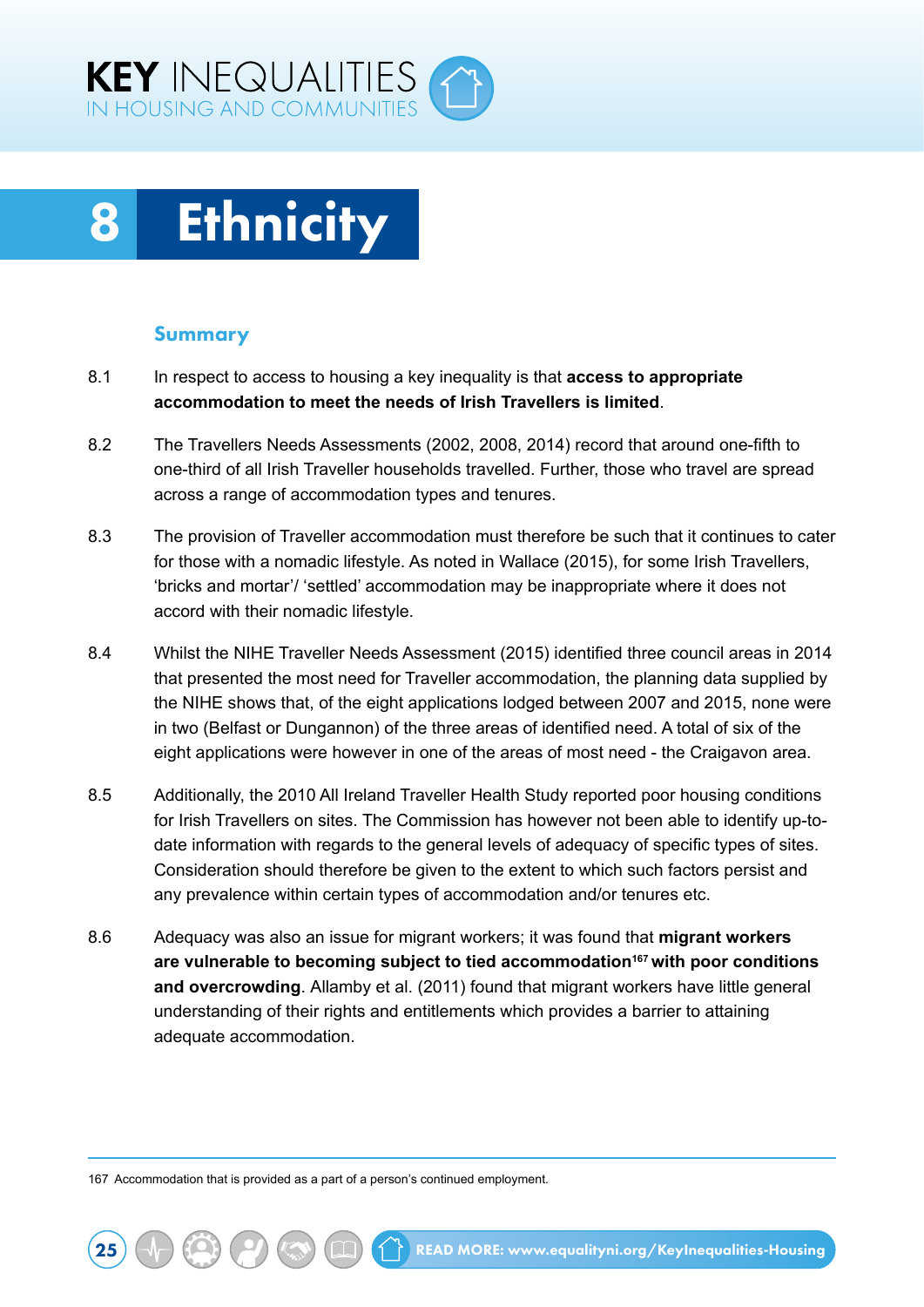

- 8.7 A further inequality with respect to the adequacy of housing was found where, minority ethnic people, especially Roma, Irish Travellers, Asian, Black and Other ethnic groups, respectively, experience overcrowding at the household level more often than the general population and White people. Irish Travellers, Asian, Black and Other ethnic groups were each two to three times more likely than the general population or people from the White ethnic group, to experience overcrowding.
- 8.8 With regards to sustainable housing and communities, **the homes of minority ethnic people, and migrant groups may be vulnerable to racial attacks.** Whilst the number of 'criminal damage to a dwelling crimes' that had a racist motivation experienced a year on year decrease between 2008/09 and 2012/13, the most recent data (from 2013/14 to 2015/16) showed an increased number of incidences of criminal damage compared to 2012/13.
- 8.9 A study by McVeigh (2013) found that whilst good relationships between the Police Service of Northern Ireland and people from minority ethnic groups do exist, poor responses from frontline police, who failed to show understanding of the impact of harassment, were also presenting a barrier to those from minority ethnic groups when reporting such crimes.

### **Inequalities**

## KEY INEQUALITY:

Access to appropriate accommodation for Irish Travellers is limited.

- 8.10 The Travellers Needs Assessments (2002, 2008, 2014)<sup>168</sup> record that around one-fifth to one-third of all Irish Traveller households travelled at the time of the assessment. The provision of Traveller accommodation must therefore be such that it continues to cater for those with a nomadic lifestyle.
- 8.11 The most recent (2014) data from the Traveller Accommodation Needs Assessments suggests<sup>169</sup> that, relative to 2008, proportionally more Travellers are now residing in

<sup>168</sup> In 2014, 18% (69 out of 384 respondents) of Traveller households travelled. In 2002 - 20% (62 out of 316 respondents) and in 2008 - 29% (130 out of 449 respondents) of respondents said that they travelled. See: NIHE Travellers Accommodation Needs Assessments (2002; 2008; 2015).

<sup>169</sup> Given the numbers of respondents involved, caution must be taken with interpretation.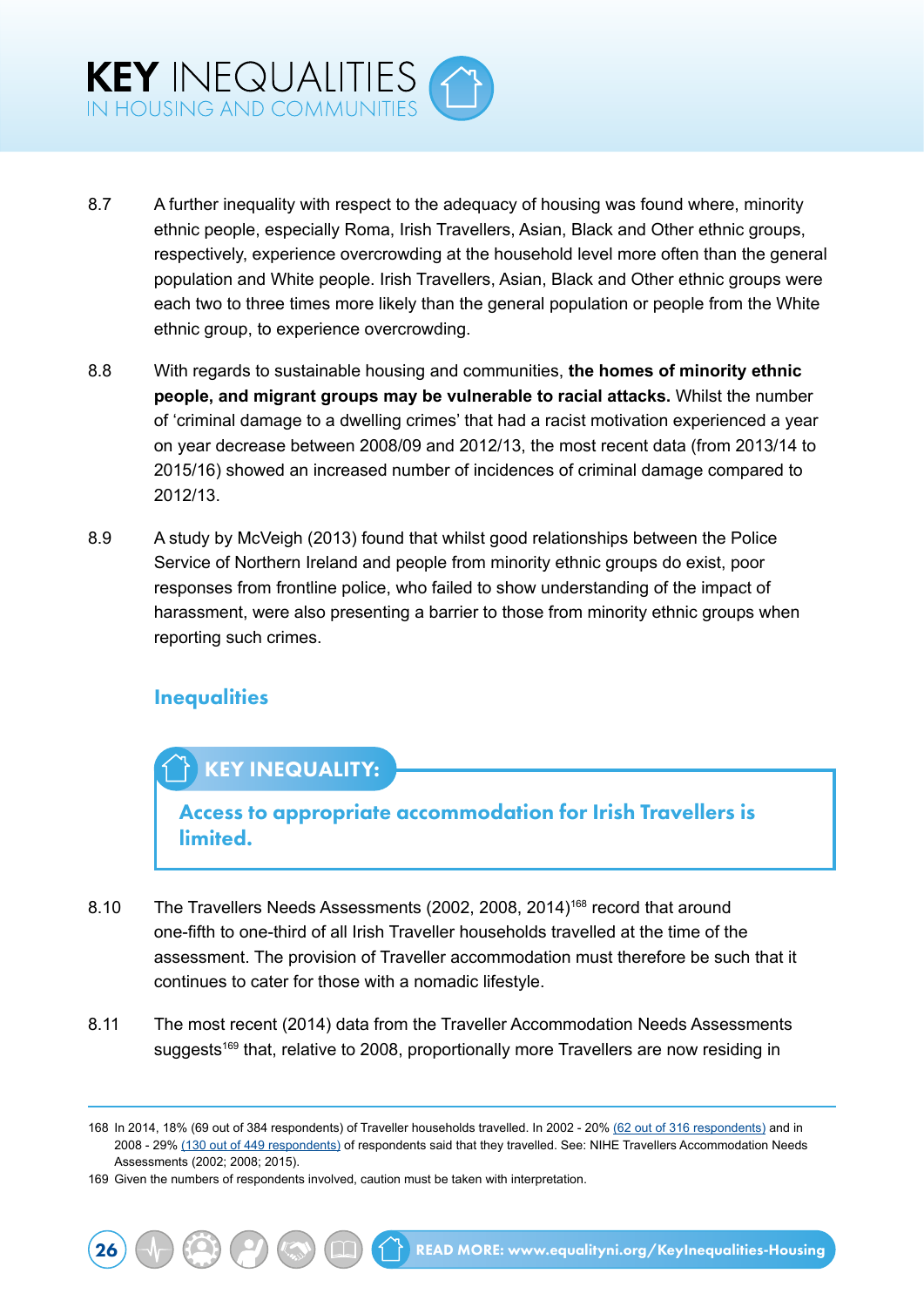'settled' accommodation<sup>170,171</sup>; with potential decreases<sup>172</sup> in the proportion of Travellers living in a 'mobile caravan', 'chalet' or 'trailer'. However, those who travelled were spread across a range of accommodation types and tenures<sup>173,174</sup>.

- 8.12 Accommodation provisions for Travellers must thus be such that they facilitate travelling for those that wish it. As noted in Wallace (2015), for some Irish Travellers 'bricks and mortar'/ 'settled' accommodation may be inappropriate where it does not accord with their nomadic lifestyle<sup>175</sup>.
- 8.13 In 2007176, the Commission highlighted *a 'lack of adequate housing and accommodation for Travellers'* as a key inequality*.* In 2009, in research conducted for the Commission, the Chartered Institute for Housing and the University of Ulster expressed its concerns regarding the *'severe undersupply of decent, culturally sensitive accommodation for Travellers, which provides meaningful choice for households regarding their way of life'*. 177
- 8.14 Data from the NIHE with regard to the number of planning applications the NIHE made for Traveller sites during 2007 to 2015 showed that, of eight planning applications lodged within the time period: three were granted permission<sup>178, 179</sup>; two were refused permission (one of which had previously been granted)<sup>180</sup>; the land was withdrawn by the owner for two applications; and, the Department for Social Development asked the NIHE to withdraw one application $181$ .

- 171 In 2014 71% (n=342) of Irish Traveller respondents to the 2014 Traveller Accommodation Needs Assessment lived in 'settled accommodation', an increase from the 2008 figure of 59% (n=314) of Irish Traveller respondents. See: NIHE Travellers Accommodation Needs Assessments (2008; 2015)
- 172 In 2014 28% (n=133) of Irish Traveller respondents lived in in a 'mobile caravan', 'chalet' or 'trailer'; lower, but broadly similar to the 2008 figure of 35% (n=188) of Irish Traveller respondents to the 2008 Travellers' Accommodation Needs Assessment lived in a 'mobile caravan', 'chalet' or 'trailer'. See: NIHE Travellers Accommodation Needs Assessments (2002; 2008; 2015)
- 173 In 2014, of those who travelled, 30% (21 out of 69 respondents) lived in social housing; 20% (14 out of 69 respondents) lived in privately rented or owned accommodation; 16% (11 out of 69 respondents) lived on serviced and transit sites; and 13% (9 out of 69 respondents) lived in grouped accommodation. NIHE (2015) [Traveller Accommodation Needs Assessment 2014](http://www.nihe.gov.uk/traveller_accommodation_needs_assessment_2014__published_march_2015_.pdf).
- 174 **'Grouped Accommodation'** refers to residential housing developments with additional facilities and amenities specifically designed to accommodate extended families of Travellers on a permanent basis. 'Serviced sites' are managed accommodation where Traveller families have a permanent base to park their caravan or erect timber framed sectional buildings). **'Transit Sites'** are permanently operational sites that provide temporary accommodation for Travellers; **'Tolerated'** / **'Co-operated'** and **'Side-Of-The-Road'** sites are unauthorised. The Co-Operation Policy, managed by the NIHE allows camping on a temporary basis. Chartered Institute of Housing/University of Ulster (2009) [Outlining minimum standards in Traveller accommodation.](http://www.equalityni.org/Delivering-Equality/Addressing-inequality/Housing-communities/Research-investigations)  [Published by ECNI.](http://www.equalityni.org/Delivering-Equality/Addressing-inequality/Housing-communities/Research-investigations)
- 175 Wallace, A. (2015) [Housing and Communities Inequalities in Northern Ireland.](http://www.equalityni.org/ECNI/media/ECNI/Publications/Delivering%20Equality/HousingInequalities-FullReport.pdf)
- 176 Equality Commission for Northern Ireland (2007), [Statement on Key Inequalities in Northern Ireland](http://www.equalityni.org/ECNI/media/ECNI/Publications/Delivering%20Equality/Keyinequalities(F)1107.pdf)
- 177 Chartered Institute of Housing/University of Ulster (2009) [Outlining minimum standards in Traveller accommodation.](http://www.equalityni.org/Delivering-Equality/Addressing-inequality/Housing-communities/Research-investigations) Published by ECNI. Page 9.
- 178 Of the three: one was a site extension made in 2008; one was for 12 new pitched service sites made in 2011; and, a further application to extend a site was also made in 2011.
- 179 All three applications were in the Armagh City, Banbridge and Craigavon Borough Council area.
- 180 The NIHE advised that it had appealed the application that was at first accepted, then later withdrawn; this appeal was dismissed on 4 October 2016.
- 181 NIHE (24 August 2016) Email Communication in response to ECNI request.

<sup>170</sup> 'Settled accommodation' refers to the following categories listed in Table 18 of the 2008 and Table 20 of the 2014 Needs Assessments: 'Social Housing'; 'Grouped Accommodation'; 'Privately Owned'; and, 'Privately Rented'.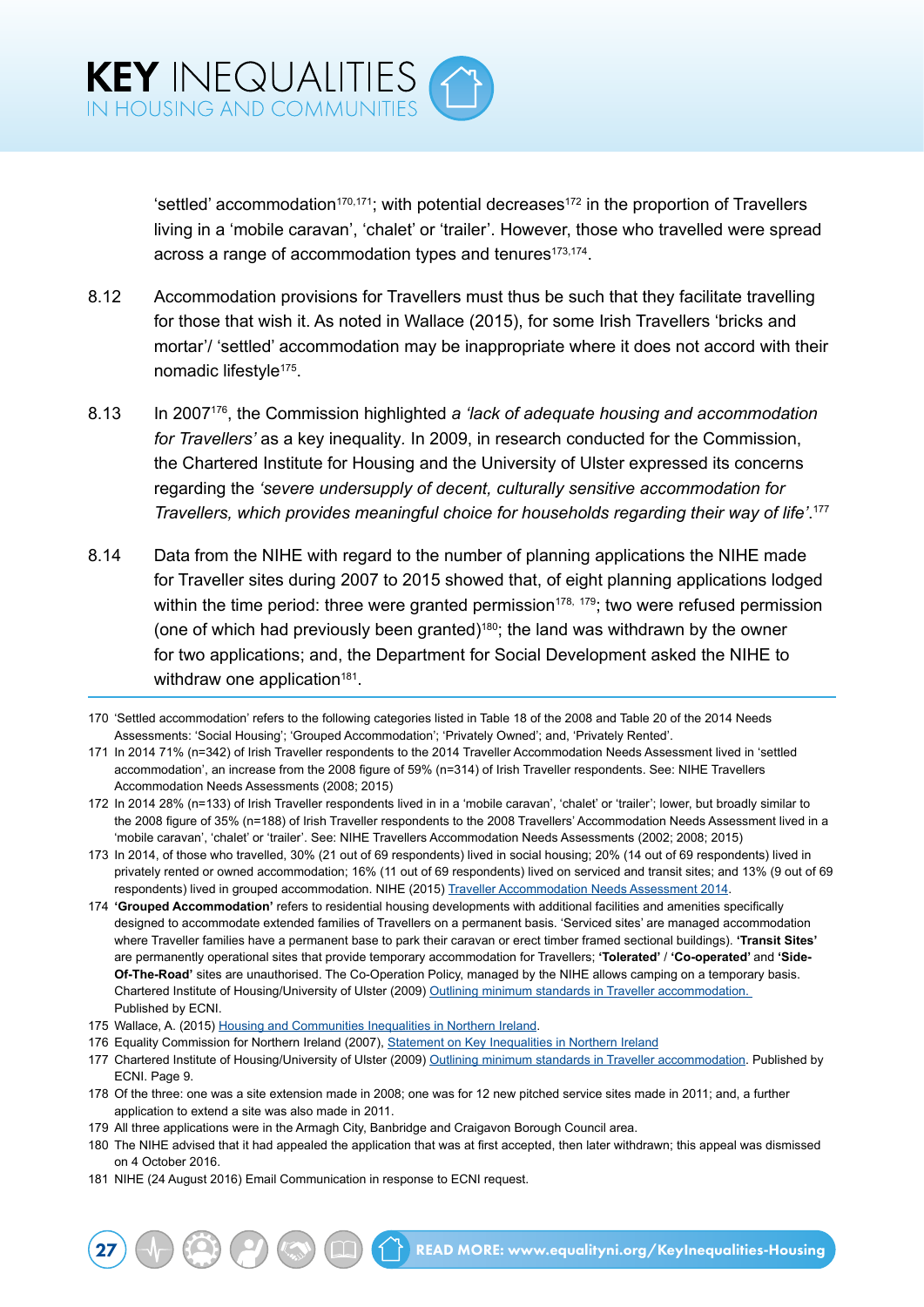- 8.15 Whilst the NIHE Traveller Needs Assessment (2015)182 identified three council areas in 2014 that presented the most need for Traveller accommodation (Belfast<sup>183</sup>; Dungannon<sup>184</sup>; and, Craigavon<sup>185</sup>) the planning data supplied by the NIHE shows that, of the eight applications, none were in two (the Belfast or Dungannon council areas) of the three areas of identified need. A total of six of the eight applications (75%) were however in one of the areas of most need - the Craigavon area<sup>186</sup>.
- 8.16 The Chartered Institute of Housing and the University of Ulster (2009) set out that *'decisions at Council level regarding planning permission remained a key stumbling block to site development'*187. There was also considered to be *'a fragmented approach to the provision of accommodation for Travellers across a range of departments and agencies, which had strongly influenced the effectiveness of measures to meet housing need'*188. Consideration should be given to whether such factors persist and/or any wider barriers to ensuring the full and effective provision of appropriate accommodation.
- 8.17 With regards to the *adequacy* of provision, the 2014 Traveller Accommodation Needs Assessment 2014 conveyed that around two-thirds of respondents were very satisfied or satisfied<sup>189</sup> with their current accommodation<sup>190</sup>, an increase from 2008 figures<sup>191</sup>. However, around one quarter of respondents reported that they were either dissatisfied or very dissatisfied with their current accommodation (down however from almost two-fifths in 2008)<sup>192</sup>. The top two reasons for dissatisfaction in 2014 were 'poor living conditions' and that respondents who were dissatisfied would 'prefer to live in alternative accommodation'193 194.

<sup>182</sup> NIHE (2015) [Traveller Accommodation Needs Assessment 2014.](http://www.nihe.gov.uk/traveller_accommodation_needs_assessment_2014__published_march_2015_.pdf)

<sup>183</sup> Now the Belfast District Council areas.

<sup>184</sup> Now the Mid Ulster District Council areas.

<sup>185</sup> The Craigavon area is now part of the Armagh City, Banbridge and Craigavon Borough Council.

<sup>186</sup> The other two applications were in: Antrim and Newtownabbey Borough Council; and, Newry, Mourne and Down District Council.

<sup>187</sup> Chartered Institute of Housing/University of Ulster (2009) [Outlining minimum standards in Traveller accommodation.](http://www.equalityni.org/Delivering-Equality/Addressing-inequality/Housing-communities/Research-investigations) Published by ECNI. Page 10.

<sup>188</sup> Chartered Institute of Housing/University of Ulster (2009) [Outlining minimum standards in Traveller accommodation.](http://www.equalityni.org/Delivering-Equality/Addressing-inequality/Housing-communities/Research-investigations) Published by ECNI. Page 45.

<sup>189</sup> In the 2014 Assessment 68% (260 out of 384 respondents) of respondents were either 'very satisfied' or 'satisfied' with their current accommodation

<sup>190</sup> The Traveller Accommodation Needs Assessment, 2014 does not specify which type of accommodation the person lived in and was therefore happy with.

<sup>191</sup> In the 2008 Assessment 52% (235 out of 449 respondents) of respondents were either 'very satisfied' or 'satisfied' with their current accommodation.

<sup>192</sup> In the 2008 Assessment 37% (166 out of 449 respondents) of respondents were either 'dissatisfied' or 'very dissatisfied' with their current accommodation, this was compared to 23% (87 out of 384 respondents) in 2014.

<sup>193</sup> In 2014, of those 'dissatisfied' or 'very dissatisfied', 33% (29 out of 87 respondents) cited 'poor living conditions' in their current accommodation, 23% (20 out of 87 respondents) would 'prefer to live in alternative accommodation', whilst 16% (14 out of 87 respondents) cited that the 'accommodation [was] too small'.

<sup>194</sup> In 2008, of those 'dissatisfied' or 'very dissatisfied', 55% (91 out of 166 respondents) cited 'poor living conditions' in their current accommodation, whilst 16% (26 out of 166 respondents) cited 'overcrowding'.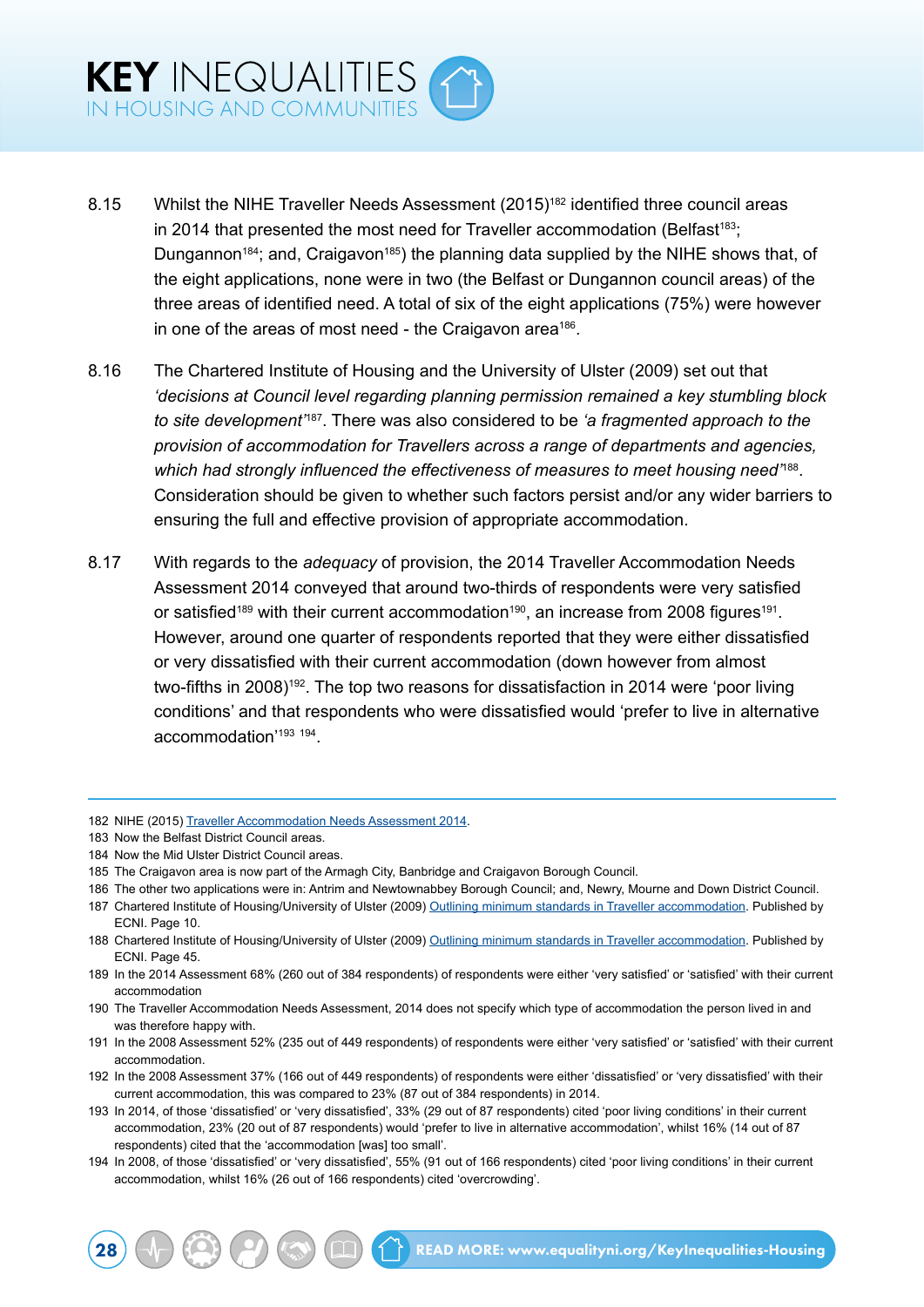

- 8.18 The 2010 All Ireland Traveller Health Study<sup>195</sup> reported poor housing conditions for Irish Travellers on sites. It found that nearly a quarter<sup>196</sup> of Irish Travellers in Northern Ireland lived in a trailer, mobile home, caravan or chalet. Of these, nearly a third did not have running water<sup>197</sup> and nearly a fifth<sup>198</sup> never had their rubbish collected<sup>199</sup>. In addition, problems of flooding, sewage, damp and water ingress were reported<sup>200</sup>.
- 8.19 In 2017, the NIHE confirmed that all sites under its management have individual electricity supplies, running water and waste removal provision; that it conducts regular inspections of sites; and that it has a response maintenance regime in place that is akin to their services for mainstream social housing<sup>201</sup>. Beyond the 2010 research noted above, the Commission has not been able to identify up-to-date information with regards to the general levels of adequacy of specific types of sites - including for those beyond the management of the NIHE. Consideration should be given to the extent to which such factors persist and any prevalence within certain types of accommodation and/or tenures etc.

## KEY INEQUALITY:

The homes of minority ethnic people and migrant groups may be vulnerable to racial attacks.

8.20 Northern Ireland Police Recorded Crime Statistics (2014)<sup>202</sup> show that while the number of  $'$ criminal damage to a dwelling crimes' that had a racist motivation $^{203}$  experienced a year on year decrease between 2008/09 and 2012/13, the most recent data (from 2013/14 to 2015/16) showed an increased number of incidences of criminal damage compared to 2012/13204.

200 Abdella, S. (with 24 others) (2010) [Our Geels: All Ireland Traveller Health Study. Technical Report 1: Health Survey Findings](https://www.ucd.ie/t4cms/AITHS_TechnicalReport1.pdf).

204 Increase was 65 crimes; from 110 crimes in 2012/13 to 175 crimes in 2013/14, 258 crimes in 2014/15 and 197 crimes in 2015/16. PSNI (2016) [Trends in Hate Motivated Incidents and Crimes Recorded by the Police in Northern Ireland 2004/05 to 2015/16.](https://www.psni.police.uk/globalassets/inside-the-psni/our-statistics/hate-motivation-statistics/hate-motivated-incidents-and-crimes-in-northern-ireland-2004-05-to-2015-16.pdf)

<sup>195</sup> Abdella, S. (with 24 others) (2010) [Our Geels: All Ireland Traveller Health Study. Technical Report 1: Health Survey Findings](https://www.ucd.ie/t4cms/AITHS_TechnicalReport1.pdf). 196 23.8%

<sup>197</sup> 31.8%

<sup>198</sup> 17.2%

<sup>199</sup> Abdella, S. (with 24 others) (2010) [Our Geels: All Ireland Traveller Health Study. Technical Report 1: Health Survey Findings](https://www.ucd.ie/t4cms/AITHS_TechnicalReport1.pdf).

<sup>201</sup> NIHE (February, 2017), Written correspondence.

<sup>202 &#</sup>x27;Recorded crime data are based on an aggregated count of each crime within the notifiable offence list'. PSNI (2014) User Guide to [Police Recorded Crime Statistics in Northern Ireland.](http://www.psni.police.uk/user_guide.pdf)

<sup>203</sup> The definition of a racist motivated crime includes 'any incident which is perceived to be racist by the victim or any other person. A racial group can be defined as a group of persons defined by reference to race, colour, nationality or ethnic or national origins' PSNI [\(2015\) Incidents with a Hate Motivation Recorded by the Police in Northern Ireland: Quarterly Update to 30 September 2015.](https://www.psni.police.uk/globalassets/inside-the-psni/our-statistics/hate-motivation-statistics/quarterly_hate_motivations_bulletin_period_ending_sep15.pdf)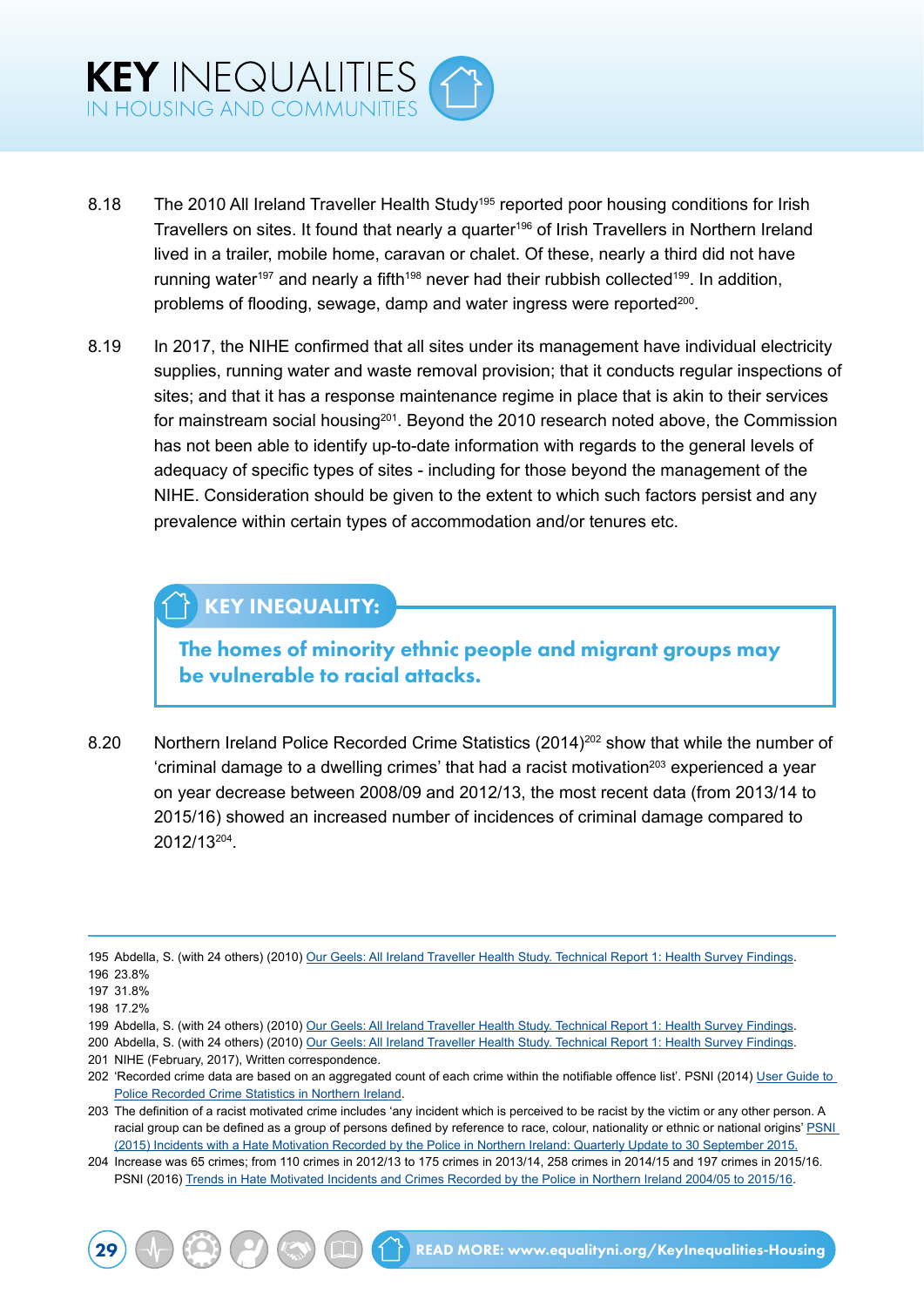

- 8.21 Whilst a study by McVeigh (2013) found that good relationships between the Police Service of Northern Ireland and people from minority ethnic groups do exist, poor responses from frontline police, who failed to show an understanding of the impact of harassment, were also presenting a barrier to those from minority ethnic groups when reporting such crimes<sup>205, 206</sup>.
- 8.22 Additionally, whilst research indicates that minority ethnic and migrant groups are not interested in becoming involved in sectarian conflict in Northern Ireland<sup>207</sup>, Shimada (2010) found that they are nonetheless impacted by the challenges of navigating contested space<sup>208, 209</sup>.
- 8.23 Wallace (2015) argues that this has implications with regard to their housing choices and experiences<sup>210</sup>. Access to adequate and sustainable accommodation will clearly be maximised where families and individuals from across the Section 75 categories are able to feel safe in their homes and communities.

## KEY INEQUALITY:

Migrant workers are vulnerable to becoming subject to tied accommodation<sup>211</sup> with poor conditions and overcrowding.

- 8.24 The Commission highlighted this as an inequality in its 2007 Statement on Key Inequalities in Northern Ireland where it reported that migrant workers are extremely vulnerable to exploitation and discrimination in housing. The Commission indicated that tying accommodation to employment creates the conditions in which exploitation is probable<sup>212</sup>.
- 8.25 Allamby et al. (2011) reported that for migrant workers in Northern Ireland, 'work and accommodation are often linked, [where] many cannot leave their job as this would also render them homeless, creating a vicious circle of working long hours and living in poor conditions'213. This accommodation can also be expensive, overcrowded, excessively controlled by landlords, and unsuitable for children<sup>214</sup>.

<sup>205</sup> McVeigh, R. (2013) [Race and Criminal Justice in Northern Ireland.](http://nicem.org.uk/wp-content/uploads/2014/02/Race_and_Criminal_Justice_2013.pdf)

<sup>206</sup> Wallace, A. (2015) [Housing and Communities Inequalities in Northern Ireland.](http://www.equalityni.org/ECNI/media/ECNI/Publications/Delivering%20Equality/HousingInequalities-FullReport.pdf)

<sup>207</sup> Wallace, A. (2015) [Housing and Communities Inequalities in Northern Ireland.](http://www.equalityni.org/ECNI/media/ECNI/Publications/Delivering%20Equality/HousingInequalities-FullReport.pdf)

<sup>208</sup> Shimada, L.D. (2010) [Transforming Earth and Fire: New Narratives of Identity and Place in Northern Ireland Peace Process](http://discovery.ucl.ac.uk/20309/).

<sup>209</sup> Bell et al. (2010) define contested space as a 'situation where there is tension over access to public space in a largely segregated community'. Bell, J., Jarman, N. and Harvey, B. (2010) [Beyond Belfast: Contested Spaces in Urban, Rural and Cross Border Settings](http://www.healingthroughremembering.org/images/j_library/lib/Beyond%20Belfast%20-%20Contested%20Spaces%20in%20Urban,%20Rural%20and%20Conflicted%20Settings.pdf).

<sup>210</sup> Wallace, A. (2015) [Housing and Communities Inequalities in Northern Ireland.](http://www.equalityni.org/ECNI/media/ECNI/Publications/Delivering%20Equality/HousingInequalities-FullReport.pdf)

<sup>211</sup> Accommodation that is provided as a part of a person's continued employment.

<sup>212</sup> ECNI (2007) [Statement on Key Inequalities in Northern Ireland](http://www.equalityni.org/ECNI/media/ECNI/Publications/Delivering%20Equality/Keyinequalities(F)1107.pdf)..

<sup>213</sup> Allamby, L., Bell, J., Hamilton, J., Hansson, U., Jarman, N., Potter, M. and Toma, S. (2011) [Forced Labour in Northern Ireland:](http://conflictresearch.org.uk/reports/migration/forced-labour-Northern-Ireland-full.pdf)  [Exploiting vulnerability](http://conflictresearch.org.uk/reports/migration/forced-labour-Northern-Ireland-full.pdf). Page 22.

<sup>214</sup> Allamby, L., Bell, J., Hamilton, J., Hansson, U., Jarman, N., Potter, M. and Toma, S. (2011) [Forced Labour in Northern Ireland:](http://conflictresearch.org.uk/reports/migration/forced-labour-Northern-Ireland-full.pdf)  [Exploiting vulnerability](http://conflictresearch.org.uk/reports/migration/forced-labour-Northern-Ireland-full.pdf).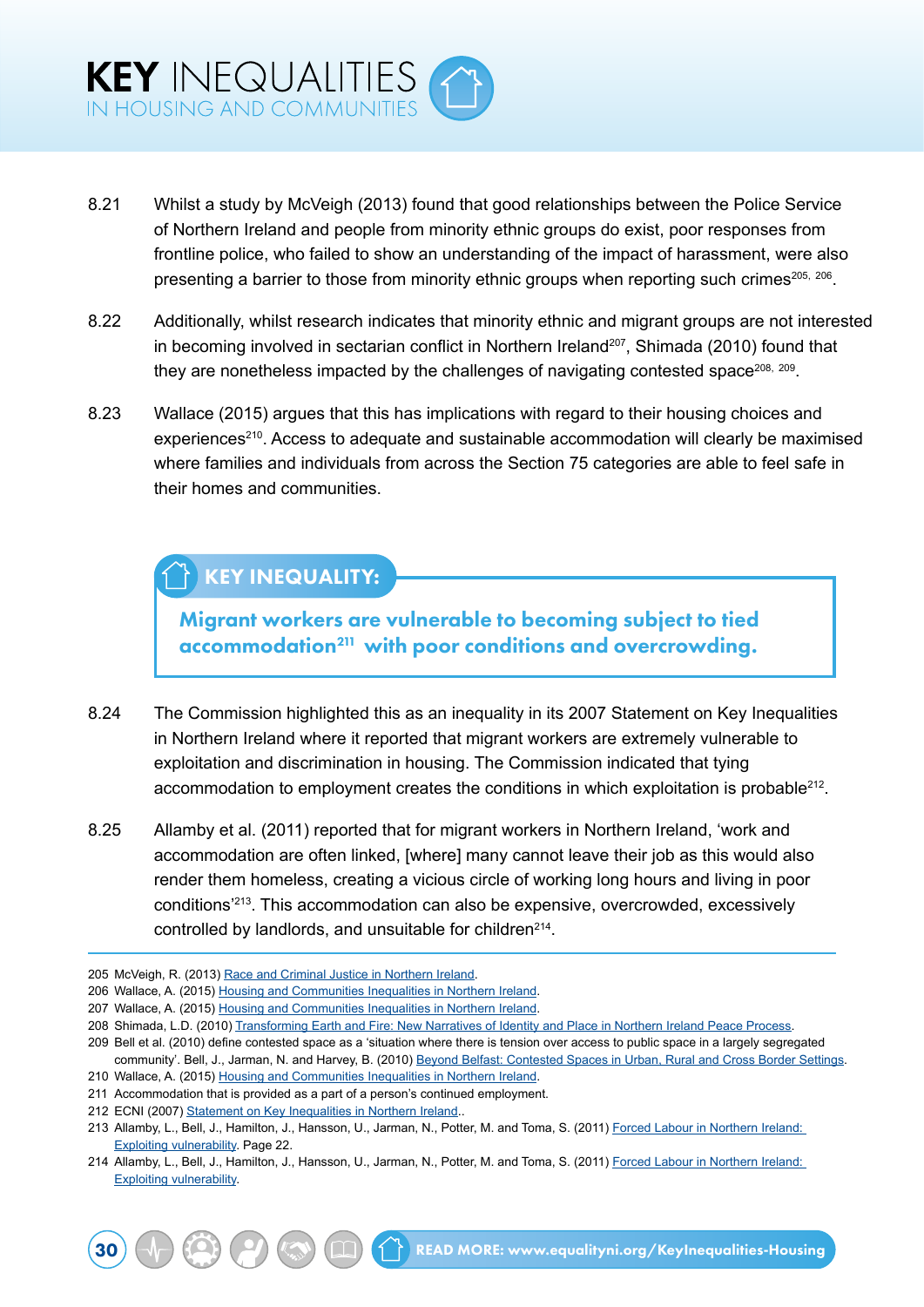8.26 In addition, Allamby et al., (2011) report that migrant workers in tied accommodation have little general understanding of their rights and entitlements, and they lack security of tenure since their home is dependent upon their employment<sup> $215$ </sup>.

## INEQUALITY:

Minority ethnic people, especially Roma, Irish Travellers, Asian, Black and Other ethnic groups, respectively, experience overcrowding more often than the general population and White people.

- 8.27 According to the Northern Ireland Census 2011, around a tenth of the general population experienced overcrowding in 2011; there was little difference between rates of overcrowding for the general<sup>216</sup> and White populations<sup>217</sup>.
- 8.28 Perry (2012) reported that, in the United Kingdom, 'overcrowded or unsuitable private lettings include the use of attics, shipping containers and garden sheds as accommodation'218. Additionally, Perry (2012) cites that rooms can be used in shifts, where at the extreme end of the spectrum, shift workers take turns to sleep in a bed<sup>219</sup>. Although Perry's (2012) research refers to the UK as a whole, no evidence specific to Northern Ireland was found and so some caution must be applied in applying these findings directly to a Northern Ireland specific context<sup>220</sup>.
- 8.29 Data from the 2011 Census in Northern Ireland shows that Irish Travellers, Asian, Black and Other<sup>221</sup> ethnic groups were two to three times more likely than the general population or people from the White ethnic group<sup>222</sup>, to experience overcrowding<sup>223</sup>.

<sup>215</sup> Allamby, L., Bell, J., Hamilton, J., Hansson, U., Jarman, N., Potter, M. and Toma, S. (2011) [Forced Labour in Northern Ireland:](http://conflictresearch.org.uk/reports/migration/forced-labour-Northern-Ireland-full.pdf)  [Exploiting vulnerability](http://conflictresearch.org.uk/reports/migration/forced-labour-Northern-Ireland-full.pdf).

<sup>216</sup> The general population includes all ethnic groups.

<sup>217</sup> Census Table DC2403NI: Tenure by occupancy rating (rooms) by ethnic group shows that 9.5% of the general population and 9.3% of the white population (excluding Irish Travellers) experienced overcrowding in 2011.

<sup>218</sup> Perry, J. (2012) [UK migrants and the private rented sector. A policy and practice report from the Housing and Migration Network.](https://www.jrf.org.uk/report/uk-migrants-and-private-rented-sector) Page 17.

<sup>219</sup> Perry, J. (2012) [UK migrants and the private rented sector. A policy and practice report from the Housing and Migration Network.](https://www.jrf.org.uk/report/uk-migrants-and-private-rented-sector) Page 18

<sup>220</sup> Perry, J. (2012) [UK migrants and the private rented sector. A policy and practice report from the Housing and Migration Network.](https://www.jrf.org.uk/report/uk-migrants-and-private-rented-sector)

<sup>221</sup> The respected percentages are: 29.7%; 24.3%; 29.7%; and, 18.9%.

<sup>222</sup> Excluding Irish Travellers.

<sup>223</sup> Census Table DC2403NI: Tenure by occupancy rating (rooms) by ethnic group.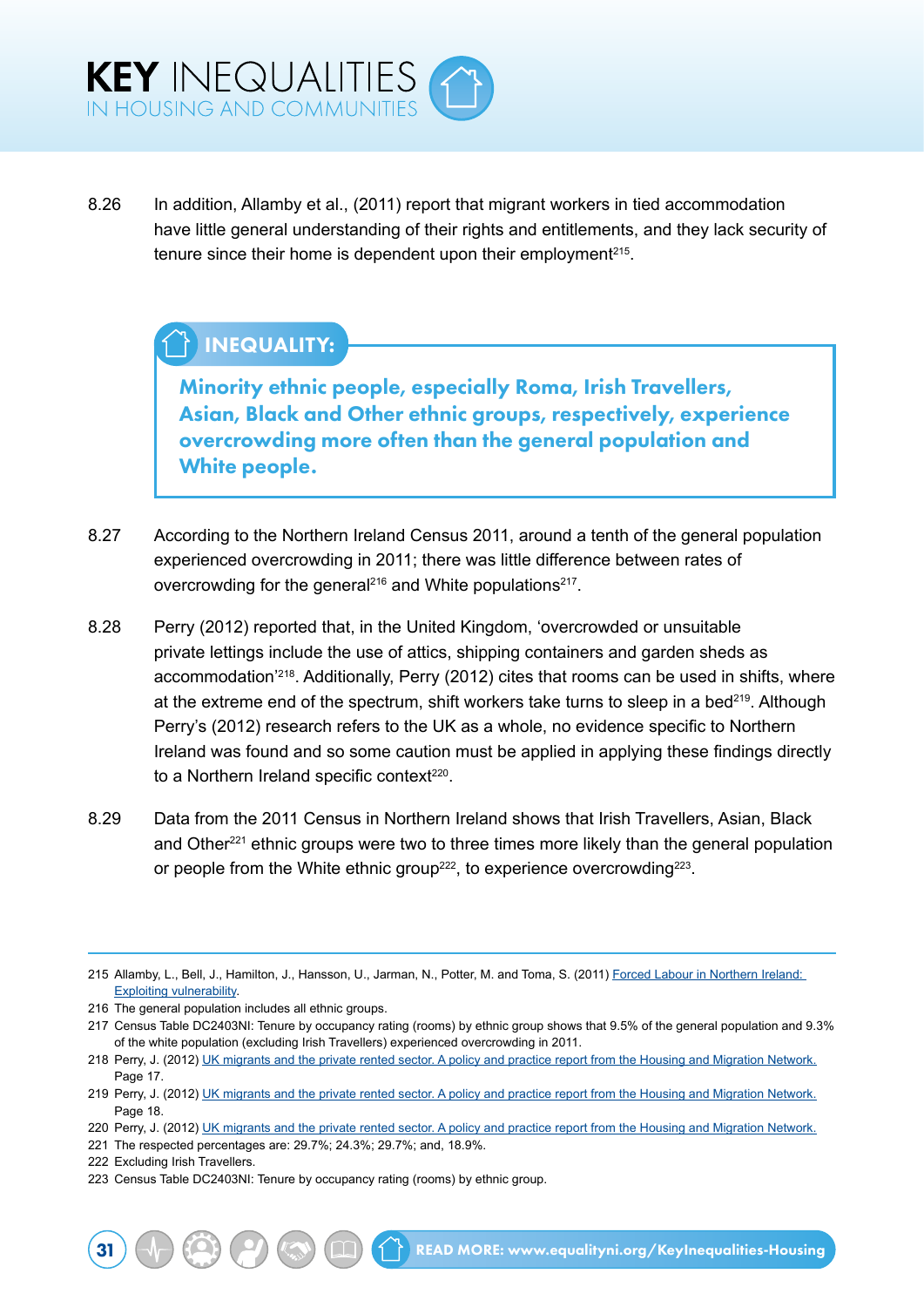

- 8.30 When only owner-occupied homes were considered Irish Travellers were around five times more likely, and Asian and Black ethnic groups were two times more likely, to live in overcrowded homes compared to the general or White ethnic populations $224$ . Irish Travellers, Asian and Black ethnic groups are one and a half to two times more likely to live in overcrowded NIHE homes than those in the general or White ethnic population<sup>225</sup>. Additionally, Asian, Black and Other ethnic groups are one and a half to two times more likely to live in overcrowded Housing Association or Charitable Trust homes than those in the general or White ethnic population<sup>226</sup>.
- 8.31 Overcrowding was also evidenced in the private rented sector for Irish Travellers, Asian, Black and Other ethnic groups in 2011. People in these four ethnic groups who lived in the private rented sector were twice as likely to live in overcrowded homes as general or White ethnic populations<sup>227</sup>.

<sup>224</sup> Census Table DC2403NI: Tenure by occupancy rating (rooms) by ethnic group shows that overcrowding for owner-occupied homes was: 30.7% (n=88) for Irish Travellers; 13.8% (n=1,261) for Asian ethnic groups; and, 14.7% (n=107) for Black ethnic groups, compared to 6.3% of the general and 6.2% (n=78,699) of the White ethnic populations.

<sup>225</sup> Census Table DC2403NI: Tenure by occupancy rating (rooms) by ethnic group shows that overcrowding for Northern Ireland Housing Executive homes was: 31.6% for Irish Travellers; 34.0% for Asian ethnic groups; and, 37.7% for Black ethnic groups, compared to 19.5% of the general and 19.4% of the White ethnic populations.

<sup>226</sup> Census Table DC2403NI: Tenure by occupancy rating (rooms) by ethnic group shows that overcrowding for Housing Association or Charitable Trust homes was: 38.8% for Asian ethnic groups; 51.2% for Black ethnic groups; and, 47.1% for Other ethnic groups, compared to 24.7% of the general and 24.5% of the White ethnic populations.

<sup>227</sup> Census Table DC2403NI: Tenure by occupancy rating (rooms) by ethnic group shows that overcrowding for owner-occupied homes was: 30.6% for Irish Travellers; 34.4% for Asian ethnic groups; 30.0% for Black ethnic groups; and, 30.1% for Other ethnic groups, compared to 15.8% of the general and 15.1% of the White ethnic populations.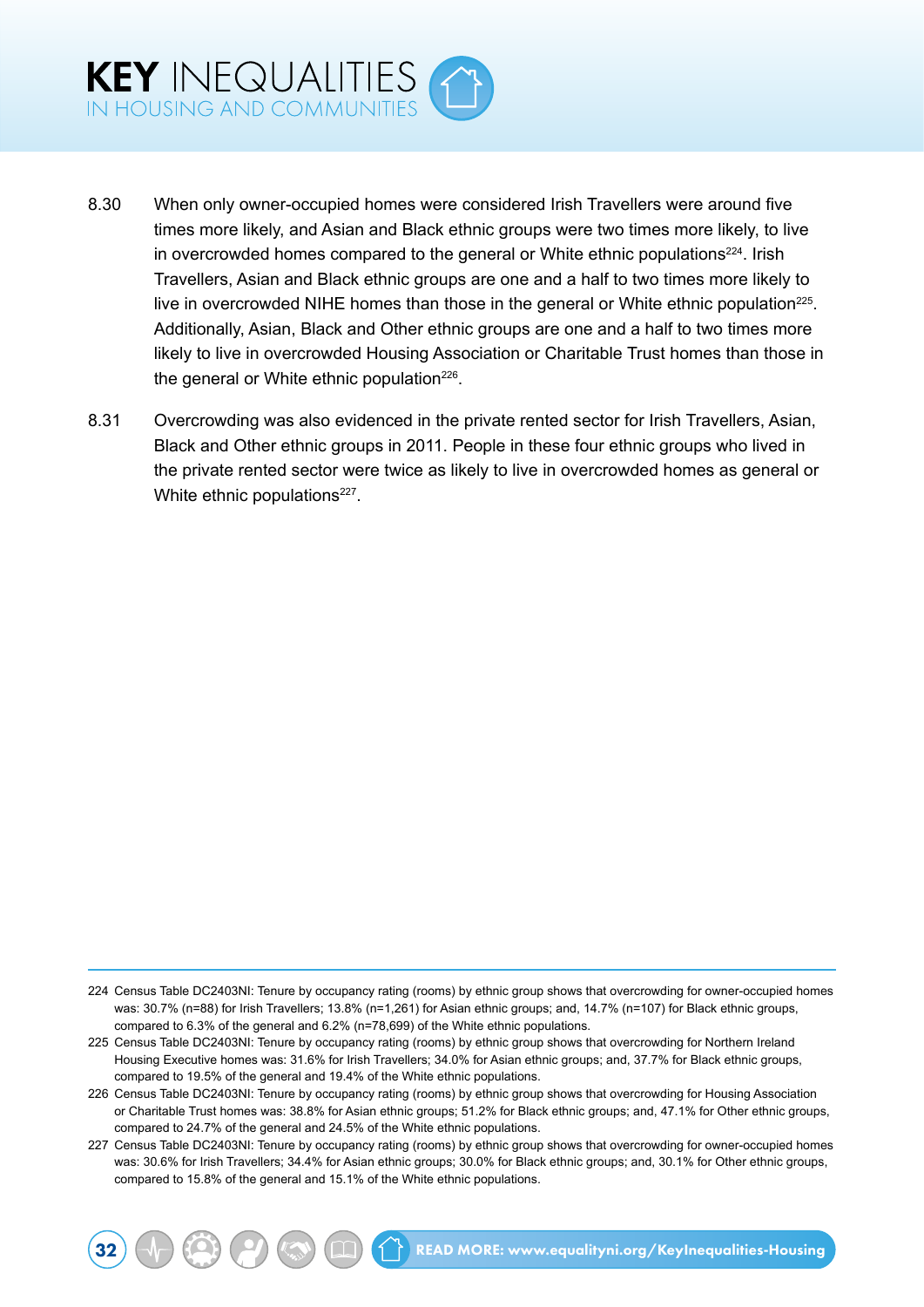<span id="page-39-0"></span>

## **Disability Status**

#### Summary

- 9.1 Considerations in this area are hindered by the fact that many definitions of disability exist and not all surveys utilise the same definition in their data collection process.
- 9.2 The inequalities identified with regard to disability status are inequalities concerned with the adequacy of housing. The first of these is that **those with a learning disability are not always afforded an opportunity to live independently**.
- 9.3 The Bamford Review (2007) found that whilst the resettlement of people with learning disabilities and mental health problems away from hospital settings and into the community had taken place many people were resettled in similar institutional shared settings. Additionally, there was evidence of an overreliance on support from family carers to support those with learning disabilities.
- 9.4 Byrne et al., (2014) reported that the Bamford Action Plan 2012-2015 committed £64 million to resettle long-stay patients not in need of treatment and that this was to be completed by 2015. In January 2016, the resettlement programme was reportedly nearing completion. As of March 2017, the Commission has been unable to confirm if the resettlement programme has completed.
- 9.5 **Many people with disabilities live in homes that are not adequate to meet their disability related needs**. The Northern Ireland Survey of people with Activity Limitations and Disabilities (NISALD), conducted in 2006/07, found that whilst most respondents did not have any modifications or adaptations to their homes, a fifth of those did require them.
- 9.6 The rate of grant applications is affected by a lack of knowledge that grants are available. Over half of NISALD respondents were unaware of either private sector or public sector grants.
- 9.7 Although Lifetime Homes standards were adopted in 1998 for social housing, which ensures that, in the future, minimal adaptations are required to enable people to live at home longer, the same standards do not apply to the local building regulations for the private sector. Further, in 2013 the Interdepartmental Review on Housing Adaptations (2013) called for specific wheelchair standards as coverage of these standards within Lifetime Homes was not considered adequate.

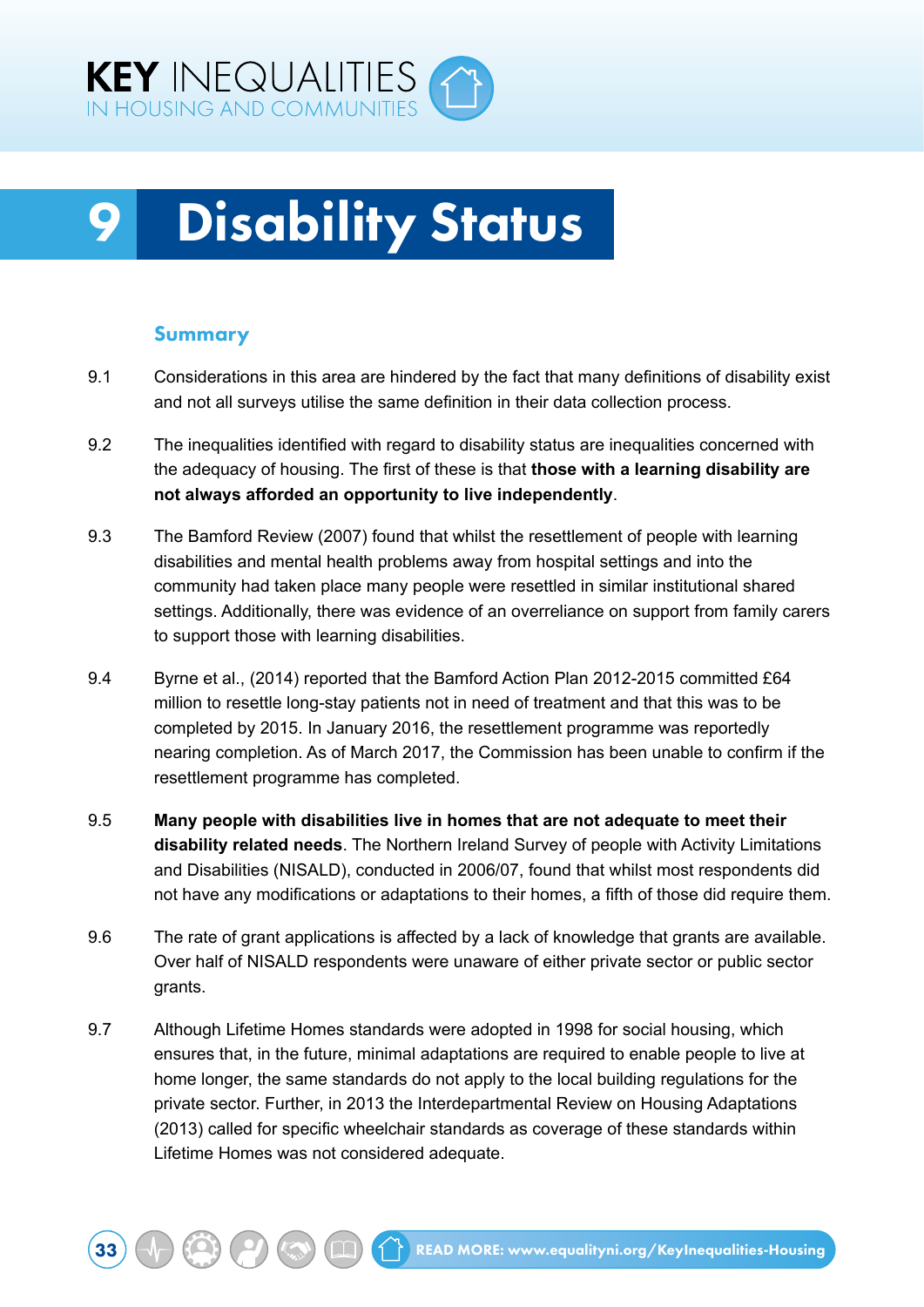## KEY INEQUALITY:

Those with a learning disability are not always afforded an opportunity to live independently.

- 9.8 The Bamford Review (2007) found that whilst the resettlement of people with learning disabilities and mental health problems away from hospital settings and into the community had taken place many people were resettled in similar institutional shared settings. Additionally, there was evidence of an overreliance on support from family carers to support those with learning disabilities<sup>228, 229</sup>.
- 9.9 The resettling of people with learning disabilities from hospital settings should have been completed by the Government in 2002<sup>230, 231</sup>. However, Wallace (2015) reported that the Northern Ireland Audit Office (NIAO, 2009) had raised continuing concerns about Government progress - a process that should have been completed by 2002 had been repeatedly pushed back to 2013<sup>232</sup>. Reasons for delays were reported as a lack of resources233, 234, 235.
- 9.10 Byrne et al., (2014) reported that the Bamford Action Plan 2012-2015 committed £64 million to resettle long-stay patients not in need of treatment; this was to be completed by 2015236, 237. In January 2016, the Commission was advised by the Department for Social Development that the resettlement programme was still ongoing but nearing completion<sup>238</sup>. As of March 2017, the Commission has been unable to confirm if the resettlement programme has completed.239

<sup>228</sup> Bamford (2007) [Review of Mental Health and Learning Disability \(Northern Ireland\) Consultation](http://www.dhsspsni.gov.uk/legal_issues_consultation_report.pdf).

<sup>229</sup> Wallace, A. (2015) [Housing and Communities Inequalities in Northern Ireland.](http://www.equalityni.org/ECNI/media/ECNI/Publications/Delivering%20Equality/HousingInequalities-FullReport.pdf)

<sup>230</sup> NIAO (2009) [Resettlement of long-stay patients from learning disability hospitals](https://www.niauditoffice.gov.uk/sites/niao/files/media-files/resettlement_of_long-stay_patients_from_learning_disability_hospitals.pdf).

<sup>231</sup> Wallace, A. (2015) [Housing and Communities Inequalities in Northern Ireland.](http://www.equalityni.org/ECNI/media/ECNI/Publications/Delivering%20Equality/HousingInequalities-FullReport.pdf)

<sup>232</sup> Wallace, A. (2015) [Housing and Communities Inequalities in Northern Ireland.](http://www.equalityni.org/ECNI/media/ECNI/Publications/Delivering%20Equality/HousingInequalities-FullReport.pdf)

<sup>233</sup> IMNI Joint Response Paper 'Evidence to the Joint Committee on Human Rights: Inquiry into the implementation of the right of [disabled people to independent living as guaranteed by Article 19, UN Convention on the Rights of Persons with Disabilities'](http://www.google.co.uk/url?sa=t&rct=j&q=&esrc=s&source=web&cd=10&cad=rja&uact=8&ved=0ahUKEwjrxYmc4_nKAhXDTBQKHUwUBPoQFghYMAk&url=http%3A%2F%2Fwww.equalityni.org%2FECNI%2Fmedia%2FECNI%2FConsultation%2520Responses%2F2012%2FIMNI_Response_Joint_Comm_Human_Rig). Pages 3-4. and DHSSPS (2012) 'Delivering the Bamford Vision: The Response of the Northern Ireland Executive to the Bamford [Review of Mental](http://www.dhsspsni.gov.uk/2012-2015-bamford-action-plan.pdf) 

[Health and Learning Disability Action Plan 2012-2015'](http://www.dhsspsni.gov.uk/2012-2015-bamford-action-plan.pdf) Page 56.

<sup>234</sup> Bamford (2007) [Review of Mental Health and Learning Disability \(Northern Ireland\) Consultation](http://www.dhsspsni.gov.uk/legal_issues_consultation_report.pdf).

<sup>235</sup> Wallace, A. (2015) [Housing and Communities Inequalities in Northern Ireland.](http://www.equalityni.org/ECNI/media/ECNI/Publications/Delivering%20Equality/HousingInequalities-FullReport.pdf)

<sup>236</sup> DHSSPS (2012) '[Delivering the Bamford Vision: The Response of the Northern Ireland Executive to the Bamford Review of Mental](http://www.dhsspsni.gov.uk/2012-2015-bamford-action-plan.pdf)  [Health and Learning Disability Action Plan 2012-2015'](http://www.dhsspsni.gov.uk/2012-2015-bamford-action-plan.pdf).

<sup>237</sup> Byrne, B, Harper, C., Shea Irvine, R., Russell, H. and Fitzpatrick, B. (2014) UNCRPD: Shortfalls in public policy and programme [delivery in Northern Ireland relative to the Articles of the UNCRPD. Final Report.](http://www.equalityni.org/ECNI/media/ECNI/Publications/Delivering%20Equality/RES1314-05_UNCRPD_SummaryReport_Final_v1a_070714.pdf)

<sup>238</sup> DSD correspondence with the Commission, January 2016.

<sup>239</sup> DfC (March 2017) – email correspondence from DfC included: 'DoH are finalising an evaluation of the Bamford Action Plan. That evaluation is expected to conclude that the actions within the Bamford Action Plan are largely complete …. However, there is still more to do, and the DoH evaluation will be useful in identifying the needs and gaps that need to be addressed…'.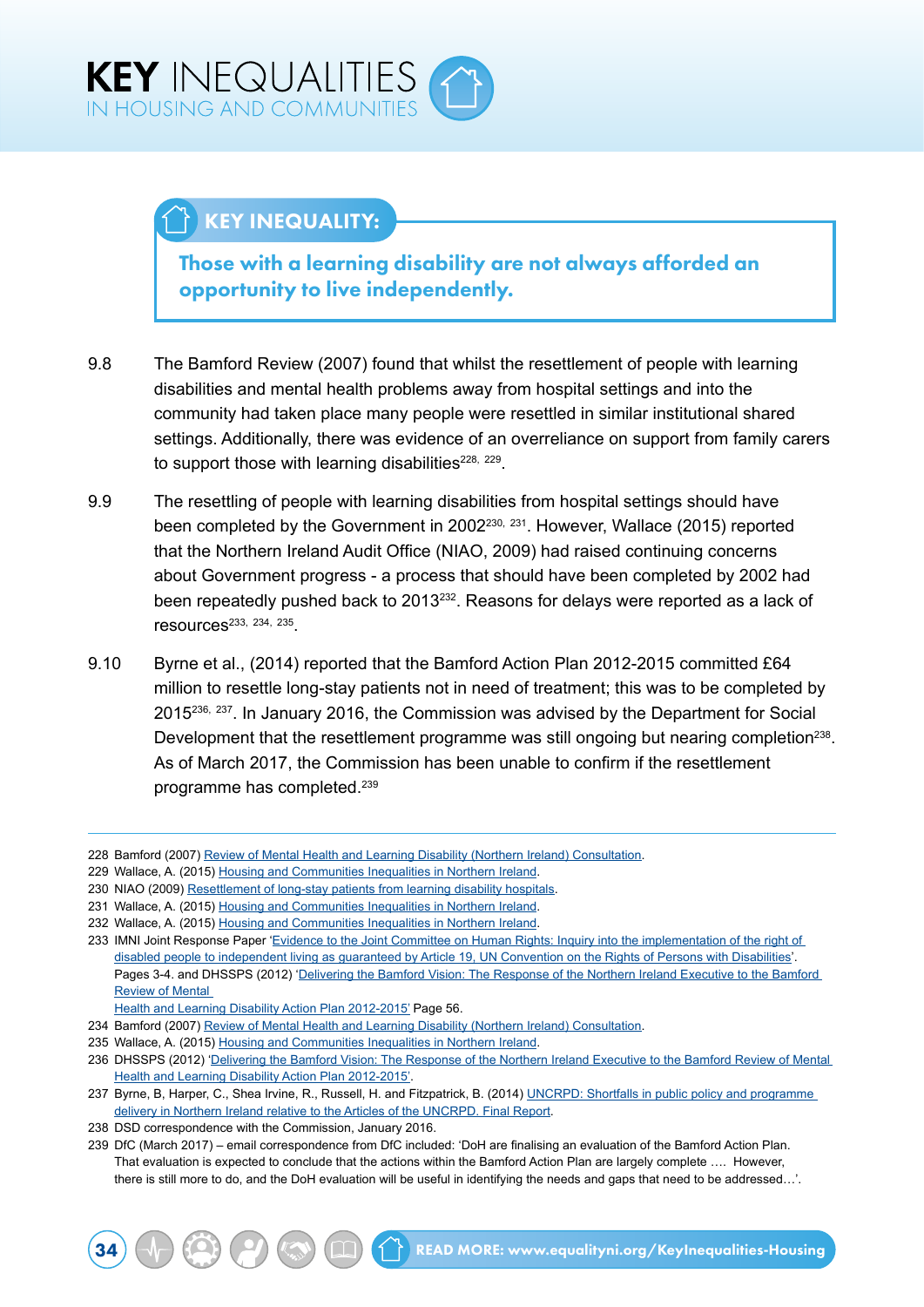

9.11 A potential barrier to achieving resettlement has been cited by Byrne et al., (2014) as a lack of joint working, particularly between the Department for Health, Social Services and Public Safety and the Department of Social Development, which limits the potential for many people with disabilities to live independently in the community<sup>240</sup>.

## KEY INEQUALITY:

Many people with disabilities live in homes that are not adequate to meet their disability related needs.

- 9.12 Although becoming dated $241$ , the Northern Ireland Survey of Activity Limitation and Disability (NISALD), conducted in 2006/07, found that nearly a fifth of those respondents who did not have modifications or adaptations to their homes did have a requirement for modifications or adaptations<sup>242, 243</sup>.
- 9.13 Wallace (2015) highlights that *'the intersection between an individual's disability and their residential environment is critical'*244. For example, a disabled person's home must meet mobility and/or sensory needs and must be affordable, taking into account the prospect of reduced incomes.
- 9.14 The 2011 Census for Northern Ireland shows that, at the time of the census, social rented homes had the greatest proportion of adapted homes<sup>245, 246</sup>.
- 9.15 Heywood and Turner's (2007) research, conducted in Great Britain, reported that adaptations to homes are not only cost effective<sup>247</sup>, but also afford disabled people more dignity. However, Heywood and Turner (2007) found wasteful expenditure and long waits for adaptations due to funds $248$ .
- 9.16 In addition, the NISALD showed that most of those eligible for a private sector Disabled Facilities Grant, or a public sector Disabled Adaptations Grant, to make necessary
- 240 Byrne, B, Harper, C., Shea Irvine, R., Russell, H. and Fitzpatrick, B. (2014) [UNCRPD: Shortfalls in public policy and programme](http://www.equalityni.org/ECNI/media/ECNI/Publications/Delivering%20Equality/RES1314-05_UNCRPD_SummaryReport_Final_v1a_070714.pdf)  [delivery in Northern Ireland relative to the Articles of the UNCRPD. Final Report.](http://www.equalityni.org/ECNI/media/ECNI/Publications/Delivering%20Equality/RES1314-05_UNCRPD_SummaryReport_Final_v1a_070714.pdf) Page 108.
- 241 NISALD however remains the best available data source in this regard as Government have not produced any update to the information contained therein.
- 242 71% did not have any modifications or adaptations, of these 18% needed a modification or adaptation.
- 243 NISRA (2007) [The Prevalence of Disability and Activity Limitations amongst adults and children living in private households in](http://www.csu.nisra.gov.uk/NISALD%20Household%20Prevalence%20Report.pdf)  [Northern Ireland.](http://www.csu.nisra.gov.uk/NISALD%20Household%20Prevalence%20Report.pdf)
- 244 Wallace, A. (2015) [Housing and Communities Inequalities in Northern Ireland.](http://www.equalityni.org/ECNI/media/ECNI/Publications/Delivering%20Equality/HousingInequalities-FullReport.pdf) Page 136.
- 245 11.8% for wheelchair users and 13.7% for other mobility difficulties
- 246 Wallace, A. (2015) [Housing and Communities Inequalities in Northern Ireland.](http://www.equalityni.org/ECNI/media/ECNI/Publications/Delivering%20Equality/HousingInequalities-FullReport.pdf)
- 247 For example, by helping to save public money by reducing the costs associated with accidents.
- 248 Heywood, F and Turner, L (2007) Better outcomes, lower costs: implications for health and social care budgets of investment in housing adaptations, improvements and equipment: a review of the evidence. London, Office of Disability Issues.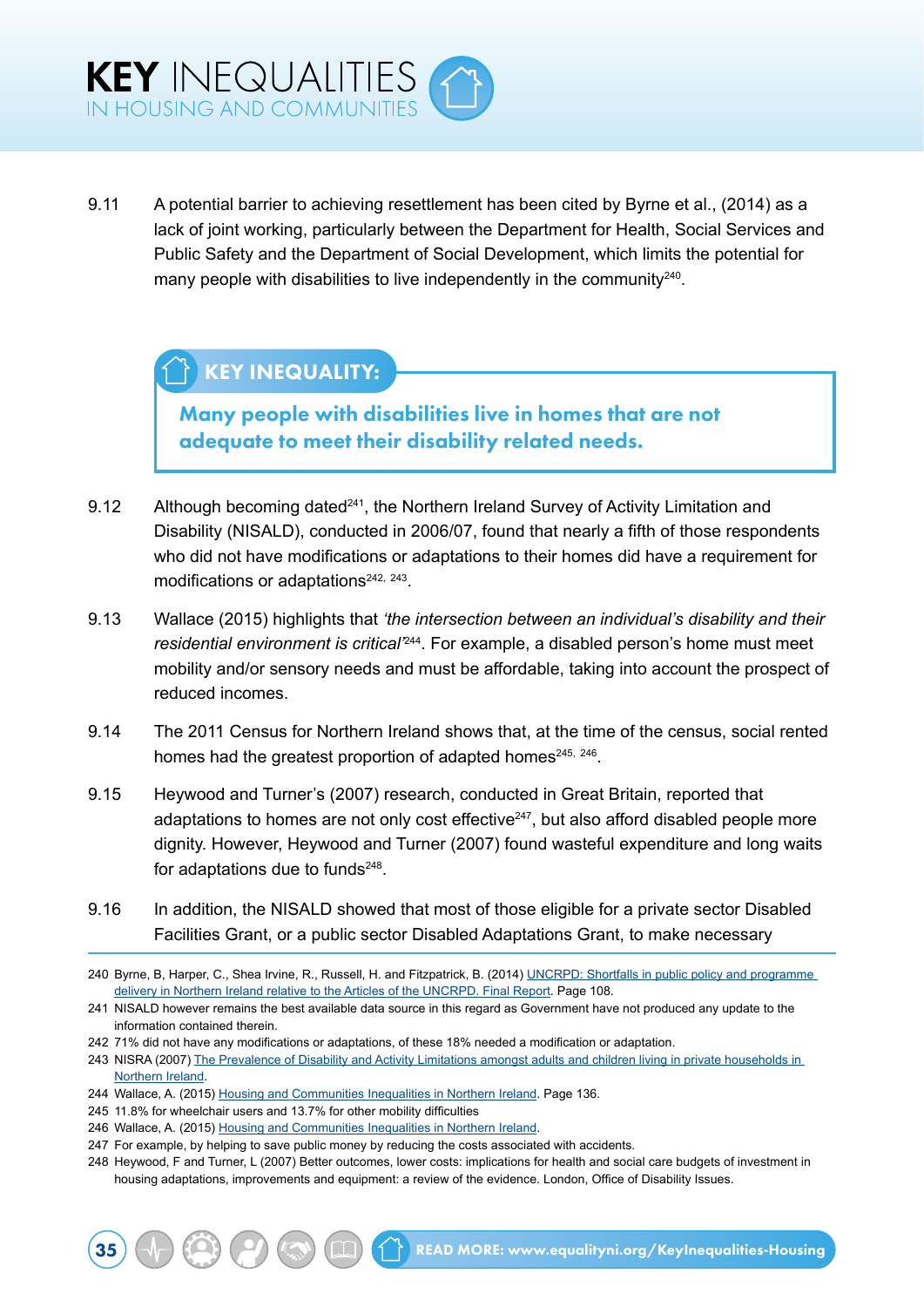modifications or adaptations to their homes had never applied for one<sup>249</sup>. Of those NISALD respondents who did apply for a grant around three quarters were aged 55 years old or older250, 251.

- 9.17 The rate of grant applications was affected by a lack of knowledge that grants are available. Over half of NISALD respondents were unaware of either private sector or public sector grants252, 253.
- 9.18 The Northern Ireland Housing Executive (NIHE) reported to the Northern Ireland Assembly that its Capital Extensions budget for 2015/16 for adaptations of homes due to a household member's disability<sup>254</sup> is £4 million. A further minor adaptation budget was set at £2.7 million<sup>255</sup>. With regard to the Disabled Facilities Grant for Northern Ireland, available to owner occupiers, tenants and private landlords to enable them to make adaptations to homes, the NIHE reported an indicative budget of £10 million for 2015/16<sup>256</sup>.
- 9.19 However, during 2013/14 and 2014/15 the number of approved grants fell short of the number available, despite it being reported in 2013/14 that *'the majority of [applications] will lead to approvals'*257. Action may thus be required to increase general awareness of the support available.
- 9.20 The design standard of Lifetime Homes<sup>258</sup> exists to ensure that, in the future, minimal adaptations are required to enable people to live at home longer. However, as stakeholders in Wallace's (2015) research report note, this design standard is not applied across all building regulations in Northern Ireland<sup>259</sup>. For example, Part R of the local building regulations lack the Lifetime Homes standard, meaning that the standard is not applicable to private sector homes. This is despite representing minimal costs at the building stage $^{260}$ .
- 9.21 More widely, the Interdepartmental Review on Housing Adaptations (2013)<sup>261</sup> has called for specific wheelchair standards as coverage of these standards within Lifetime Homes is not considered to be adequate.

252 The respective percentages are 58% and 57%.

<sup>249</sup> 84% of those eligible for a private sector grant and 78% of those eligible for a public sector grant.

<sup>250</sup> 77% of private sector grants and 71% of public sector grants, respectively.

<sup>251</sup> NISRA (2007) The Prevalence of Disability and Activity Limitations amongst adults and children living in private households in **[Northern Ireland.](http://www.csu.nisra.gov.uk/NISALD%20Household%20Prevalence%20Report.pdf)** 

<sup>253</sup> NISRA (2007) The Prevalence of Disability and Activity Limitations amongst adults and children living in private households in [Northern Ireland.](http://www.csu.nisra.gov.uk/NISALD%20Household%20Prevalence%20Report.pdf)

<sup>254</sup> I.e. the Disabled Adaptations Grant funding.

<sup>255</sup> [NI Assembly. Written Answers. 22 May 2015](http://aims.niassembly.gov.uk/questions/writtens.aspx).

<sup>256</sup> [NI Assembly. Written Answers. 22 May 2015](http://aims.niassembly.gov.uk/questions/writtens.aspx).

<sup>257</sup> NIHE (2015). [44th Annual Report](http://www.google.co.uk/url?sa=t&rct=j&q=&esrc=s&source=web&cd=1&cad=rja&uact=8&ved=0ahUKEwjk2o2ek53LAhVFtBoKHQKYDnoQFggcMAA&url=http%3A%2F%2Fwww.nihe.gov.uk%2F2015_annual_report.pdf&usg=AFQjCNE-zZL21hoDM9v47hVffSg4adRA_g&bvm=bv.115339255,d.ZWU). 1 April 2014 – 31 March 2015. Page 21.

<sup>258</sup> For more information click [here.](https://www.dsdni.gov.uk/introduction-and-design-objective)

<sup>259</sup> Wallace, A. (2015) [Housing and Communities Inequalities in Northern Ireland.](http://www.equalityni.org/ECNI/media/ECNI/Publications/Delivering%20Equality/HousingInequalities-FullReport.pdf)

<sup>260</sup> Wallace, A. (2015) [Housing and Communities Inequalities in Northern Ireland.](http://www.equalityni.org/ECNI/media/ECNI/Publications/Delivering%20Equality/HousingInequalities-FullReport.pdf)

<sup>261</sup> NIHE (2013) [Inter-Departmental Review of Housing Adaptations Services.](http://www.nihe.gov.uk/interdepartmental_review_of_housing_adaptations_services_executive_summary.pdf)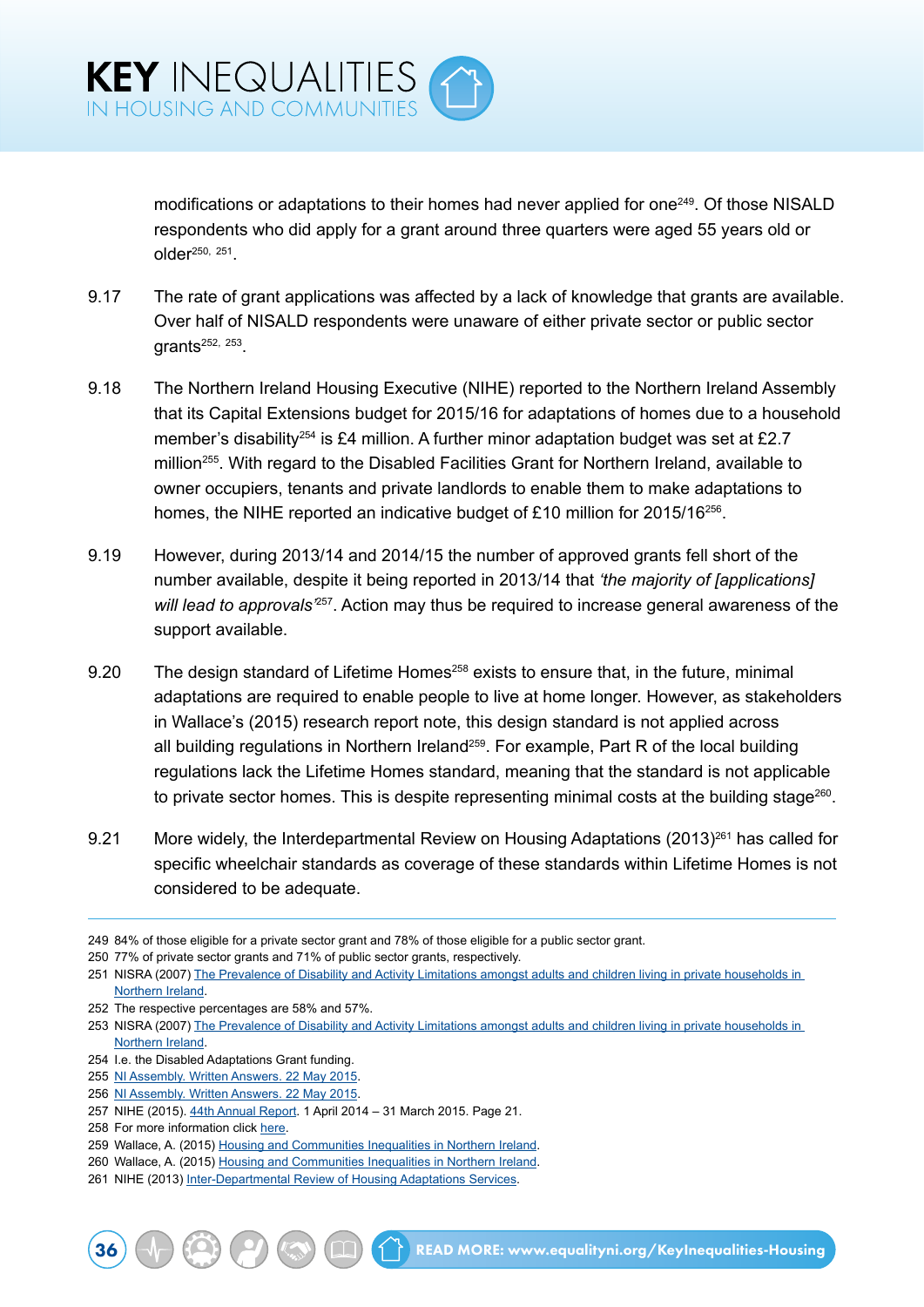<span id="page-43-0"></span>

## 10 Sexual Orientation

#### Summary

- 10.1 Whilst there is a limited evidence base with regard to sexual orientation and housing and communities, existent evidence shows that the adequacy of housing for Lesbian, Gay and Bisexual (LGB) people presents a key inequality. **Lesbian, Gay and Bisexual (LGB) people can feel harassed and unsafe in their own homes and neighbourhoods**.
- 10.2 Northern Ireland based research found that around a fifth of homophobic incidents, including both physical and psychological, occur in the LGB person's home. Additionally, nearly a quarter of these incidents involved a perpetrator who was a neighbour or lived locally.
- 10.3 Police Service of Northern Ireland statistics show increases in both 'violence against the person offences' and 'criminal damage to a dwelling' offences during the period 2007/08 and 2013/14.

### **Inequalities**

## KEY INEQUALITY:

Lesbian, Gay and Bisexual (LGB) people can feel harassed and unsafe in their own homes and neighbourhoods.

10.4 Whilst there is a limited evidence base with regard to sexual orientation and housing and communities, 2009 research<sup>262</sup> found that around a fifth of homophobic incidents occurred in the LGB person's home. The incidents themselves were reported as ranging from physical to psychological. O'Doherty (2009) also found that, for those who suffer homophobia in their homes, many suffer on an ongoing basis $263$ .

262 O'Doherty, J. (2009) [Through Our Eyes.](http://www.rainbow-project.org/assets/publications/through_our_eyes.pdf) 263 O'Doherty, J. (2009) [Through Our Eyes.](http://www.rainbow-project.org/assets/publications/through_our_eyes.pdf)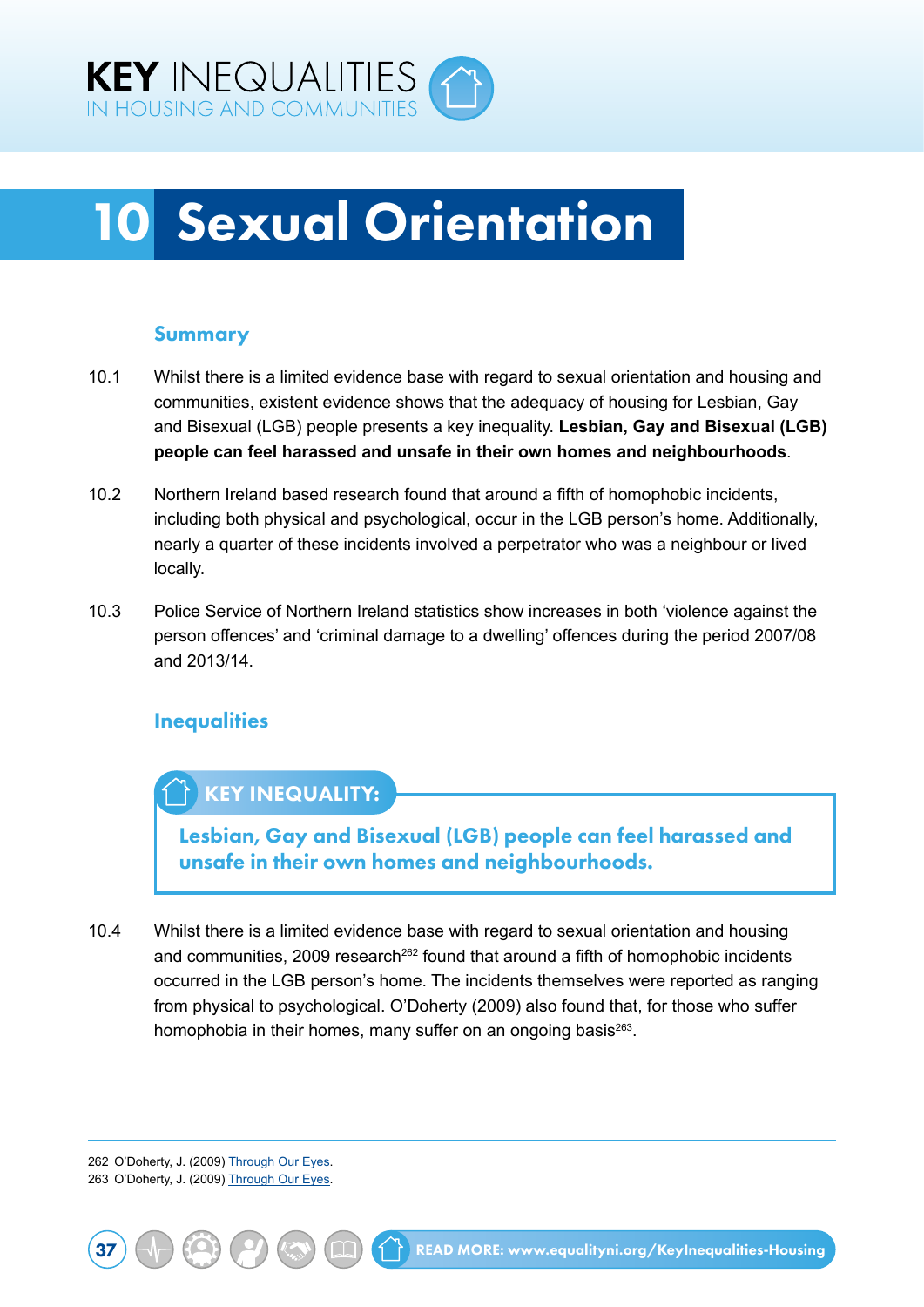- 10.5 It was found, in O'Doherty's (2009) study, that nearly a quarter of homophobic incidents involved a perpetrator who was a neighbour or lived locally. Nearly half of those who were victim to homophobic incidents were living with their partner and/or in civil partnerships<sup>264</sup>.
- 10.6 Police Service of Northern Ireland crime statistics show increased year-on-year 'Violence against the person offences' between 2007/08 and 2013/14, reaching its highest level in 2013/14265, 266.
- 10.7 In addition, this type of crime continually accounted for the majority of crimes with a homophobic motivation between 2007/08 and 2013/14267.
- 10.8 Police Service of Northern Ireland crime statistics also show that the number of 'criminal damage to a dwelling' offences increased between 2007/08 and 2013/14, although the increase was less substantial. However, this type of crime still accounted for around a tenth to a fifth of all crimes with a homophobic motivation between 2007/08 and 2013/14268.
- 10.9 It is important to note that both the Northern Ireland Policing Board and the Police Service of Northern Ireland recognise that the under-reporting of homophobic hate crimes is an  $issue^{269}$ .
- 10.10 Consideration of these issues across Government Departments may identify multi-faceted policy interventions that can work to maximise equality of opportunity in the provision of adequate, accessible and sustainable housing and communities across Northern Ireland, and in specific areas.

264 O'Doherty, J. (2009) [Through Our Eyes.](http://www.rainbow-project.org/assets/publications/through_our_eyes.pdf)

265 Between 2007/08 and 2013/14 crimes ranged from 112 at the lowest point in 2009/10 to 179 at the highest in 2013/14.

266 PSNI (2014) [Trends in Hate Motivated Incidents and Crimes Recorded by the Police in Northern Ireland 2004/05 to 2013/14.](http://www.psni.police.uk/index/updates/updates_statistics/updates_hate_motivation_statistics.htm)

- 267 PSNI (2014) [Trends in Hate Motivated Incidents and Crimes Recorded by the Police in Northern Ireland 2004/05 to 2013/14.](http://www.psni.police.uk/index/updates/updates_statistics/updates_hate_motivation_statistics.htm)
- 268 PSNI (2014) [Trends in Hate Motivated Incidents and Crimes Recorded by the Police in Northern Ireland 2004/05 to 2013/14.](http://www.psni.police.uk/index/updates/updates_statistics/updates_hate_motivation_statistics.htm) 269 O'Doherty, J. (2009) [Through Our Eyes.](http://www.rainbow-project.org/assets/publications/through_our_eyes.pdf)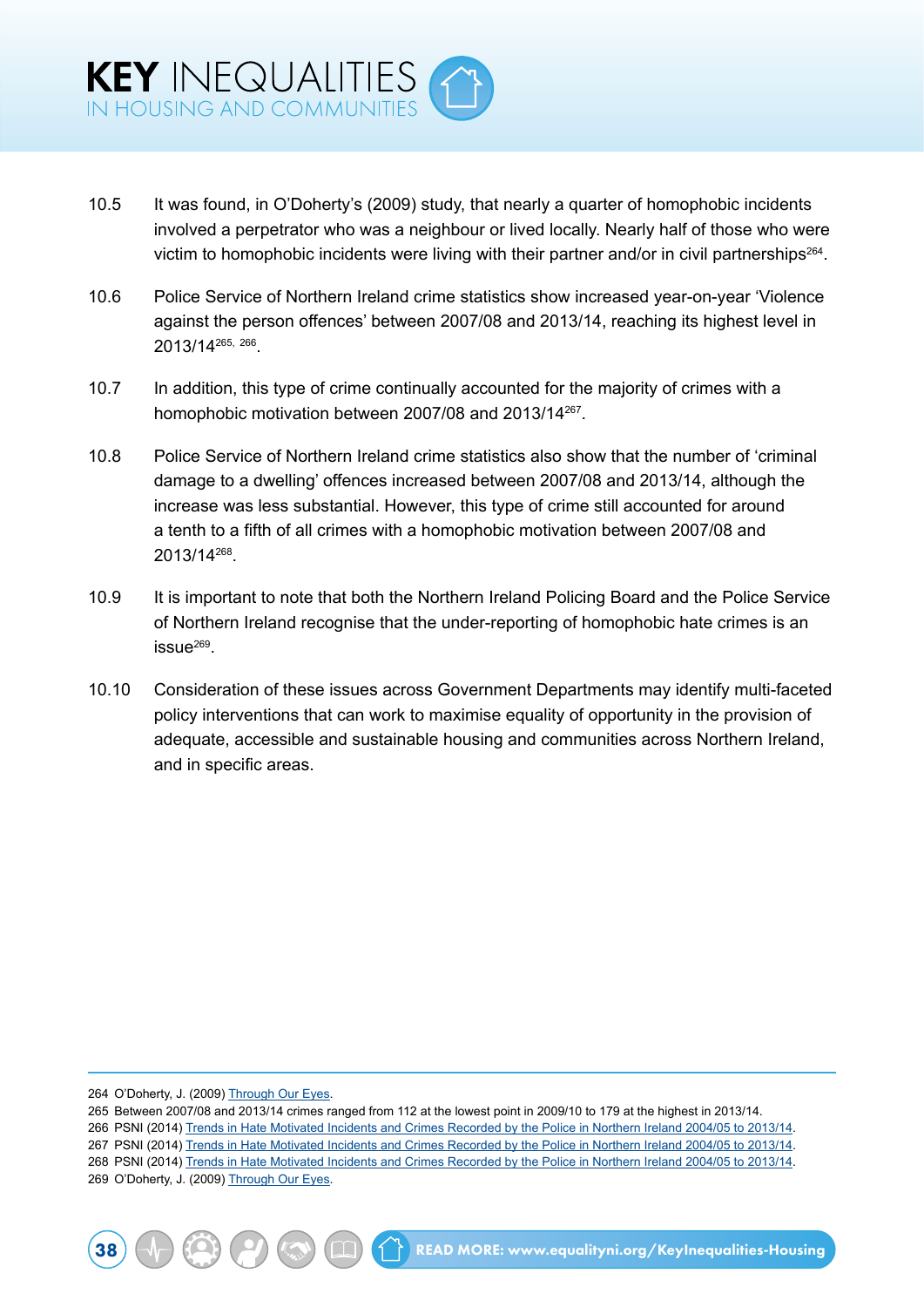<span id="page-45-0"></span>

## **Marital Status**

#### Summary

- 11.1 The findings for those of different marital status may be related to other characteristics (such as age and/or dependents), or to life trajectories (with different phases of life bringing different opportunities or expectations with regards to accessing different housing tenures or types). Further, much of the housing data available refers to a household reference person which makes it difficult to determine the full characteristics of a household i.e. if people are cohabiting.
- 11.2 It is therefore difficult to consider inequalities in accessibility, adequacy or sustainability in housing solely on the basis of marital status. As a result, no inequalities were identified in the drawing up of this *Statement*. However, some differences concerning the adequacy of housing for those of different marital status were identified.
- 11.3 In social housing, households with single household reference persons are the most likely to live in non-decent homes. The 2009 Northern Ireland House Condition Survey indicated that around a fifth of single and have never married people in social housing lived in nondecent homes in 2009. This was compared to around a tenth for each of the other marital status groups.
- 11.4 When housing tenure was removed from the analysis, the 2009 Northern Ireland House Condition Survey indicated that compared to other marital status groups, those household reference persons who are separated or divorced are more likely to live in non-decent homes.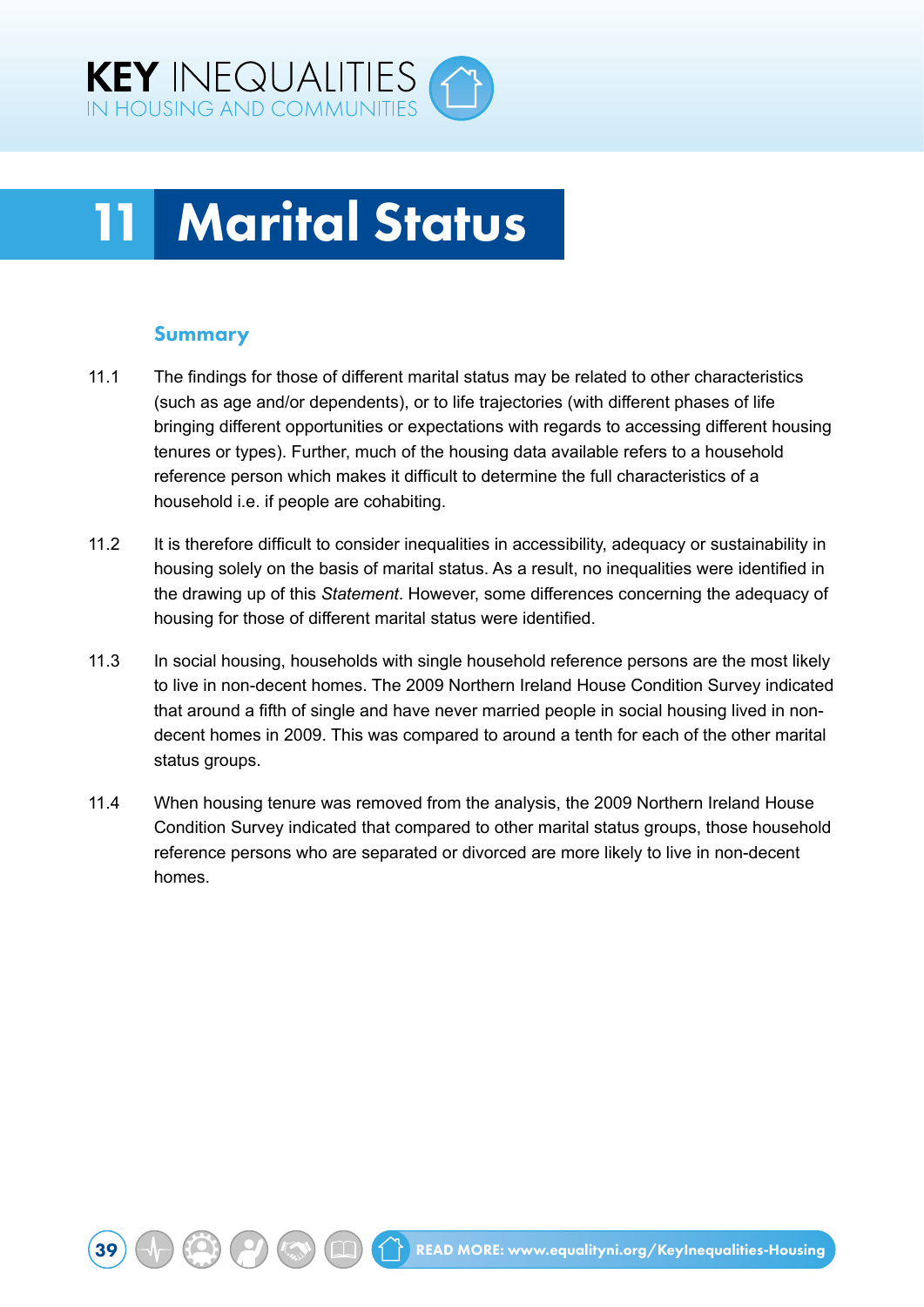

### **Differences**

## DIFFERENCE:

In social housing, households with single household reference persons are the most likely to live in non-decent homes.

- 11.5 The 2011 Census for Northern Ireland indicates that, at the time of the Census nearly a third of those living in Northern Ireland aged 16 years old or over were single and not living as part of a couple<sup>270, 271</sup>.
- 11.6 Whilst the main type of tenure in 2011 for this group was the owner occupied sector, a little under a quarter lived in the social housing sector $272$ ,  $273$ .
- 11.7 The 2009 Northern Ireland House Condition Survey showed that around a fifth of single and have never married household reference persons in social housing lived in nondecent homes in 2009. This was compared to around a tenth for household reference persons in each of the other marital status groups<sup>274, 275</sup>.

### DIFFERENCE:

Compared to other marital status groups, household reference persons who are separated or divorced are more likely to live in non-decent homes.

11.8 The 2011 Census for Northern Ireland indicates that, at the time of the census under a tenth of those living in Northern Ireland aged 16 years old or over were either separated or divorced. This marital status group accounted for 15.9% of household reference persons in 2011276, 277.

<sup>270</sup> 31.5% were single and had never been married.

<sup>271</sup> Northern Ireland census 2011 Table CT0078NI.

<sup>272</sup> 23.2% lived in the social housing sector at the time of the 2011 Census.

<sup>273</sup> Northern Ireland census 2011 Table CT0078NI.

<sup>274</sup> 20.8% of single people; 13.1% of those who were divorced or separated; 11.8% of those who were married; and, 8.5% of those who were widowed.

<sup>275</sup> NIHE (2011) [2009 Northern Ireland House Condition Survey.](http://www.nihe.gov.uk/index/corporate/housing_research/house_condition_survey.htm)

<sup>276</sup> 7.9% were either separated or divorced.

<sup>277</sup> Northern Ireland census 2011 Table CT0078NI.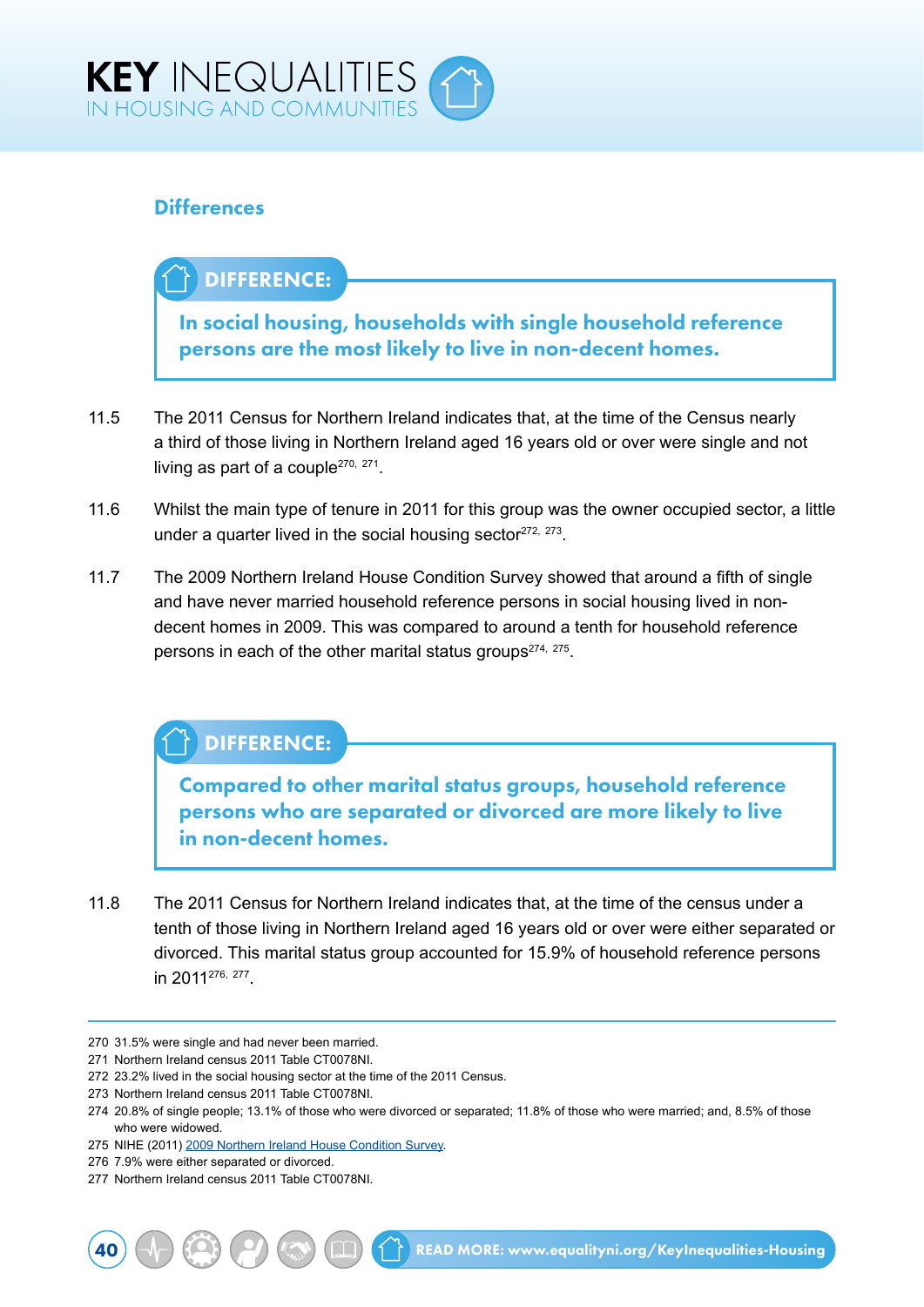- 11.9 Like all marital status groups the main type of tenure at the time of the 2011 Census was owner occupied; around a half of those who were separated or divorced lived in the owner-occupied sector whilst over a quarter lived in the social housing sector, and over a fifth in the private rented sector $278$ ,  $279$ .
- 11.10 The 2009 House Condition Survey<sup>280</sup> showed that over a fifth of separated or divorced household reference persons lived in non-decent homes, regardless of housing tenure. This was compared to a little under a fifth for single and widowed household reference persons, respectively and under a tenth of married or remarried household reference persons. Therefore, separated or divorced household reference persons were twice as likely to live in non-decent homes as married or remarried household reference persons<sup>281,</sup> 282.
- 11.11 When housing tenure was considered, separated or divorced household reference persons experienced much higher rates of non-decent homes than any other marital status group in the private rented sector. Whilst around a third of separated or divorced household reference persons lived in non-decent homes in the private rented sector in 2009, under half that proportion lived in the private rented sector for each of the other marital status groups<sup>283, 284</sup>.
- 11.12 The type of tenure where separated or divorced household reference persons were least likely to live in non-decent homes in 2009 was the social rented sector $285, 286$ .

<sup>278</sup> 49.0% lived in the owner occupied sector; 26.6% lived in the social housing sector; 21.6% lived in the private rented sector; and, 2.8% lived rent free.

<sup>279</sup> Northern Ireland Census 2011 Table CT0078NI.

<sup>280</sup> NIHE (2011) [2009 Northern Ireland House Condition Survey.](http://www.nihe.gov.uk/index/corporate/housing_research/house_condition_survey.htm)

<sup>281</sup> The statistics are: 21.6% for those separated or divorced; 18.7% for those who were single; 17.6% for those who were widowed; and, 7.5% for those who were married or remarried.

<sup>282</sup> NIHE (2011) [2009 Northern Ireland House Condition Survey.](http://www.nihe.gov.uk/index/corporate/housing_research/house_condition_survey.htm)

<sup>283</sup> The statistics are: 30.3% for those separated or divorced; 16.2% for those who were single; 14.0% for those who were widowed; and, 11.4% for those who were married or remarried.

<sup>284</sup> NIHE (2011) [2009 Northern Ireland House Condition Survey.](http://www.nihe.gov.uk/index/corporate/housing_research/house_condition_survey.htm)

<sup>285</sup> 13.1% of separate or divorced household reference persons lived in the social rented sector.

<sup>286</sup> NIHE (2011) [2009 Northern Ireland House Condition Survey.](http://www.nihe.gov.uk/index/corporate/housing_research/house_condition_survey.htm)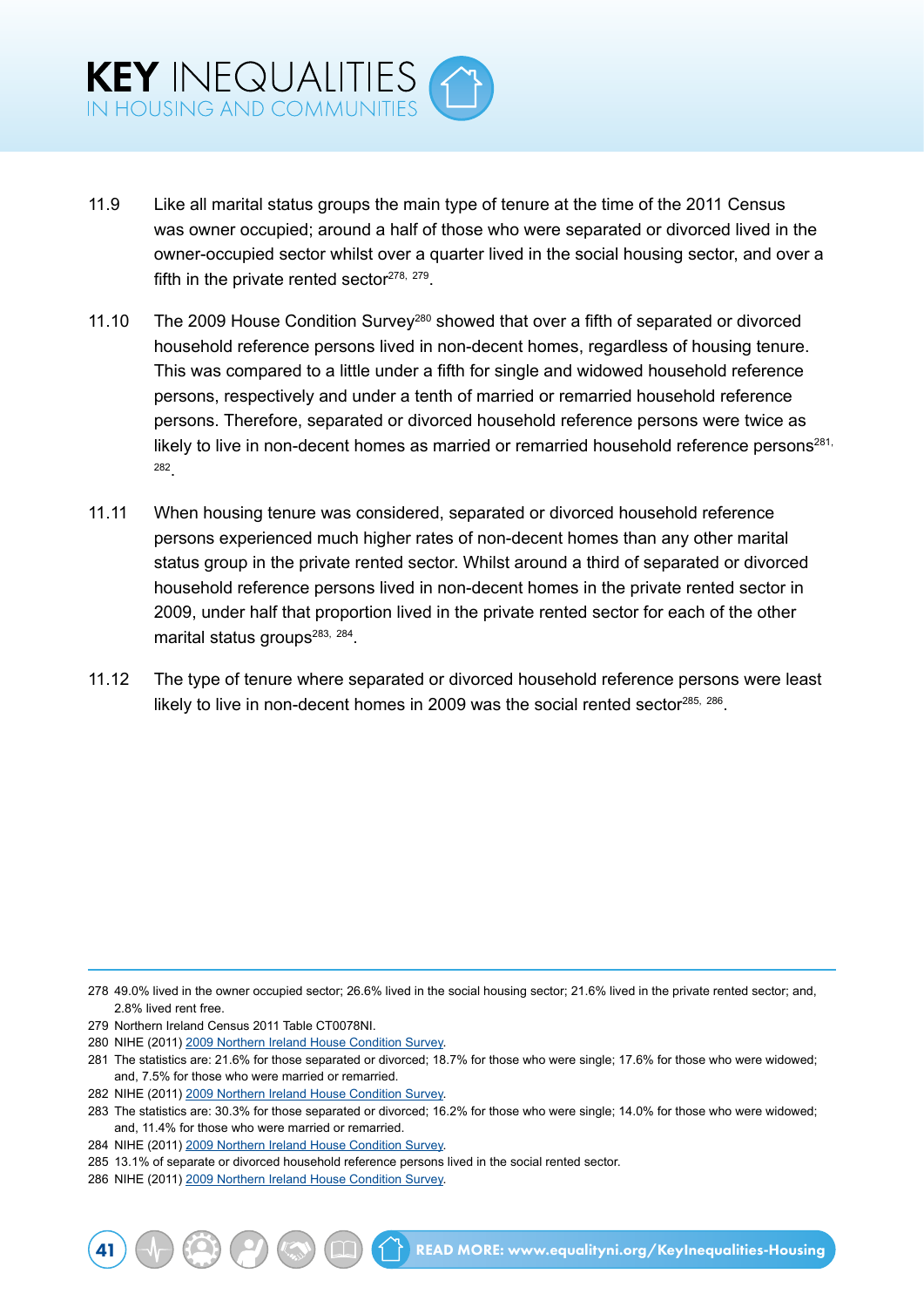<span id="page-48-0"></span>

## 12 Dependency Status

#### Summary

- 12.1 The inequalities experienced by those of different dependency status may be related to other characteristics (such as gender, age and/or marital status), or to life trajectories (with different phases of life bringing different opportunities or expectations with regards to accessing different housing tenures or types).
- 12.2 Only data which considered dependent children was available, whereas a person might have dependants other than children such as elderly parents, siblings or non-family members. For example, the 2011 Census for Northern Ireland reported that nearly a fifth of those in employment aged 16 years old or over provided some unpaid care.
- 12.3 In respect to the adequacy of housing, household reference persons without dependent children, living in the private rented sector, are more likely to live in non-decent homes.
- 12.4 With regard to sustainability, in that the tenure is secure and affordable, it was found that households with dependent children, particularly lone parent reference person households, who live in the private rented sector are more likely to experience relative poverty after housing costs have been deducted, than those in either the owner occupied or social rented sectors.
- 12.5 The private rented sector provides a home to around a third of lone parents with dependent children. In addition, it is also the tenure with the highest proportion of children living in relative poverty after housing costs have been deducted.

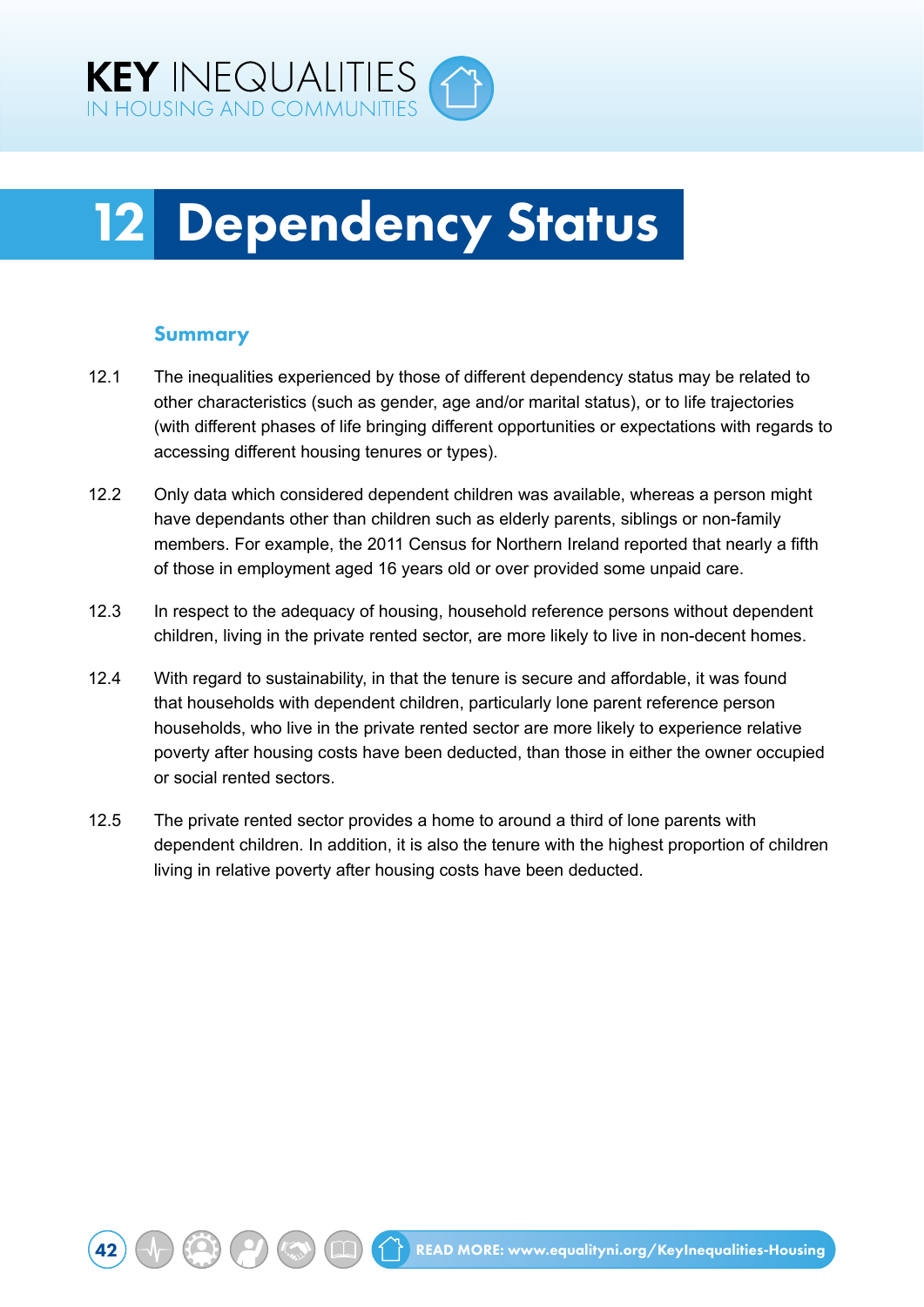

### **Inequalities**

## INEQUALITY:

Household reference persons without dependent children, living in the private rented sector, are more likely to live in nondecent homes.

- 12.6 The House Condition Survey showed that, in 2009, a fifth of household reference persons without dependent children who lived in the private rented sector lived in non-decent homes, compared to just over a tenth of household reference persons with dependent children287.
- 12.7 The Northern Ireland Housing Executive (2014) report an improvement compared to 2009 through its analysis of the 2011 Northern Ireland House Condition Survey. The 2014 report found that the proportion of non-decent private rented sector homes occupied by household reference persons without dependent children was nearly half that of the proportion in 2009<sup>288, 289</sup>.
- 12.8 However, whilst the proportion of household reference persons without dependent children in non-decent homes in the private rented sector showed a decrease between 2009 and 2011 it was still more than double the proportion of household reference persons with children in the same type of tenure<sup>290, 291</sup>.

287 20.3% and 11.6%, respectively. NIHE (2011) [2009 Northern Ireland House Condition Survey.](http://www.nihe.gov.uk/index/corporate/housing_research/house_condition_survey.htm)

- 288 The rate in 2011 was 12.3% for those without; this is made up of 'adult households' and 'older households'.
- 289 NIHE (2014) [Private Rented Sector. Stock Profile, Physical Condition & Key Government Indicators Report](http://www.nihe.gov.uk/private_rented_sector_stock_profile_physical_condition_2014_.pdf.).
- 290 The proportion of those with children was 5.5%.

<sup>291</sup> Northern Ireland Housing Executive (2014) [Private Rented Sector. Stock Profile, Physical Condition & Key Government Indicators](http://www.nihe.gov.uk/private_rented_sector_stock_profile_physical_condition_2014_.pdf.)  [Report.](http://www.nihe.gov.uk/private_rented_sector_stock_profile_physical_condition_2014_.pdf.)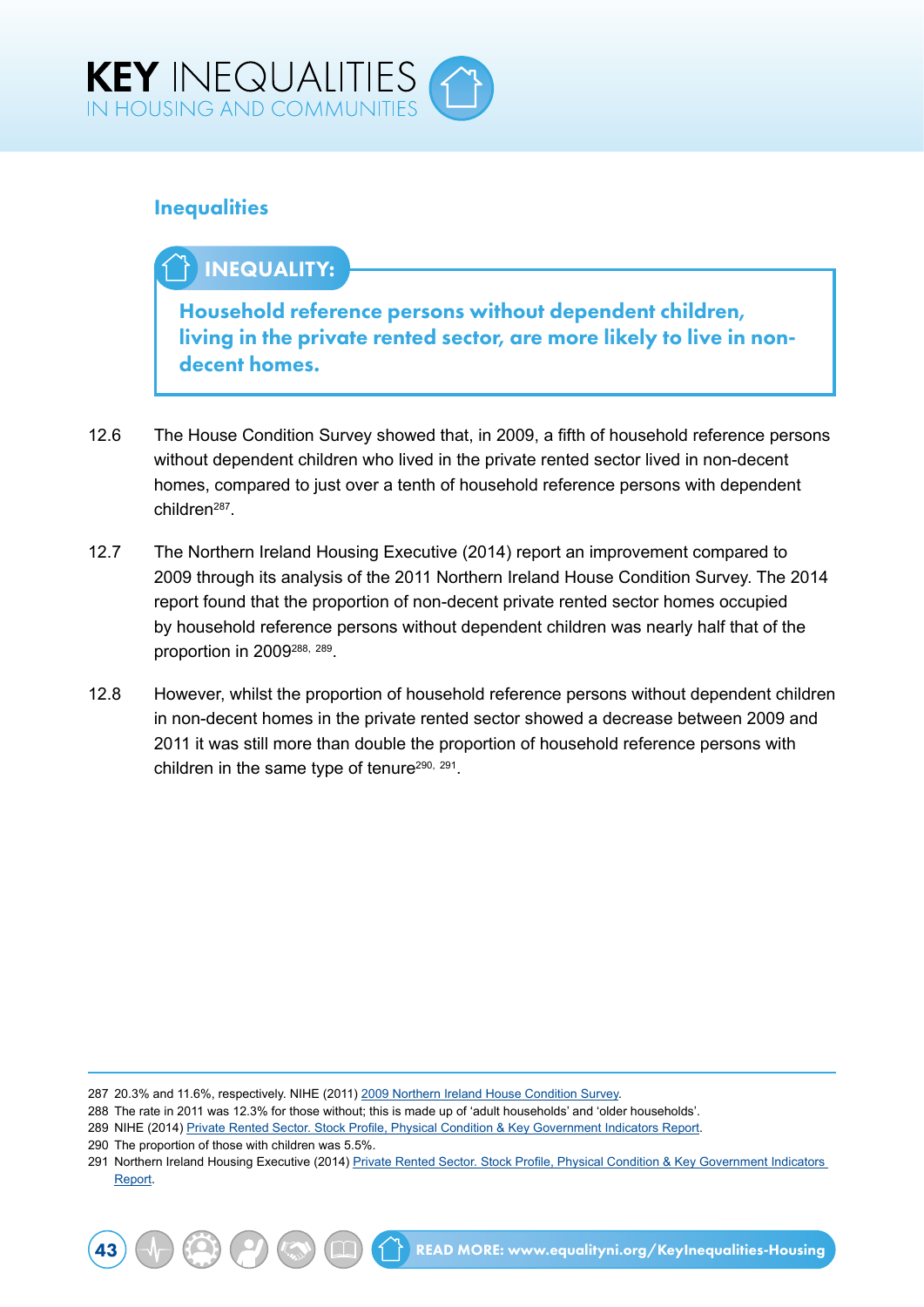## $\mathbb{Y}$  INEQUALITY:

Households with dependent children, particularly lone parent reference person households, who live in the private rented sector are more likely to experience relative poverty after housing costs have been deducted.

- 12.9 According to the Census 2011, lone parents with dependent children accounted for a little under a fifth of those who lived in the private rented sector<sup>292, 293</sup>. Similarly, household reference persons with dependent children<sup>294</sup> also accounted for around a fifth of those who lived in the private rented sector<sup>295</sup>.
- 12.10 Russell (2013) notes that both the 2001 and 2011 censuses show that, in Northern Ireland, lone parents are overwhelmingly female<sup>296</sup>. Therefore, this inequality must also be considered under multiple equality categories: dependency status; marital status; and, gender.
- 12.11 Wallace's (2015) analysis of the Family Resources Survey (2011/12) found that over half of household reference persons with dependent children who lived in the private rented sector in 2011/12 experienced relative poverty after housing costs were considered<sup>297, 298</sup>; compared to a third before housing costs were considered<sup>299, 300</sup>.
- 12.12 Wallace (2015) also found that the increase in relative poverty for those in the private rented sector was three times that experienced by household reference persons with dependent children in the social housing sector $301, 302$ .

<sup>292</sup> The respective percentages were: 16.9% and 32.5%.

<sup>293</sup> Census 2011 for Northern Ireland. Table [DC4409NI.](http://www.ninis2.nisra.gov.uk/public/SearchResults.aspx?sk=DC4409NI;)

<sup>294</sup> The make-up of households with dependent children is not known. However, it is known that these households do not contain lone parents with dependent children.

<sup>295</sup> Parents with dependent children accounted for 18.5% of the private rented sector.

<sup>296</sup> 92% in 2001 and 91% in 2011. Russell, R. (2013) [Census 2011: Key Statistics at Northern Ireland and LGD level](http://www.google.co.uk/url?sa=t&rct=j&q=&esrc=s&source=web&cd=1&cad=rja&uact=8&ved=0ahUKEwiQ8djLlLTLAhXG0RQKHT-kDD8QFggcMAA&url=http%3A%2F%2Fwww.niassembly.gov.uk%2Fglobalassets%2FDocuments%2FRaISe%2FPublications%2F2014%2Fgeneral%2F6014.pdf&usg=AFQjCNHoXk).

<sup>297</sup> The Joseph Rowntree Foundation (2013) states that 'housing costs constitute the most important and most direct impact of housing on poverty and material deprivation'… leading to 'housing cost induced poverty (not poor before housing costs but poor once they are taken into account)'. In addition, the Foundation believes that by not taking account of housing costs the risk of poverty and material deprivation is therefore underestimated. Joseph Rowntree Foundation (2013) [The Links Between Housing and Poverty](https://www.jrf.org.uk/report/links-between-housing-and-poverty).

<sup>298</sup> In the United Kingdom, the most widely used definition of what constitutes relative poverty is when the household income is less than 60% of the United Kingdom median income for the relevant year. Those who fall below this income are, across Europe, said to be 'at risk of poverty'. [Author's emphasis] The Poverty Site (Date unknown) [Poverty and Inequality in the European Union](http://www.poverty.org.uk/summary/eapn.shtml).

<sup>299</sup> 60.0% of household reference persons with dependent children were in relative poverty after housing costs were considered, compared to 33% before housing costs were considered.

<sup>300</sup> Wallace, A. (2015) [Housing and Communities Inequalities in Northern Ireland.](http://www.equalityni.org/ECNI/media/ECNI/Publications/Delivering%20Equality/HousingInequalities-FullReport.pdf)

<sup>301</sup> The increase in the private rented sector was 27 percentage points, compared to 8 percentage points in the social housing sector.

<sup>302</sup> Wallace, A. (2015) [Housing and Communities Inequalities in Northern Ireland.](http://www.equalityni.org/ECNI/media/ECNI/Publications/Delivering%20Equality/HousingInequalities-FullReport.pdf)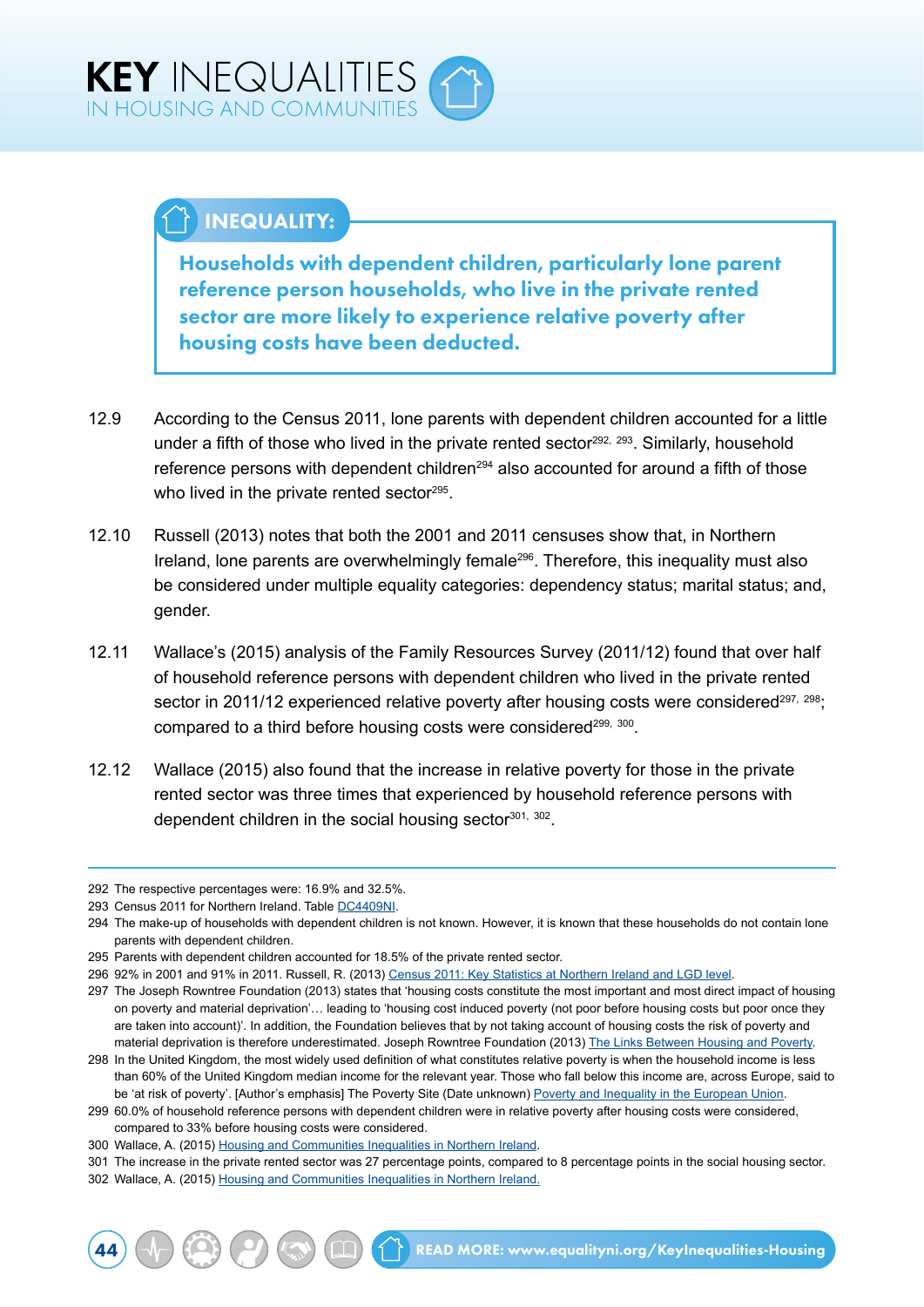- 12.13 The Department for Social Development (DSD) found that, at the level of the child, in 2012/13 the private rented sector was the tenure with the highest proportion of children living in relative poverty after housing costs were considered<sup>303, 304</sup>.
- 12.14 In addition, the Commission found that when housing costs<sup>305</sup> were considered the social housing data showed that, for both 2007-10 and 2010-13, the cost of living in the private rented sector<sup>306</sup> increased the proportion of those who experienced relative poverty to a greater degree than those in the social housing sector<sup>307</sup>.
- 12.15 In addition, the Commission also found that, during the periods 2007-2010 and 2010-13, the rate of relative poverty for those in the private rented sector increased by a greater proportion for lone parent households than for households composed of a couple with dependent children<sup>308, 309</sup>.

- 304 DSD (2014) [Households Below Average Income. Northern Ireland 2012-13. Full Report.](https://www.dsdni.gov.uk/sites/default/files/publications/dsd/hbai-2013-14-full-report.pdf)
- 305 Including rent, mortgage payments, buildings insurance, ground rent and service charges.
- 306 I.e. after housing costs were considered.

309 Family Resources Survey data for those who owned their house outright or were repaying a mortgage was not available over the time period due to small sample sizes.

<sup>303</sup> 42% of children were reported to live in poverty in the private rented sector in 2012/13.

<sup>307</sup> Proportionate increases for those in social housing were 4 and 6 percentage points during 2007-10 and 2010-13, respectively.

<sup>308</sup> The percentage point difference before and after housing costs was twice that for lone parents (18 percentage points) than couples with children (9 percentage points) in 2007-10. In 2010-13 the percentage point difference increased greatly for lone parents (30 percentage points) and reduced slightly for couples with dependent children (8 percentage points). Family Resources Survey data supplied by DSD upon request in July 2015.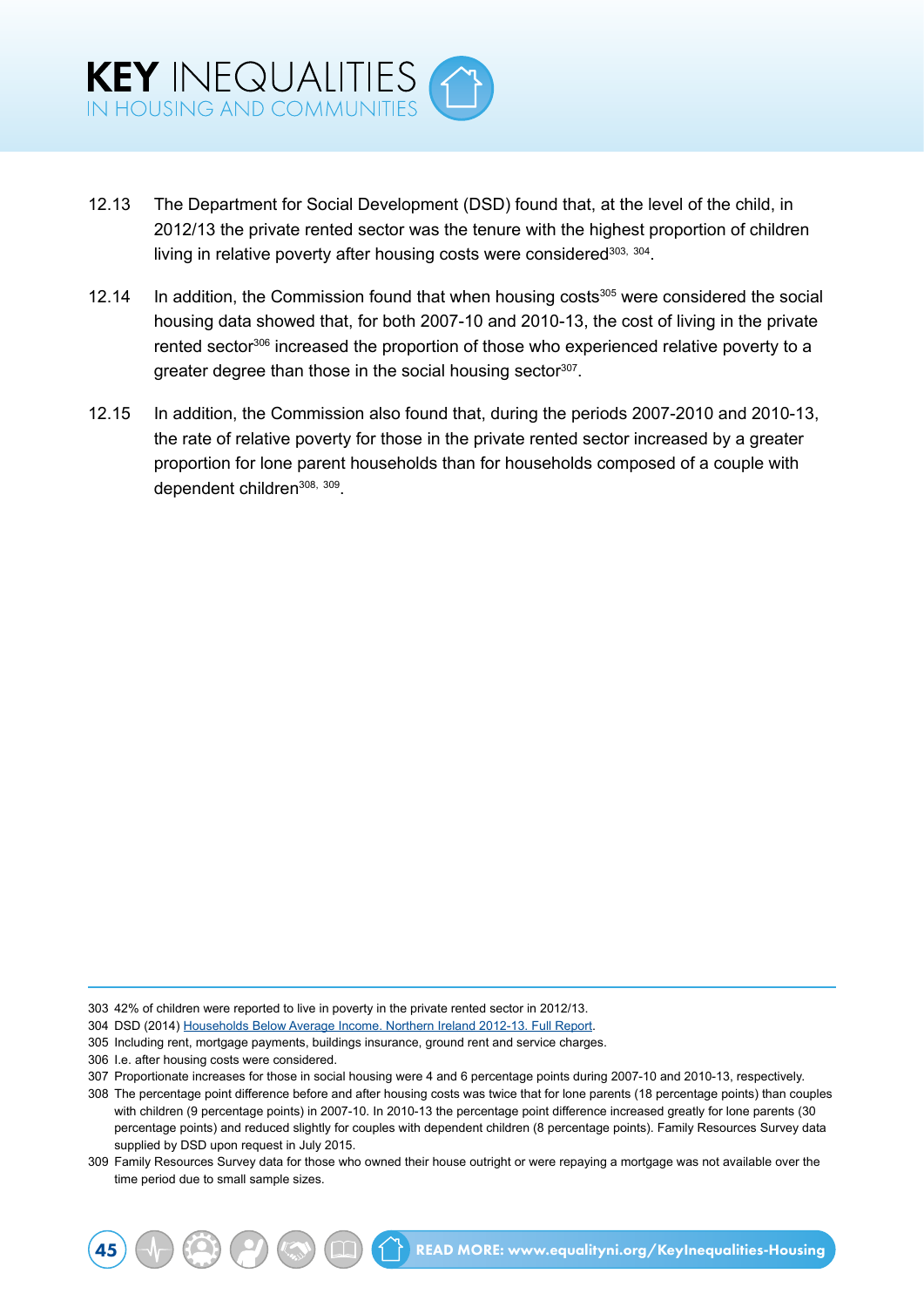<span id="page-52-0"></span>

## 13 Conclusions

- 13.1 This *Statement* reflects identified inequalities in housing and communities, and brings to the fore seven key inequalities:
	- **•** Catholic household reference person applicants for social housing continue to experience the longest waiting times.
	- **•** Access to appropriate accommodation for Irish Travellers is limited.
	- **•** The homes of minority ethnic people and migrant groups may be vulnerable to racial attacks.
	- **•** Migrant workers are vulnerable to becoming subject to tied accommodation with poor conditions and overcrowding.
	- **•** Those with a learning disability are not always afforded an opportunity to live independently.
	- **•** Many people with disabilities live in homes that are not adequate to meet their disability related needs.
	- **•** Lesbian, Gay and Bisexual (LGB) people can feel harassed and unsafe in their own homes and neighbourhoods.
- 13.2 The Commission recognises the on-going work of a wide range of stakeholders to highlight and tackle both inequalities and more general issues in relation to housing and communities, and the potential offered by initiatives such as the Department for Communities' Social Housing Reform Programme310.
- 13.3 Complex relationships exist between housing and other domains that will demand longterm multi-faceted policy interventions from across Government, and it is clear from the evidence supporting the *Statement* that significant challenges still remain.

310 Department for Communities. ['What is the social housing reform programme?'](https://www.communities-ni.gov.uk/articles/what-social-housing-reform-programme)

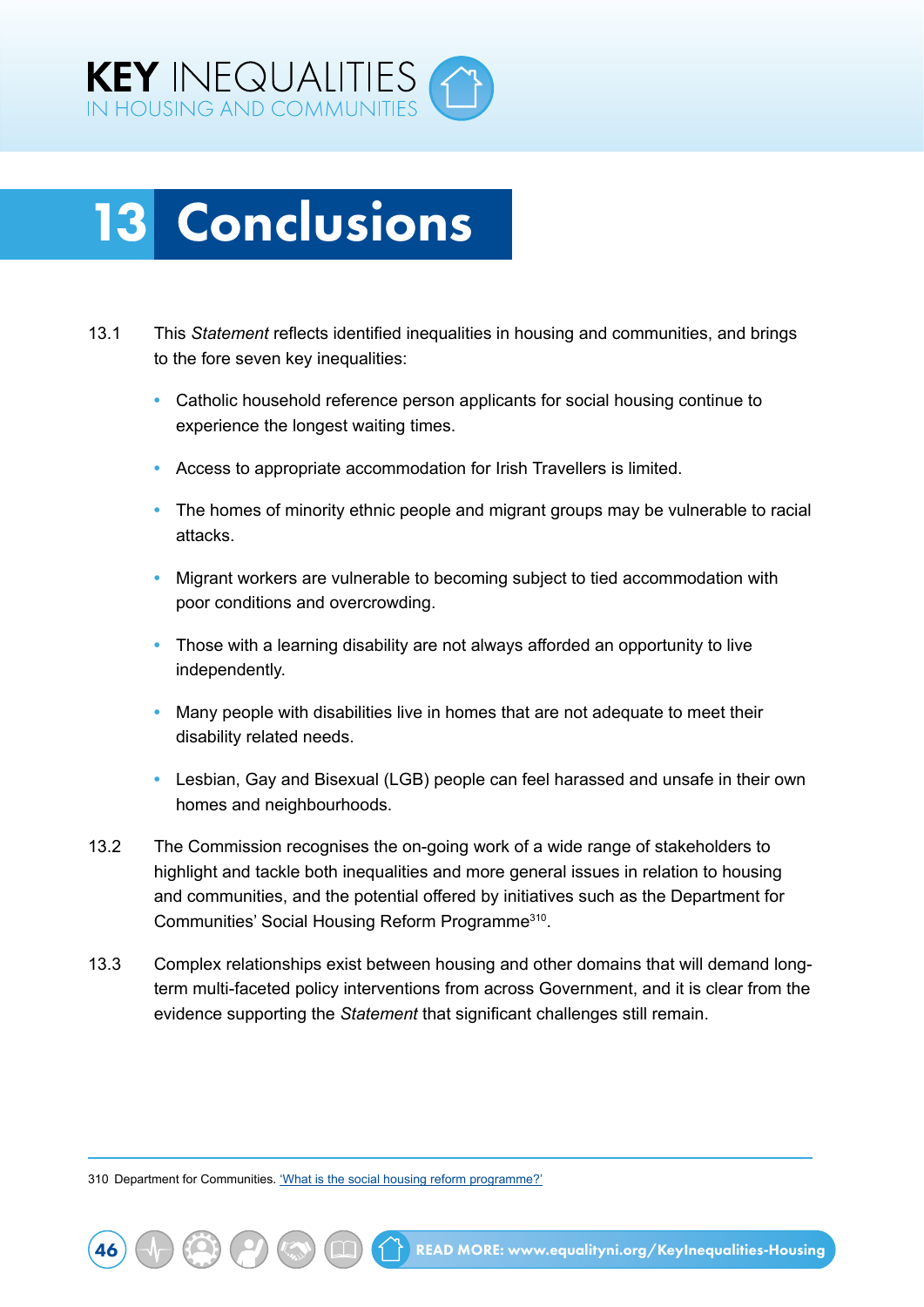- 13.4 It is intended that the consideration of differences, inequalities, and barriers contained within this *Statement*, will be utilised to inform the ongoing development of policy positions and associated interventions not only across the relevant Departments, agencies and functions of government, but by all those organisations who have responsibilities for, or an interest in, housing in Northern Ireland.
- 13.5 The *Statement* also makes clear that there is a lack of robust data on housing and communities relating to a number of equality groups including: Trans people; people's political opinion; asylum seekers and refugees; minority ethnic groups; LGB people; and those with and without dependents.
- 13.6 This lack of data significantly impacts *not only the degree* to which overall inequalities in housing and communities are assessed and monitored, but also impacts on the ability to monitor and evaluate individual actions taken by Government Departments and others to address these inequalities.
- 13.7 We also recognise the key role we play in highlighting and addressing these challenges through effectively using our full range of powers and duties in terms of promotion, advice and enforcement, research and working with housing providers across all sectors to highlight and adopt good practice so as to improve outcomes for disadvantaged groups.
- 13.8 We recommend that Government, public bodies and others use this *Statement* to develop and implement appropriate actions to address identified inequalities; including those pursuant to their equality and good relations duties under Section 75.

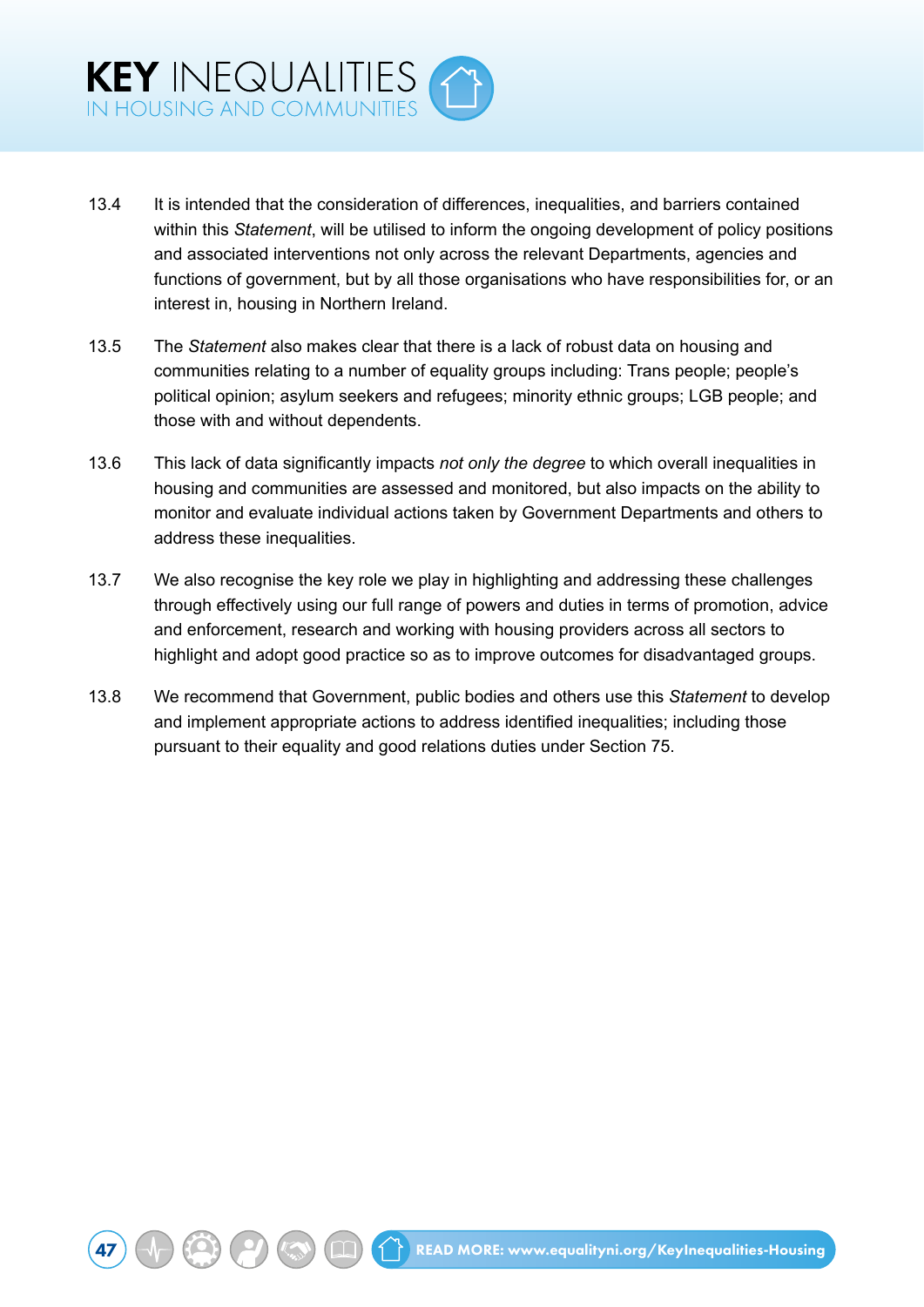<span id="page-54-0"></span>

## 14 Annex 1: Further Information on the Overall Context of Housing and Communities in Northern Ireland

#### Homeownership

- 14.1 In 2014 the number of first time buyers was at its highest since 2006. First-time buyers made up 42.4% of all mortgage lending in 2014; home movers accounted for 31.1% of loans and re-mortgage lending for 26.6%.<sup>311</sup>
- 14.2 Compared to 2007, first-time buyers in 2014 were able to enter the housing market on a lower income (£35,000 in 2007 compared to £29,590 in 2014).<sup>312</sup>
- 14.3 It is estimated that up to 40% of those who purchased a property from 2005 onwards are in negative equity. Northern Ireland also has the highest rate of 'mortgage prisoners' – those unable to transfer their mortgage product to a better deal – than anywhere else in the United Kingdom. However, the Northern Ireland housing market showed some improvements in 2014 with some increases in house prices, this should reduce the ncidence of negative equity.<sup>313</sup>

311 Council for Mortgage Lenders (2015) 25% more first-time buyers in Northern Ireland in 2014. Available [here.](http://www.cml.org.uk/cml/media/press/4144)

312 Council for Mortgage Lenders (2015) 25% more first-time buyers in Northern Ireland in 2014. Available [here](http://www.cml.org.uk/cml/media/press/4144) 313 Wallace, A. (2015) [Housing and Communities Inequalities in Northern Ireland.](http://www.equalityni.org/ECNI/media/ECNI/Publications/Delivering%20Equality/HousingInequalities-FullReport.pdf)

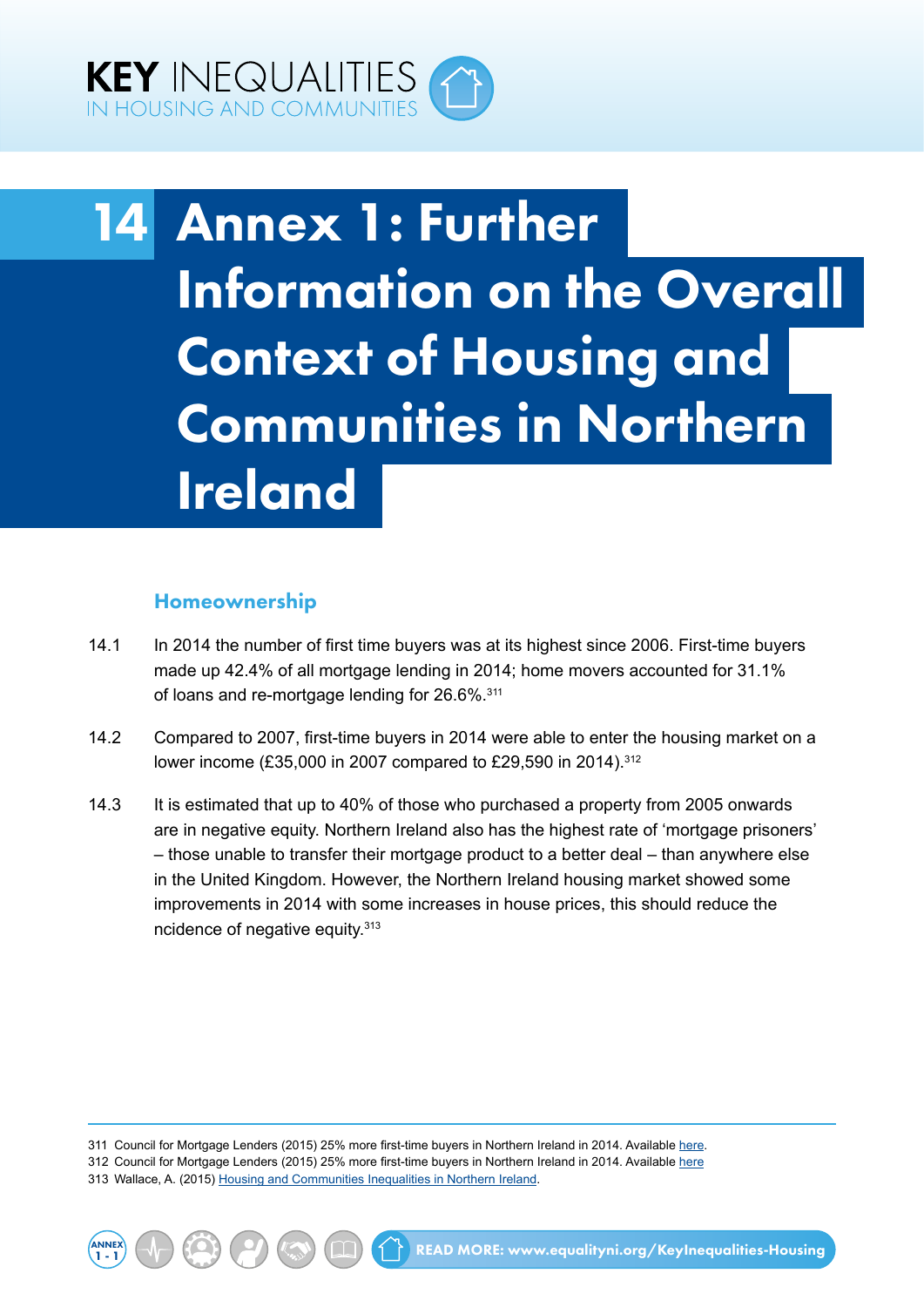- 14.4 According to the Northern Ireland Census 2011, and the Northern Ireland House Condition Survey 2011, the main type of tenancy for household reference persons aged 25 years old or over is owner-occupied homes.<sup>314 315</sup> Northern Ireland Census 2011 figures show that, for household reference persons aged 16 to 24 years old the main type of tenancy is homes in the private rented sector (59.4%); the Northern Ireland House Condition Survey reported a similar proportion of 57.5% of household reference persons aged 17-24 years old living in the private rented sector.
- 14.5 When the tenancy of all usual residents<sup>316</sup> is considered a somewhat different picture emerges from the 2011 Census. At the usual residents level owner-occupied homes are the largest tenure type for all age groups. 317
- 14.6 Owner occupied housing has consistently made up over half of Northern Ireland's housing stock and is the largest occupied tenure.<sup>318</sup> In 2011, 8.4% of owner-occupied homes in Northern Ireland were deemed to be non-decent 319

### The Private Rented Sector

- 14.7 This sector is able to suit the housing needs of a wide range of people, for example, young professionals, asylum seekers, students and those receiving housing benefits. However, rents are approximately 50% more expensive in this sector than in the social rented sector 320
- 14.8 The standard of accommodations, tenancy management, lack of legislative awareness of landlords and security of tenure in the private rented sector remain problematic. However, from April, 2013 Northern Ireland landlords are required to lodge deposits in an approved tenancy scheme. This scheme will, for a small fee, provide advice and support to landlords with the aim of making the private rented sector a more attractive option to those in need of rented accommodation.<sup>321</sup>

316 I.e. data collected on individuals rather than on the household reference person.

ANNEX

<sup>314</sup> Census figures are: 47.9% for those aged 25-34 years old; 68.4% for those aged 35-44 years old; 74.1% for those aged 45-54 years old; 76.5% for those aged 55-64 years old; and, 75.2% for those aged 65-74 years old.

<sup>315</sup> House Condition Survey figures are: 54.1% for those aged 25-39 years old; 73.4% for those aged 40-49 years old; 75.5% for those aged 60-74 years old; and, 72.6% for those aged 75 years old or older.

<sup>317</sup> Census Table DC4301NI (data calculated from table): 68.0% for 0-15 year olds; 66.1% for 16-24 year olds; 61.6% for 25-34 year olds; 74.3% for 35-44 year olds; 78.8% for 45-54 year olds; 80.4 for 55-64 year olds; 79.3 for 65-74 year olds; and, 73.5% for those aged 75 years old or older.

<sup>318</sup> As evidenced in [Northern Ireland Housing Statistics 2013-14.](https://www.dsdni.gov.uk/publications/northern-ireland-housing-statistics-2013-14)

<sup>319</sup> As measured by the Northern Ireland House Condition Survey, 2011.

<sup>320</sup> Wallace, A. (2015) [Housing and Communities Inequalities in Northern Ireland.](http://www.equalityni.org/ECNI/media/ECNI/Publications/Delivering%20Equality/HousingInequalities-FullReport.pdf)

<sup>321</sup> Wallace, A. (2015) [Housing and Communities Inequalities in Northern Ireland.](http://www.equalityni.org/ECNI/media/ECNI/Publications/Delivering%20Equality/HousingInequalities-FullReport.pdf)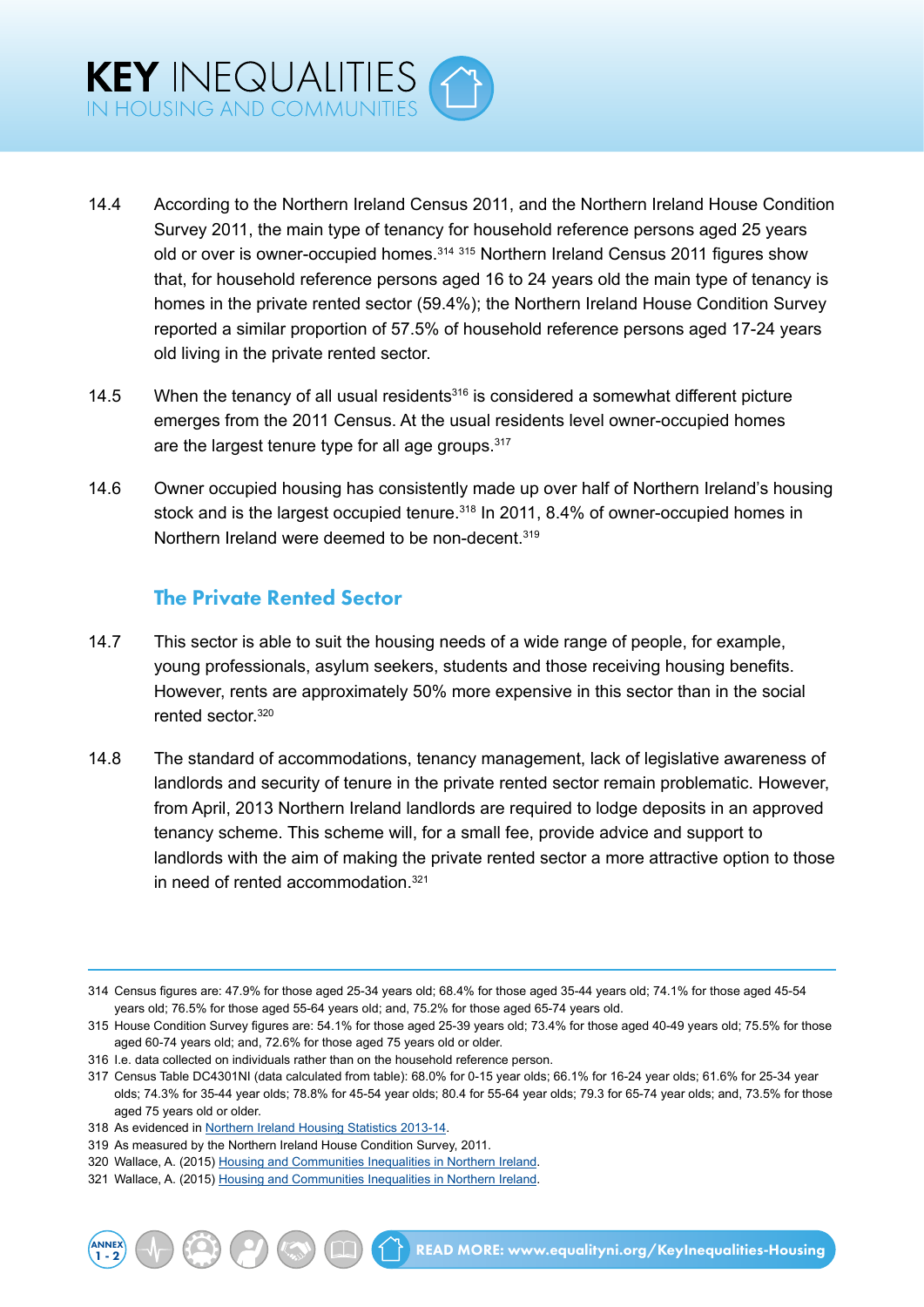- 14.9 In 2011, the highest proportion of non-decent homes<sup>322</sup> in Northern Ireland was in the private rented sector (10.2%).
- 14.10 This sector is important to those on lower incomes. However, changes to housing benefit since 2010 have resulted in an increased shortfall between private rents charged and housing benefit received. This has led to more recovery actions being taken by private landlords against tenants.<sup>323</sup>
- 14.11 The loss of rented accommodation was consistently the third largest recorded reason for presenting as homeless from 2010/11 to 2013/14.324 <sup>325</sup>
- 14.12 Of all homeless presentations, the loss of rented accommodation was provided as a reason by 13.1% of homeless presentations in 2010/11; 11.0% of homeless presentations in 2011/12; 13.5% of homeless presentations in 2012/13; and 13.6% of homeless presentations in 2013/14.326

#### The Social Housing Sector

- 14.13 In 2011, the lowest proportion of non-decent homes<sup>327</sup> in Northern Ireland was in the social rented sector (3.7%).<sup>328</sup>
- 14.14 Between 2001/02 and 2013/14 social housing stock's share of the housing market, and the proportion of people living in social housing, has consistently reduced.<sup>329</sup>
- 14.15 The social rented sector showed contraction between 2001 and 2011. However, the waiting list for social housing increased between 2004/05 and March 2014.<sup>330</sup> The average waiting time for a home was 12 months for all applicants.<sup>331</sup>
- 14.16 In March 2014, over half (54%) of those who applied for social housing were in housing stress<sup>332</sup>; remaining fairly constant during the last decade.<sup>333</sup>

ANNEX

 $1$  READ MORE: [www.equalityni.org/KeyInequalities-Housing](http://www.equalityni.org/KeyInequalities-Housing)

<sup>322</sup> As measured by the [2011 Northern Ireland House Condition Survey](http://www.nihe.gov.uk/index/sp_home/research-2/house_condition_survey.htm).

<sup>323</sup> Wallace, A. (2015) [Housing and Communities Inequalities in Northern Ireland.](http://www.equalityni.org/ECNI/media/ECNI/Publications/Delivering%20Equality/HousingInequalities-FullReport.pdf)

<sup>324</sup> The first two largest recorded causes, in order, were: sharing breakdown/family dispute and accommodation not reasonable.

<sup>325</sup> DSD (2015) [Northern Ireland Housing Bulletin 1st July – 30th September 2014](https://www.dsdni.gov.uk/sites/default/files/publications/dsd/housing_bulletin_jul_-_sep_2014_-_web_version.pdf).

<sup>326</sup> Wallace, A. (2015) [Housing and Communities Inequalities in Northern Ireland.](http://www.equalityni.org/ECNI/media/ECNI/Publications/Delivering%20Equality/HousingInequalities-FullReport.pdf)

<sup>327</sup> As measured by the Northern Ireland House Condition Survey, 2011.

<sup>328</sup> Wallace, A. (2015) [Housing and Communities Inequalities in Northern Ireland.](http://www.equalityni.org/ECNI/media/ECNI/Publications/Delivering%20Equality/HousingInequalities-FullReport.pdf)

<sup>329</sup> As evidenced in [Northern Ireland Housing Statistics 2013-14.](https://www.dsdni.gov.uk/publications/northern-ireland-housing-statistics-2013-14)

<sup>330</sup> Although it must be noted here that the waiting list is not considered to be an accurate reflection of housing need. For further information see Gray, P., Keenan, P., McAnulty, U., Clarke, A., Monk, S. and Tang, C. (2013) [Research to inform a fundamental](http://uir.ulster.ac.uk/29108/2/fundamental-review-of-allocations-policy_-_final.pdf)  [review of social housing allocations policy. Final Report: Conclusions and Recommendations](http://uir.ulster.ac.uk/29108/2/fundamental-review-of-allocations-policy_-_final.pdf).

<sup>331</sup> Wallace, A. (2015) [Housing and Communities Inequalities in Northern Ireland.](http://www.equalityni.org/ECNI/media/ECNI/Publications/Delivering%20Equality/HousingInequalities-FullReport.pdf)

<sup>332</sup> A person is considered to be in housing stress if they have 30 or more points allocated to them.

<sup>333</sup> Wallace, A. (2015) [Housing and Communities Inequalities in Northern Ireland.](http://www.equalityni.org/ECNI/media/ECNI/Publications/Delivering%20Equality/HousingInequalities-FullReport.pdf)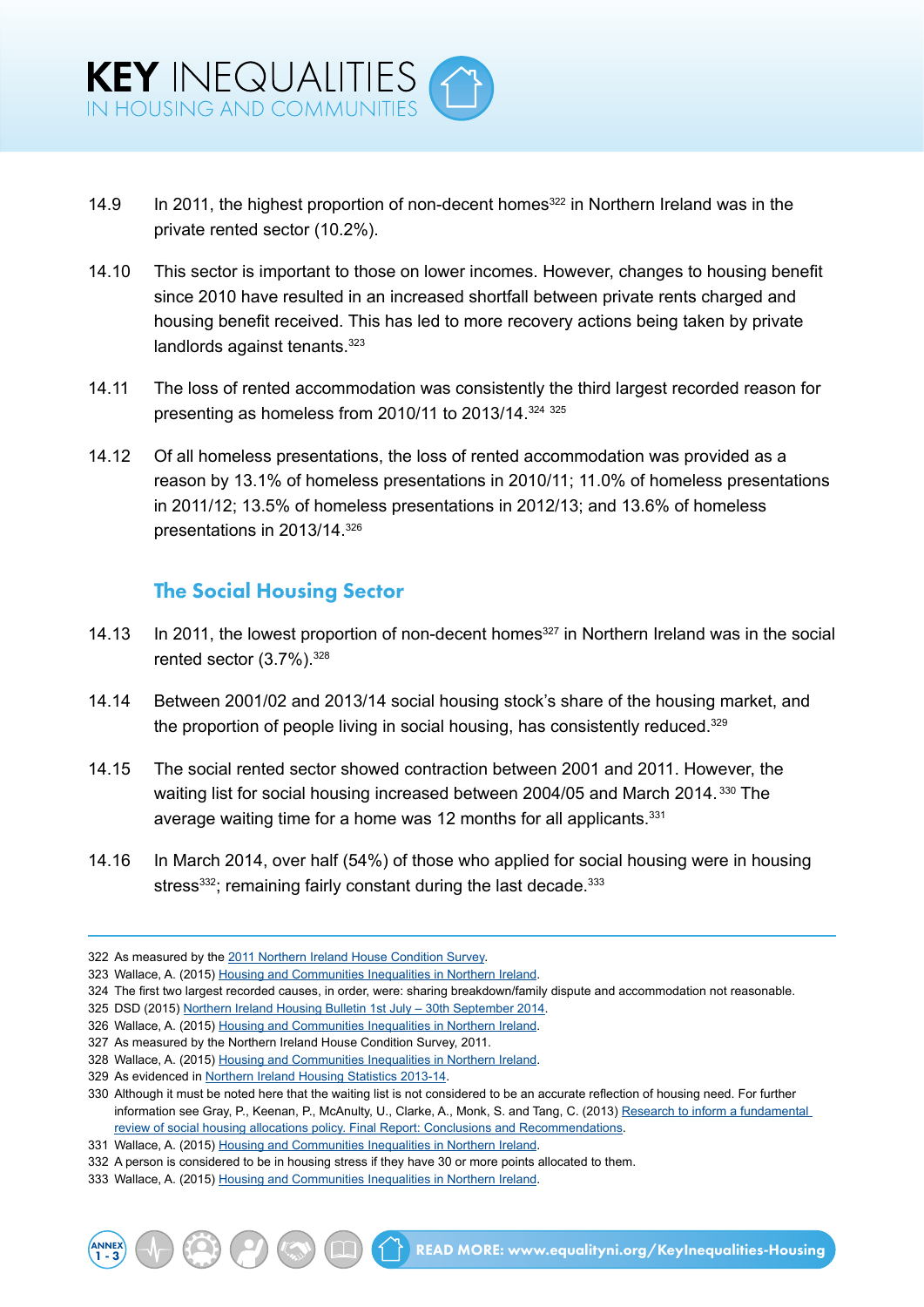14.17 Groups that are most reliant on the social housing sector include: those on low incomes; people from minority ethnic backgrounds; people with dependants; disabled people; and, younger age groups.334

#### Residential Segregation

- 14.18 Russell (2013), notes that, in absolute numbers, Belfast's demographic changes are even more pronounced, than when simply comparing the proportionate share of Catholics and Protestants in Belfast. Russell's (2013) research found that there was a 4.3 percentage point increase in the numbers identifying as Catholic and a decline of almost 12 percentage points in the number of those identifying as Protestant between the 2001 and 2011 censuses. 335 336
- 14.19 Shuttleworth and Lloyd (2007) analysed the level of segregation within Northern Ireland Housing Executive (NIHE) residential estates in Belfast using Census 2001 data. The results of the analysis were that 'in general, 91% of estates [in Belfast] fall into a "very polarised category"'.337 <sup>338</sup>
- 14.20 Shuttleworth and Lloyd (2009) undertook further research, also utilising Census 2001 data, to ascertain what the level of segregation was in NIHE residential estates outside Belfast. Their research found that segregation reduced dramatically outside Belfast, to between a third and a half of people and households.<sup>339</sup>
- 14.21 The finding of Shuttleworth and Lloyd outlined above highlight that 'analyses that concentrate only on Belfast therefore miss much diversity and evidence' when other areas in Northern Ireland are considered. <sup>340</sup>
- 14.22 Nolan's (2014) analysis of 2011 Census data considered the religious composition of all 582 local government wards. The analysis found 'a steep decline in the proportion of "single identity" wards*' <sup>341</sup>* compared to data from the 2001 Census. In 2011 there were 61 wards with a Catholic majority compared to 2 wards with a Protestant majority; 28 wards had become a Catholic majority in the intervening period between censuses. An increase in the Catholic population may explain this finding. <sup>342</sup>

ANNEX

<sup>334</sup> Wallace, A. (2015) [Housing and Communities Inequalities in Northern Ireland.](http://www.equalityni.org/ECNI/media/ECNI/Publications/Delivering%20Equality/HousingInequalities-FullReport.pdf)

<sup>335</sup> Russell, R. (2013) [Census 2011: Key Statistics at Northern Ireland and LGD level](http://www.google.co.uk/url?sa=t&rct=j&q=&esrc=s&source=web&cd=4&cad=rja&uact=8&ved=0ahUKEwiQlaiq5fnKAhUCXQ8KHaedDMUQFgg1MAM&url=http%3A%2F%2Fwww.niassembly.gov.uk%2Fglobalassets%2Fdocuments%2Fraise%2Fpublications%2F2013%2Fgeneral%2Frussell3013.pdf&usg=AFQ).

<sup>336</sup> Wallace, A. (2015) [Housing and Communities Inequalities in Northern Ireland.](http://www.equalityni.org/ECNI/media/ECNI/Publications/Delivering%20Equality/HousingInequalities-FullReport.pdf)

<sup>337</sup> Defined as having more than 80% of one community or less than 20% of that community using community background.

<sup>338</sup> Shuttleworth, I. and Lloyd, C. (2007) [Mapping Segregation on Belfast NIHE Estates](http://www.nihe.gov.uk/mapping_segregation_final_report.pdf). Page 6.

<sup>339</sup> Shuttleworth, I. and Lloyd, C. (2009) [Mapping Segregation in Northern Ireland. Northern Ireland Housing Executive Estates Outside](http://www.nihe.gov.uk/mapping_segregation_in_northern_ireland_-_northern_ireland_housing_executive_estates_outside_belfast.pdf)  [Belfast](http://www.nihe.gov.uk/mapping_segregation_in_northern_ireland_-_northern_ireland_housing_executive_estates_outside_belfast.pdf).

<sup>340</sup> Shuttleworth, I. and Lloyd, C. (2009) [Mapping Segregation in Northern Ireland. Northern Ireland Housing Executive Estates Outside](http://www.nihe.gov.uk/mapping_segregation_in_northern_ireland_-_northern_ireland_housing_executive_estates_outside_belfast.pdf)  [Belfast](http://www.nihe.gov.uk/mapping_segregation_in_northern_ireland_-_northern_ireland_housing_executive_estates_outside_belfast.pdf). Page 16.

<sup>341</sup> From 55% to 37%.

<sup>342</sup> Nolan, P. (2014) [Northern Ireland Peace Monitoring Report. Number Three.](http://www.community-relations.org.uk/programmes/peace-monitoring/) Page 115.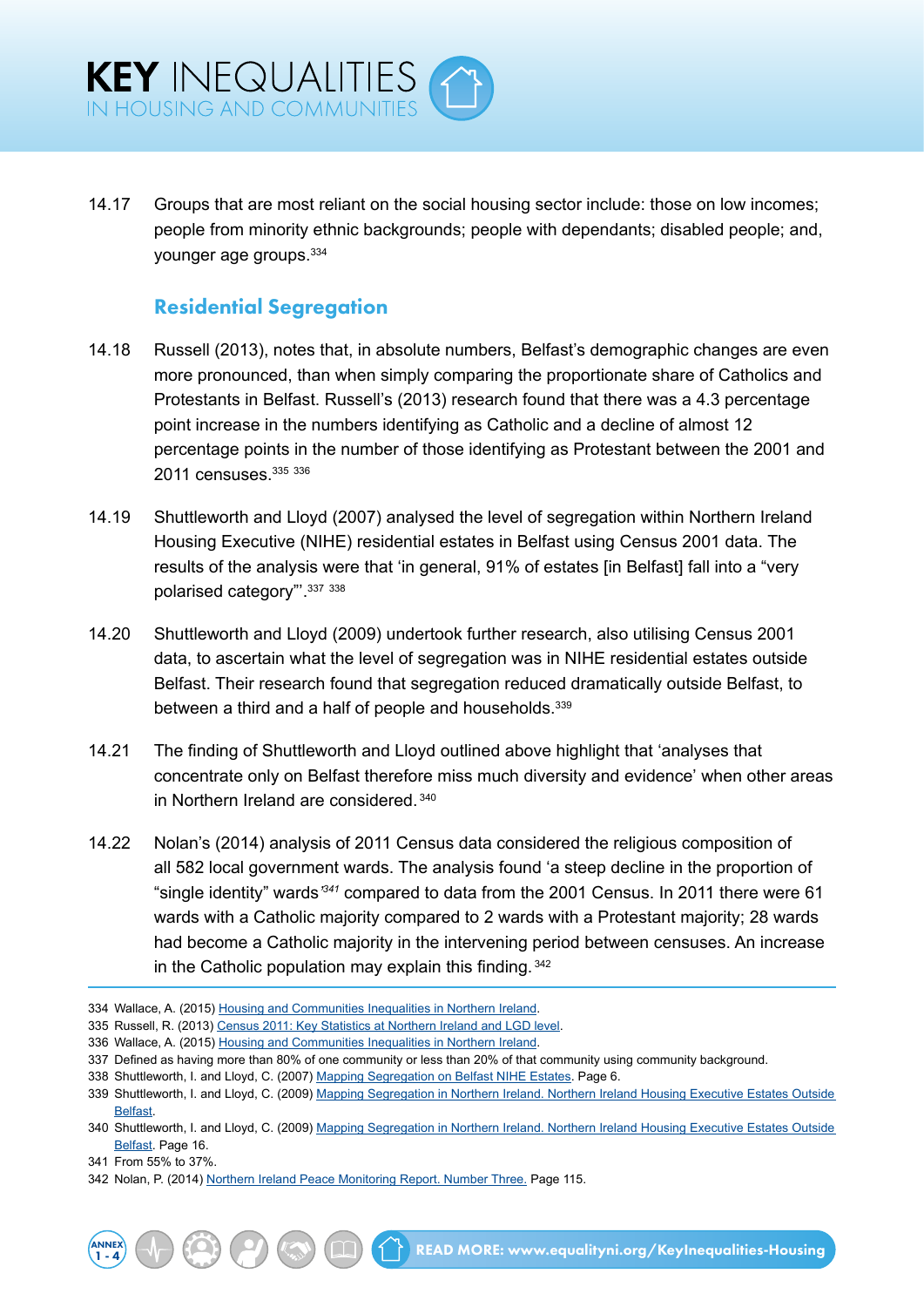- 14.23 However, Wallace (2015) warns that the extent of Protestant decline may be exaggerated by an increase in the numbers who chose to declare 'no religion' in the 2011 Census. 343 Additionally, Wallace (2015) and Nolan (2014) point out that migration may have bolstered the number of Catholic residents in formerly Protestant wards. 344 345
- 14.24 Lastly, Nolan (2014) warns against *assuming that mixed wards are integrated.* For example, research undertaken by the School of Planning at Queen's University, Belfast, has found that *wards that appear mixed overall can still be self-segregating at street level.* <sup>346</sup>

#### Non-decent Homes

- 14.25 The House Condition Survey defines decent homes as: meeting current minimum standards for housing i.e. the Fitness Standard in Schedule 5 of the Housing (Northern Ireland) Order 1992; being in a reasonable state of repair; having reasonably modern facilities and services; and, having a reasonable degree of thermal comfort.<sup>347</sup>
- 14.26 It is through the House Condition Survey that the NIHE provides a measure of decent homes. The 2011 House Condition Survey results report that the majority of homes are decent, regardless of housing sector. However, if ranked in order of decency social housing would be first, followed by owner-occupied housing and private rented housing.<sup>348</sup>

### Housing Discrimination Enquiries

- 14.27 Between April 2007 and March 2015349 the Commission received approximately 277 enquiries that concerned housing in Northern Ireland; this accounted for 1.2% of all enquiries made to the Commission during this time. With regard to each individual year enquiries related to housing were in the range of 28-44 per year.
- 14.28 The most common areas of legislation which enquiries fell under were disability followed by race for each year between 2007 and 2015. Often it is the case that an enquiry might fall under more than one legislative area. When this is taken into account disability remains the most common legislative area that housing enquiries fall under.

<sup>349</sup> 1st April 2007 and 31 March 2015.



<sup>343</sup> Wallace, A. (2015) [Housing and Communities Inequalities in Northern Ireland.](http://www.equalityni.org/ECNI/media/ECNI/Publications/Delivering%20Equality/HousingInequalities-FullReport.pdf)

<sup>344</sup> Wallace, A. (2015) [Housing and Communities Inequalities in Northern Ireland.](http://www.equalityni.org/ECNI/media/ECNI/Publications/Delivering%20Equality/HousingInequalities-FullReport.pdf)

<sup>345</sup> Nolan, P. (2014) [Northern Ireland Peace Monitoring Report. Number Three.](http://www.community-relations.org.uk/programmes/peace-monitoring/)

<sup>346</sup> Nolan, P. (2014) [Northern Ireland Peace Monitoring Report. Number Three](http://www.community-relations.org.uk/programmes/peace-monitoring/). Page 115. Note: the School of Planning research was not referenced in Nolan's research.

<sup>347</sup> [Schedule 5 of the Housing \(Northern Ireland\) Order 1992](http://www.legislation.gov.uk/nisi/1992/1725/contents/made)

<sup>348</sup> Data supplied upon request from the Northern Ireland Housing Executive.